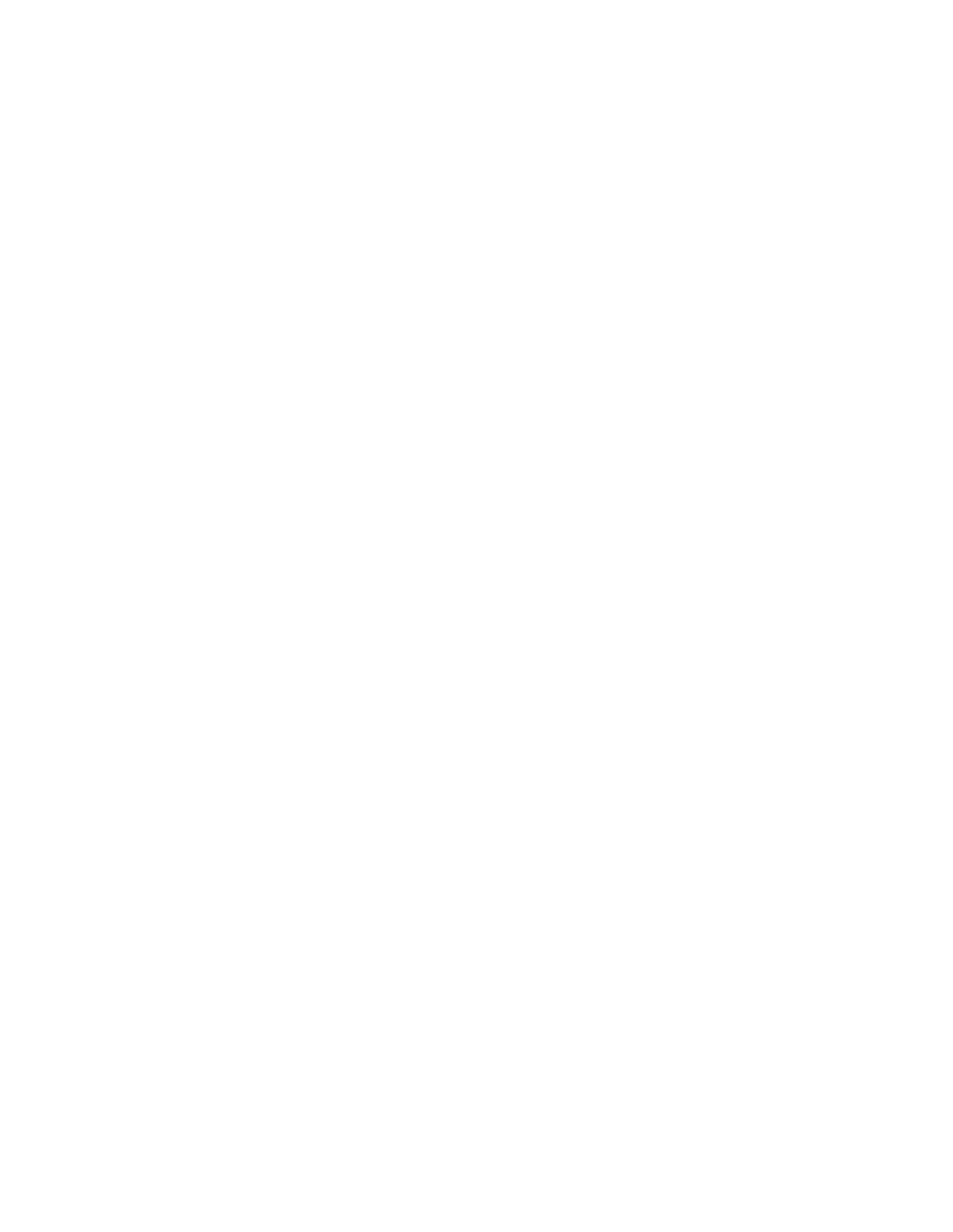#### **IMF Working Paper**

#### Monetary and Capital Markets Department

#### **The Fear of Freedom: Politicians and the Independence and Accountability of Financial Sector Supervisors**

Prepared by Marc Quintyn, Silvia Ramirez, and Michael W. Taylor<sup>1</sup>

Authorized for distribution by Charles Enoch

February 2007

#### **Abstract**

**This Working Paper should not be reported as representing the views of the IMF.** The views expressed in this Working Paper are those of the author(s) and do not necessarily represent those of the IMF or IMF policy. Working Papers describe research in progress by the author(s) and are published to elicit comments and to further debate.

Compared with the case of central bank independence, independence for financial sector supervisors remains more controversial. This paper analyzes changes in independence and accountability arrangements in a set of 32 countries that overhauled their legal and/or institutional frameworks for supervision in recent years. Despite improvements, there is strong evidence that the endorsement of independence remains half-hearted, which shows itself through either overcompensation on the accountability side, or resort to political control mechanisms. The latter could potentially undermine the agency's credibility. The results indicate that policymakers still need to be persuaded of the long-term benefits of independence for financial sector soundness, and of the potential for a virtuous interaction between independence and accountability, if the arrangements are well-designed.

JEL Classification Numbers: G21, G28, H83, L51

Keywords: Bank supervision, financial regulation, agency independence, public administration accountability

Author's E-Mail Address:  $mquintyn(\partial x)$  sramirez $(\partial x)$  michael taylor $(\partial x)$ hkma.hk.gov

 $\overline{a}$ <sup>1</sup> Michael Taylor is Head, Banking Policy, Hong Kong Monetary Authority. Earlier versions of this paper were presented at the conference on "Designing Financial Supervision Institutions: Independence, Accountability, and Governance," at Bocconi University, Milan, May 29–30, 2006 and at an IMF/MCM seminar on October 12, 2006. The authors would like to thank, without implication, Jonathan Westrup (discussant at the conference), Jacob de Haan, Donato Masciandario, and Tonny Lybek for valuable comments and suggestions, as well as the participants at both presentations. "The Fear of Freedom" is the title of a 1942 book by Erich Fromm.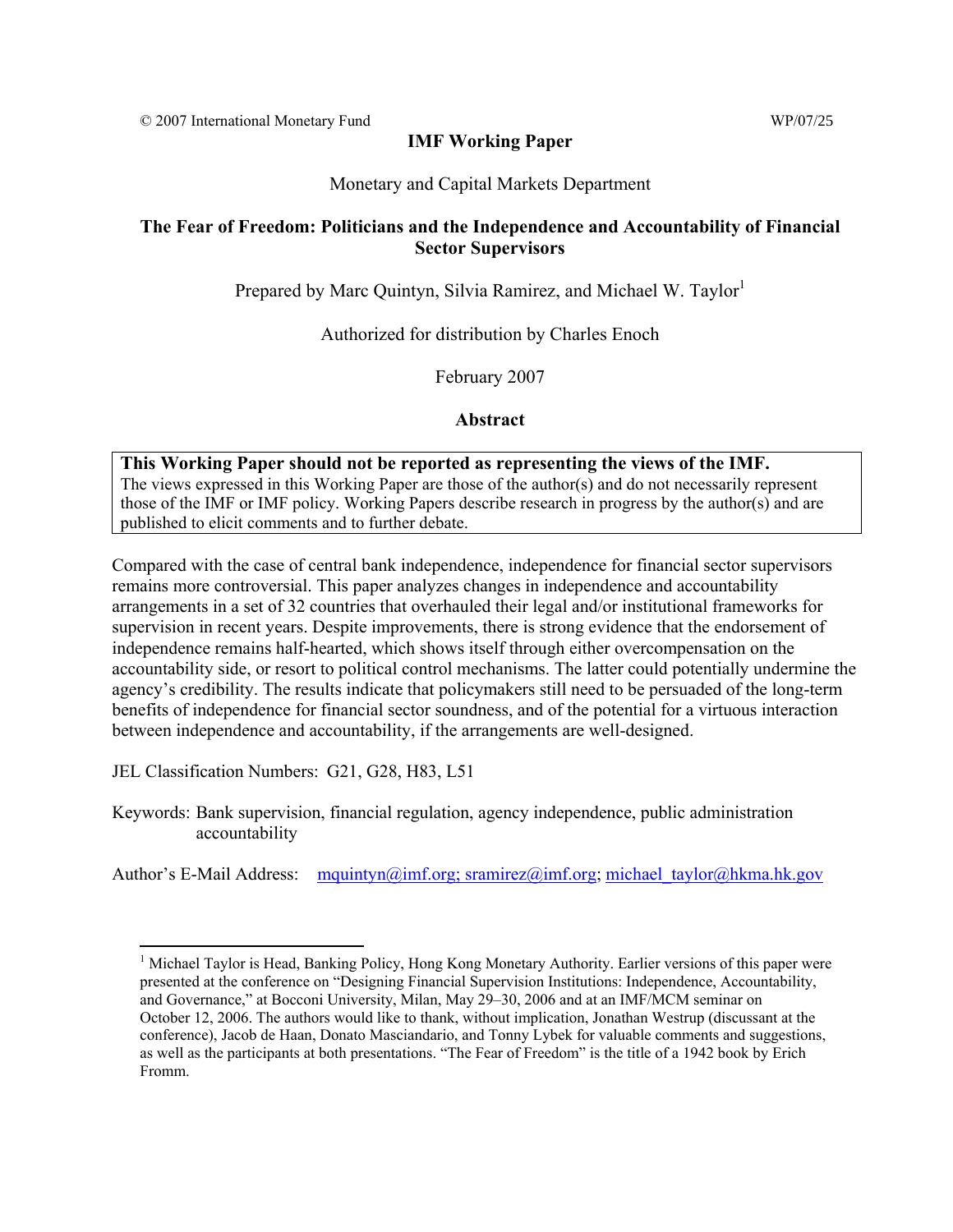| Tables     |                                                                                |  |
|------------|--------------------------------------------------------------------------------|--|
| 1.         |                                                                                |  |
| 2.         |                                                                                |  |
| 3.         |                                                                                |  |
| 4.         | Changes in Meeting Specific Independence and Accountability Criteria 26        |  |
| 5.         |                                                                                |  |
| 6.         | Accountability and Independence: Trends by Country Income Levels31             |  |
| 7.         | Accountability and Independence: Trends by Location of Institution32           |  |
| 8.         | Accountability and Independence: Trends by Type of Change33                    |  |
| 9.         | Accountability and Independence: Trends by Immediate Cause of Reform 34        |  |
| Figures    |                                                                                |  |
| 1.         |                                                                                |  |
| Appendixes |                                                                                |  |
| I.         |                                                                                |  |
| Π.         | Criteria for the Index on Independence and Accountability for Financial Sector |  |
| III.       |                                                                                |  |
| IV.        |                                                                                |  |
| V.         |                                                                                |  |
| VI.        |                                                                                |  |
|            |                                                                                |  |
|            |                                                                                |  |

2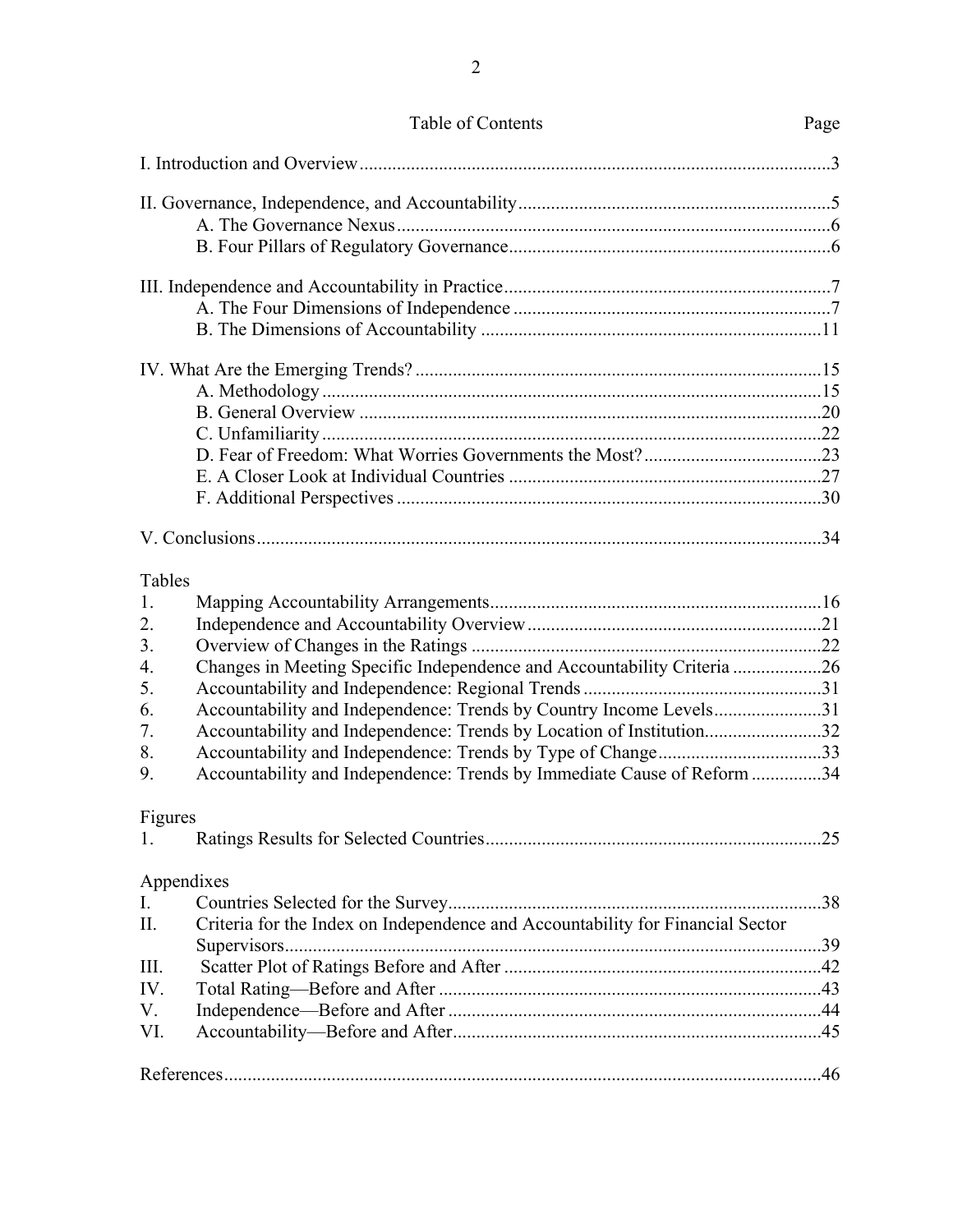#### **I. INTRODUCTION AND OVERVIEW**

The discussion about independence, accountability and, more broadly, governance of financial sector regulatory and supervisory agencies (hereafter RSA) is still relatively new. Lastra (1996) and Goodhart (1998) were among the first scholars to stress the need for RSA independence.<sup>2</sup> The Basel Core Principles for Effective Banking Supervision (1997) put the need for operational independence for bank supervisors in the first principle, and, as such, provided the need for independence with a more "official" endorsement.<sup>3</sup>

The operational aspects of RSA independence only began to receive sustained attention in the new millennium. Quintyn and Taylor (2003) defined four essential dimensions of RSA independence—regulatory, institutional, supervisory, and budgetary. Hüpkes, Quintyn, and Taylor (2005b) subsequently emphasized that (i) proper accountability arrangements are needed to make agency independence effective; and (ii) a complex undertaking, such as financial sector supervision, needs an elaborate set of accountability arrangements arguably, more elaborate than the arrangements in place for the central banks when executing their monetary policy functions. Accordingly, their paper presented a range of accountability arrangements suitable to meet these requirements.

The policymakers' interest in questions of independence and accountability for supervisors has been stimulated by the emergence of a much broader debate about the institutional structure of financial regulation that began in the early-to-mid-1990s. Previously, the organizational structure of supervision had been widely viewed as a relatively unimportant issue, both in theory and in practice, but this perception changed dramatically about a decade ago.<sup>4</sup> The new wave of attention was the result of a variety of developments, which themselves followed in the wake of financial liberalization. First, the blurring of boundaries among financial subsectors, and the emergence of financial conglomerates—mainly in industrialized countries—forced the supervisors to rethink their organizational structure in order to be in a position to effectively supervise these new realities. Second, the emergence of international standards and codes for a wide range of financial sector supervisors instigated a rethinking of regulatory and supervisory frameworks, often with an impact on the organizational structure. Third, the systemic banking crises of the 1990s also led to revisions of institutional structures. It was indeed clear that in several cases, weak regulation and supervision—often because of intense political interference—had been a contributing factor to the crises.

<u>.</u>

 $2<sup>2</sup>$  In her account of the Venezuelan banking crisis in 1994, Ruth de Krivoy also mentions the need for political independence for the supervisors as one of the main lessons (de Krivoy, 2000).

<sup>&</sup>lt;sup>3</sup> The Basel Core Principles for Effective Banking Supervision have since been followed by the other standard setters. The IOSCO and IAIS principles now also state explicitly the requirement for operational independence for securities regulators and insurance supervisors.

 $4$  Goodhart (2002).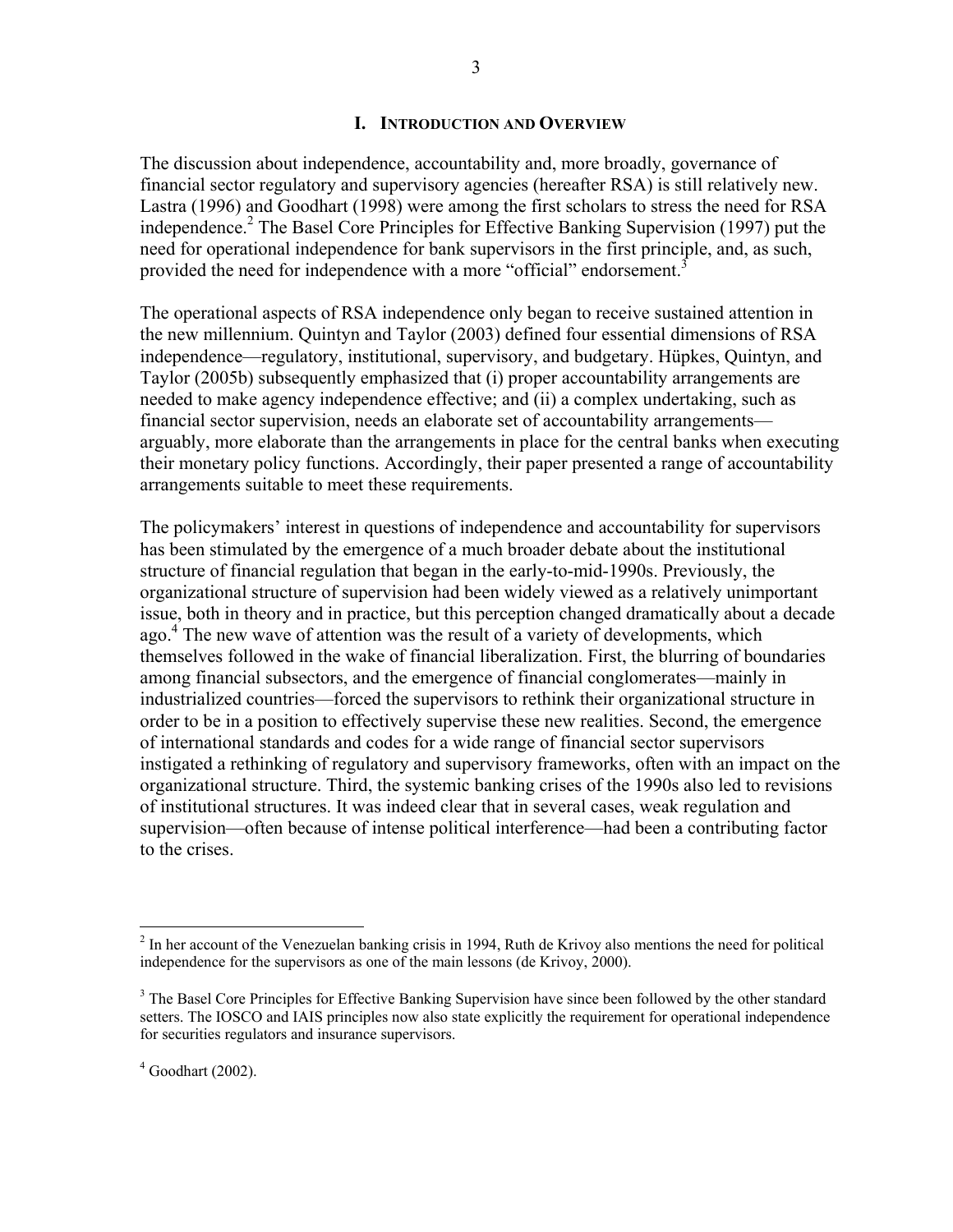In particular, the growing tendency to move to unified (or integrated) financial sector supervisors (often called mega-supervisors) was instrumental in stimulating the debate about the appropriate governance structure of these agencies, starting with agency independence. Unification often involved transferring the banking supervisory function to an agency outside the central bank, where it had previously enjoyed a relatively high degree of independence. In several countries, this led to concerns that removing banking supervision from the central bank would create a less-independent function than existed previously. This fear was further stimulated when investigation of existing sector-specific regulatory agencies revealed greatly varying levels of independence among them and led to concerns that the independence of the newly established agency might be set according to the lowest common denominator.

The purpose of this paper, a primer in this genre, is to analyze to what extent the debate about greater independence-cum-accountability for financial sector supervisors is finding its way into practical implementation. The central themes of the analysis are (i) whether the restructured supervisors are more independent than their predecessors, and (ii) whether accountability arrangements have been created in such a way that they support independence? While pursuing these main questions, the paper also tries to answer questions such as (i) which aspects of independence and which accountability arrangements are easy to accept, and for which ones do we find reluctance on the part of the politicians; and (ii) which circumstances and types of restructuring lead to more far-reaching reforms in independence and accountability than others.

To achieve these objectives, the paper considers a set of 32 countries that, in the past decadeand-half, went through either institutional changes in the supervisory structure (evidently, accompanied by changes in the legal framework), or through in-depth changes in the legislative framework governing financial sector supervision, without changing the institutional structure for supervision. The focus is on bank supervision.

In the end, the message from this analysis is rather mixed. On the one hand, the paper notes a number of positive trends. The survey reveals that governments seem willing to provide more independence to supervisors, and they also appear to place greater emphasis on accountability now than in the past. Accountability arrangements are stronger and more diversified than before. In many ways, the increased emphasis being given to accountability arrangements is in compensation for the fact that they were generally weak before the reforms.

On the other hand, once the analysis goes past these general trends, the message becomes much more nuanced. From a more detailed analysis of the results and confrontation with other sources of research, it appears that the endorsement of independence remains half-hearted, and that a fair portion of the improvements in accountability can be put down to residual reluctance to see genuinely independent agencies. Many governments still seem to entertain the trade-off model between independence and accountability (as opposed to the complementarity model), and their revealed preference is for more accountability rather than for more independence.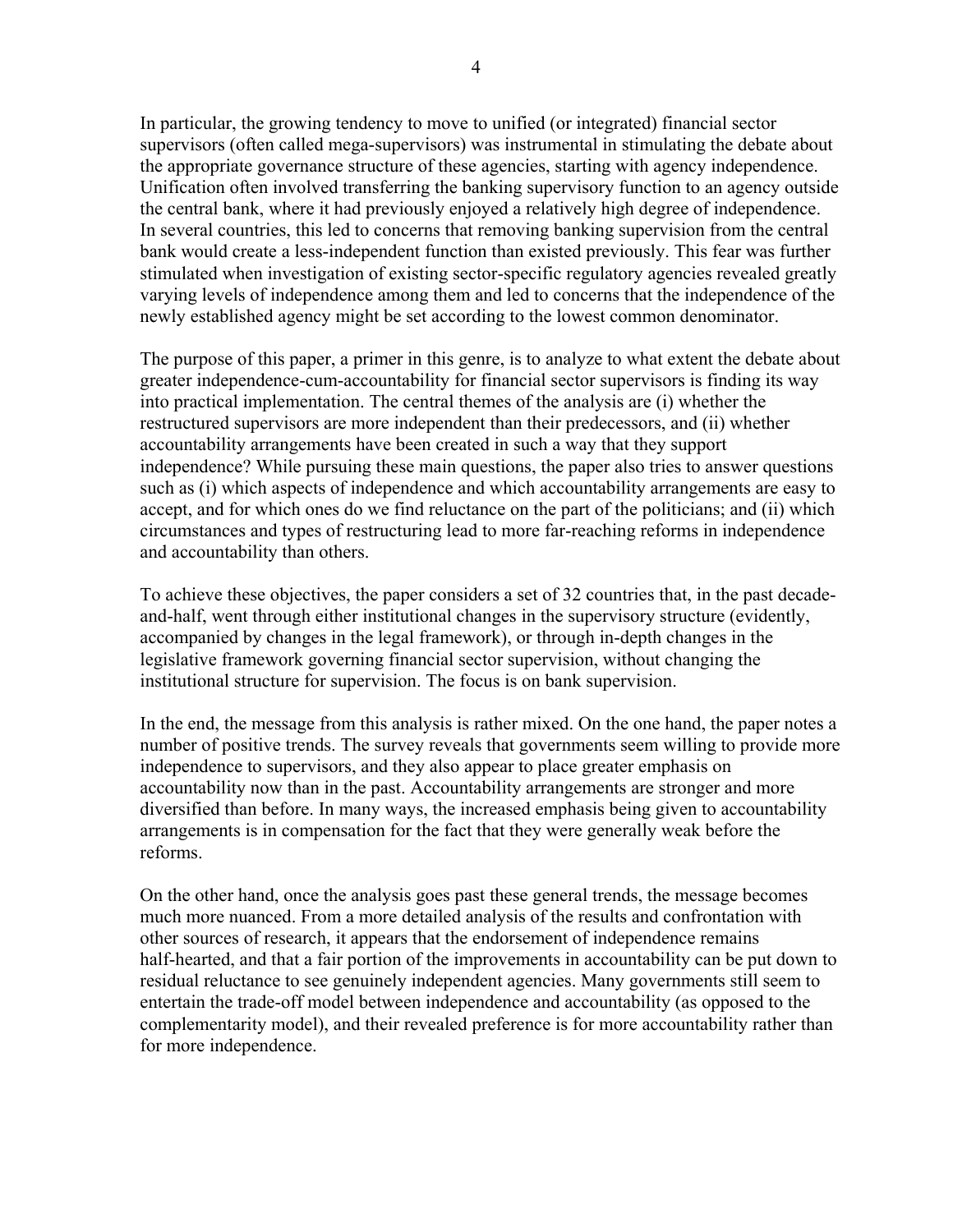Significant in this regard is the finding that a large number of country authorities in the survey continue to use control mechanisms as accountability arrangements<sup>5</sup>—such as having the minister of finance or a finance ministry representative, chair or participate in the board of the supervisory agency, or giving the minister the right to intervene in the operations of the agency. In other words, the (fine) line between accountability and control is either not always well understood, $6$  or the existence of these control mechanisms may indicate that the political class is not yet ready to provide full independence to RSAs. "Control" arrangements tend to undermine the credibility of independence arrangements and make some of the genuine accountability arrangements less relevant.

For reasons explored in Quintyn and Taylor (2003), there appears to be greater reluctance on the part of politicians to grant independence to regulatory agencies compared with the monetary policy functions of central banks, notwithstanding the fact that the fundamental justification for both types of independence is very similar. Thus, although this paper reveals encouraging trends, it also points to the need for making the case for the benefits of supervisory independence for financial stability more vigorously. The case also needs to be more strongly put that accountability arrangements are needed to bolster this independence, not to rein in the supervisors' work. Given that the survey only covers a limited number of countries that have been fairly recent reformers, it is likely that there is still a great deal of work to be done in the rest of the world.

The paper is structured as follows. Section II puts independence and accountability in the broader governance framework. Section III outlines the main operational components of agency independence and accountability. As such, it will set the stage for Section IV, which surveys developments in a number of countries that went through changes in their supervisory structure in the past decade. Section V brings together the most important conclusions of the paper.

#### **II. GOVERNANCE, INDEPENDENCE, AND ACCOUNTABILITY**

The need for good regulatory governance in the context of financial sector policymaking and crisis prevention has begun to be recognized in recent years. It is increasingly being acknowledged that a financial system is only as strong as its governing practices, the soundness of its institutions, and the efficiency of its market infrastructure. This section briefly reviews the importance of regulatory governance, as well as its four pillars.

 $\overline{a}$ 

<sup>&</sup>lt;sup>5</sup> The distinction between accountability and control is discussed in detail in Hüpkes, Quintyn, and Taylor (2005a) and (2005b).

<sup>&</sup>lt;sup>6</sup> This finding may indeed also be related to the inherent complexity of accountability arrangements, and to the relative unfamiliarity of the idea that independence and accountability are there to reinforce each other.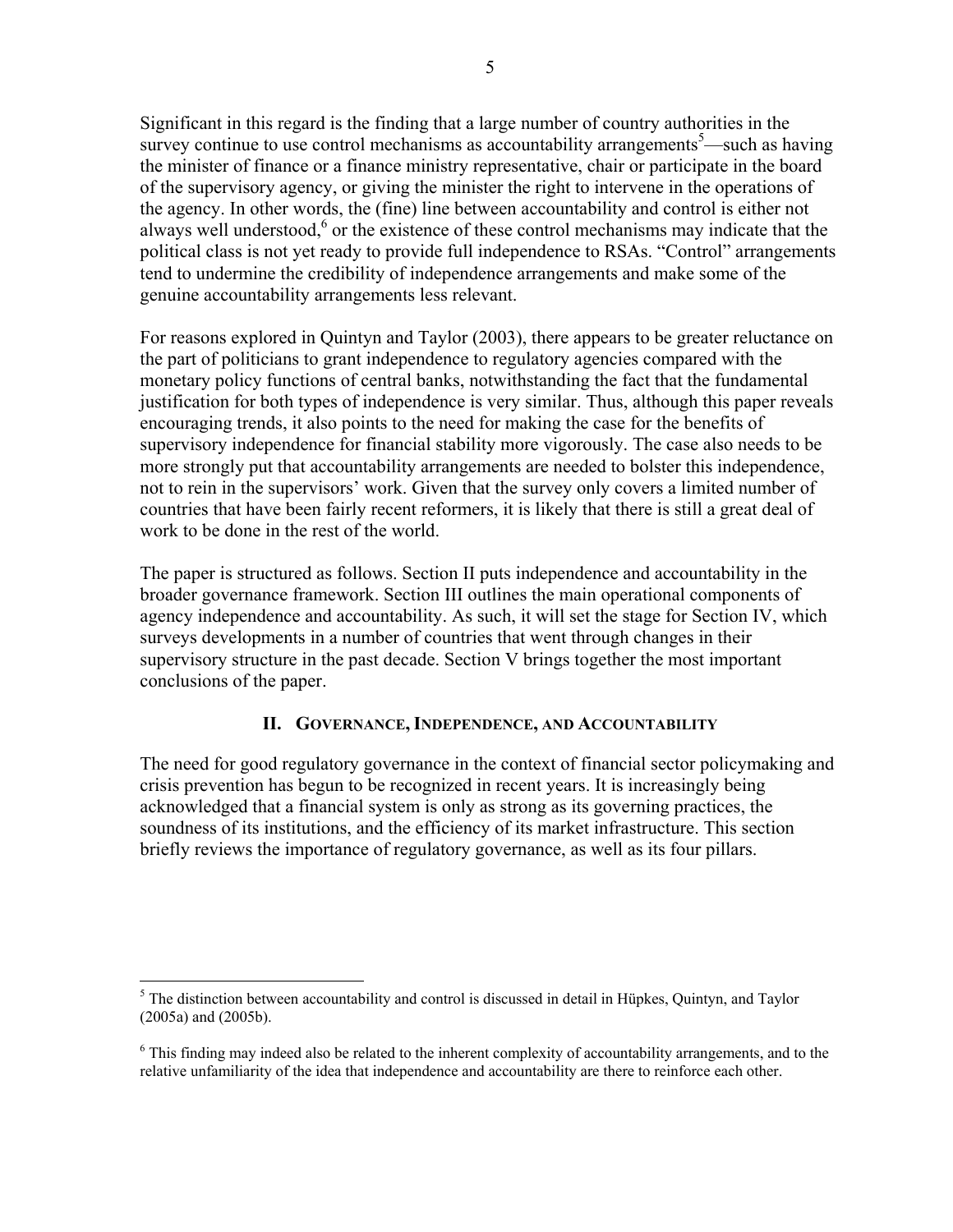#### **A. The Governance Nexus**

Instilling and using sound governance practices is a shared responsibility of market participants and regulatory agencies.<sup>7</sup> The three components of this shared responsibility were presented in Das and Quintyn (2002) and Das, Quintyn, and Chenard (2004) as the "governance nexus." The governance nexus refers to the impact of governance practices on each layer—government, supervisors, and financial institutions—on practices on the next layer. From bottom to top, we have the following three components and their responsibilities:

- First, financial institutions bear the ultimate responsibility for establishing good governance practices internally in order to gain and keep the confidence of their clients, counterparties, and the markets. Their good practices are supposed to stimulate good practices with their borrowers.
- Second, regulatory agencies play a key role in instilling and overseeing implementation of the use of such good practices. To fulfill this role, regulatory agencies themselves need to establish and operate sound governance practices. By failing to apply good governance principles, regulatory agencies would lose the credibility and moral authority to promulgate good practices in the institutions under their oversight. This could create a moral hazard problem, contribute to unsound practices in the markets, and, ultimately, accentuate crises in the financial system.
- Third, good regulatory governance cannot be sustained without good public sector governance. The latter includes the absence of corruption, a sound approach to competition policies, effective legal and judicial systems, and an arm's-length approach to government ownership.

#### **B. Four Pillars of Regulatory Governance**

A prerequisite for good regulatory governance—the second link in the nexus above—is firm institutional underpinnings for RSA. Das and Quintyn (2002) identified four components that bring together the elements that form the basis for good regulatory governance: independence, accountability, transparency, and integrity.<sup>8</sup> The essence of bringing together these four components is that they interact and reinforce each other at various levels in supporting good governance. Independence and accountability are two sides of the same coin. Independence cannot be effective without proper accountability. Transparency is a key instrument to make accountability work. It is also a vehicle for safeguarding independence. By making actions and decisions transparent, chances for interference are reduced.

 $\overline{a}$ 

 $<sup>7</sup>$  A growing body of empirical literature demonstrates the positive impact of good regulatory governance on</sup> financial sector stability and growth. Barth, Caprio, and Levine (2001) show a positive relationship between supervisory independence and bank development. Das, Quintyn, and Chenard (2004) demonstrate that regulatory governance positively influences financial sector stability. Arnone, Darbar, and Gambini (forthcoming) find a positive relationship between good governance and the quality of financial regulation and supervision.

 $8$  See Das and Quintyn (2002) and Das, Quintyn, and Chenard (2004) for a discussion of these four pillars.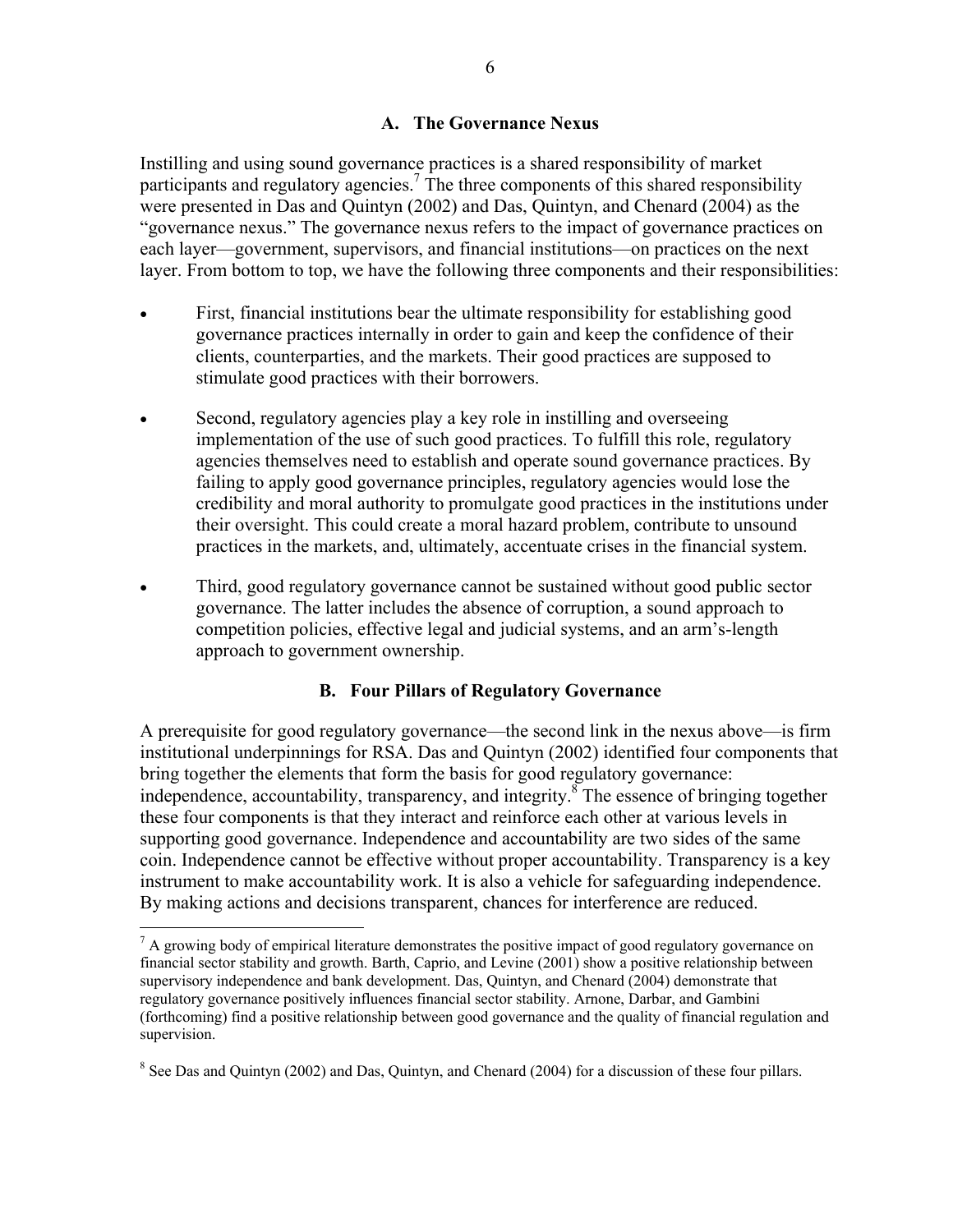Transparency also helps to establish and safeguard integrity in the sense that published arrangements provide even better protection for agency staff. Independence and integrity also reinforce each other. Legal protection of agency staff, as well as clear rules for appointment and removal of agency heads, support both their independence and their integrity. Finally, accountability and integrity also reinforce each other. Because of accountability requirements, there are additional reasons for heads and staff to keep their integrity.

This paper focuses on recent developments in independence and accountability. The main reason for singling out this pair is that among the four components, they seem the hardest to achieve. Establishment of proper independence and accountability arrangements needs endorsement by the politicians in the enabling legislation. A lingering fear for independence, combined with a lack of understanding of the working of accountability (both noted in this paper), makes their establishment very often a big hurdle.<sup>9</sup> Once independence and accountability have been established by law, the agency itself is in an ideal position to make the other two components—transparency and integrity arrangements—operational. These components are more a matter of internal arrangements to support the two others in establishing good governance practices.

#### **III. INDEPENDENCE AND ACCOUNTABILITY IN PRACTICE**

Combining the earlier work in Quintyn and Taylor (2003) and Hüpkes, Quintyn, and Taylor (2005b), this section outlines the main components of independence and accountability in practice. The survey in the next section builds upon the framework established here.

#### **A. The Four Dimensions of Independence**

It is useful as a first step to distinguish between goal independence and instrument independence (Fischer, 1994). This distinction enables us to separate the overall objective that the regulatory agency is required to achieve, and which is established in the law creating the agency, from the actual formulation and implementation of supervisory and regulatory policies ("instrument independence"), which can be left safely to the judgment of specialist officials. Hence, politicians have a proper role to play in setting and defining regulatory and supervisory goals, but regulators need to have the autonomy to determine how they should achieve them—and to also be accountable in the event that they fail to achieve them.

1

 $9$  Empirical evidence supports the view that independence and accountability are harder to implement than the two other pillars. IMF and World Bank (2002), and Arnone, Darbar, and Gambini (forthcoming), both find that the Basel Core Principle 1.2. concerning operational independence is one with the lowest number of fully compliant assessments (31 countries out of 116 in Arnone, Darbar, and Gambini, forthcoming). In addition, in their analysis of the IMF Transparency Code for Bank Supervisors, Arnone, Darbar, and Gambini (forthcoming) find that observance of Practice 8 on transparency of accountability arrangements is lower than observance of the other practices. Although this code is, in the first place, about transparency of practices, the lack of transparency often shows the absence of the practice, supporting the point that is made in this paper.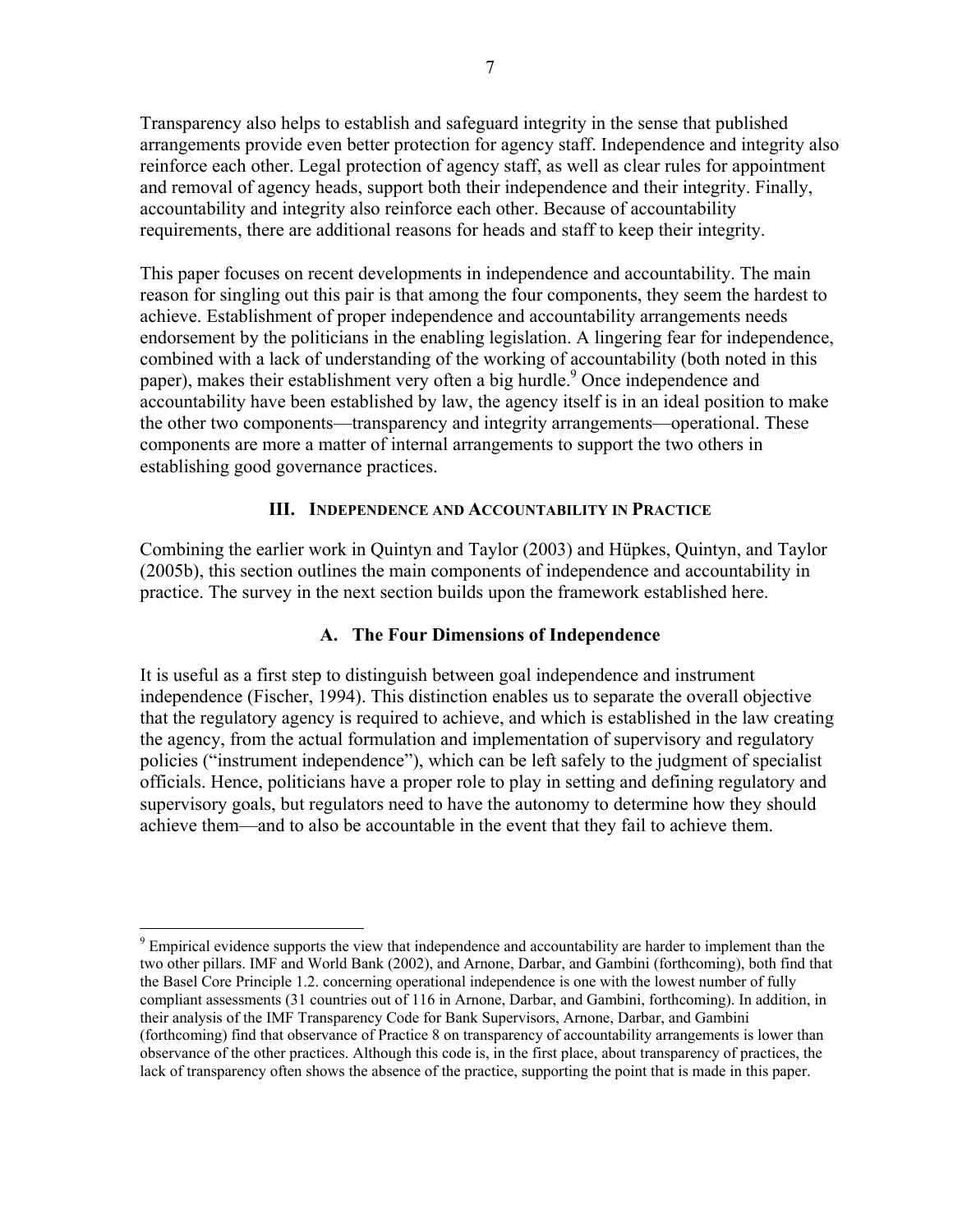To make the notion of instrument independence operational, we identify four different dimensions—institutional, regulatory, supervisory, and budgetary independence. The regulatory and supervisory dimensions form the core, while institutional and budgetary independence are essential to support the execution of the core functions.

#### **Institutional independence**

Institutional independence refers to the status of the agency as an institution separate from the executive and legislative branches of government. An agency that forms part of the executive branch, such as the ministry of finance, typically lacks independence. The following are three critical elements of institutional independence:

- The terms of appointment and—even more critically—dismissal of its senior personnel. Independence is best served if there are clear rules on hiring and firing, which should primarily relate to regulators' competence and probity. Under such rules, regulators would enjoy security of tenure, enabling them to speak and take action without fear of dismissal by the government of the day. Ideally, both the executive and legislative branches of government should be involved in the appointment process.
- The agency's governance structure. Multi-member commissions help ensure consistency and continuity of decision-making over time and are less likely to be influenced by the views of any one individual.
- The openness and transparency of decision making. Inevitably, many decisions involve commercially sensitive material that would be difficult to disclose. But the presumption should be in favor of openness in the decision-making process, making it possible for both the public and the industry to scrutinize regulatory decisions, minimizing the risk of political interference.

#### **Regulatory independence**

Regulatory independence refers to the ability of the agency to have an appropriate degree of autonomy in setting prudential rules and regulations for the sectors under its supervision, within the confines of the law.<sup>10</sup> Prudential regulations cover general rules on the stability of the business and its activities (legally required minimum amount of capital, and fit and proper requirements for senior management), as well as specific rules that follow from the special nature of financial intermediation (risk-based capital ratios, limits on off-balance sheet activities, definition of limits on exposure to a single borrower, limits on connected lending, foreign-exposure limits, loan-classification rules, and loan-provisioning rules).

 $\overline{a}$ <sup>10</sup> Prudential rules differ from two other categories of regulations that govern banking: economic regulations, encompassing controls over pricing, profits, entry, and exit; and information regulations, governing the information that needs to be provided to the public at large and to the supervisors. These two types of rules tend not to be subject to frequent amendations and could, therefore, be left to the lawmakers following a consultation process with the supervisors.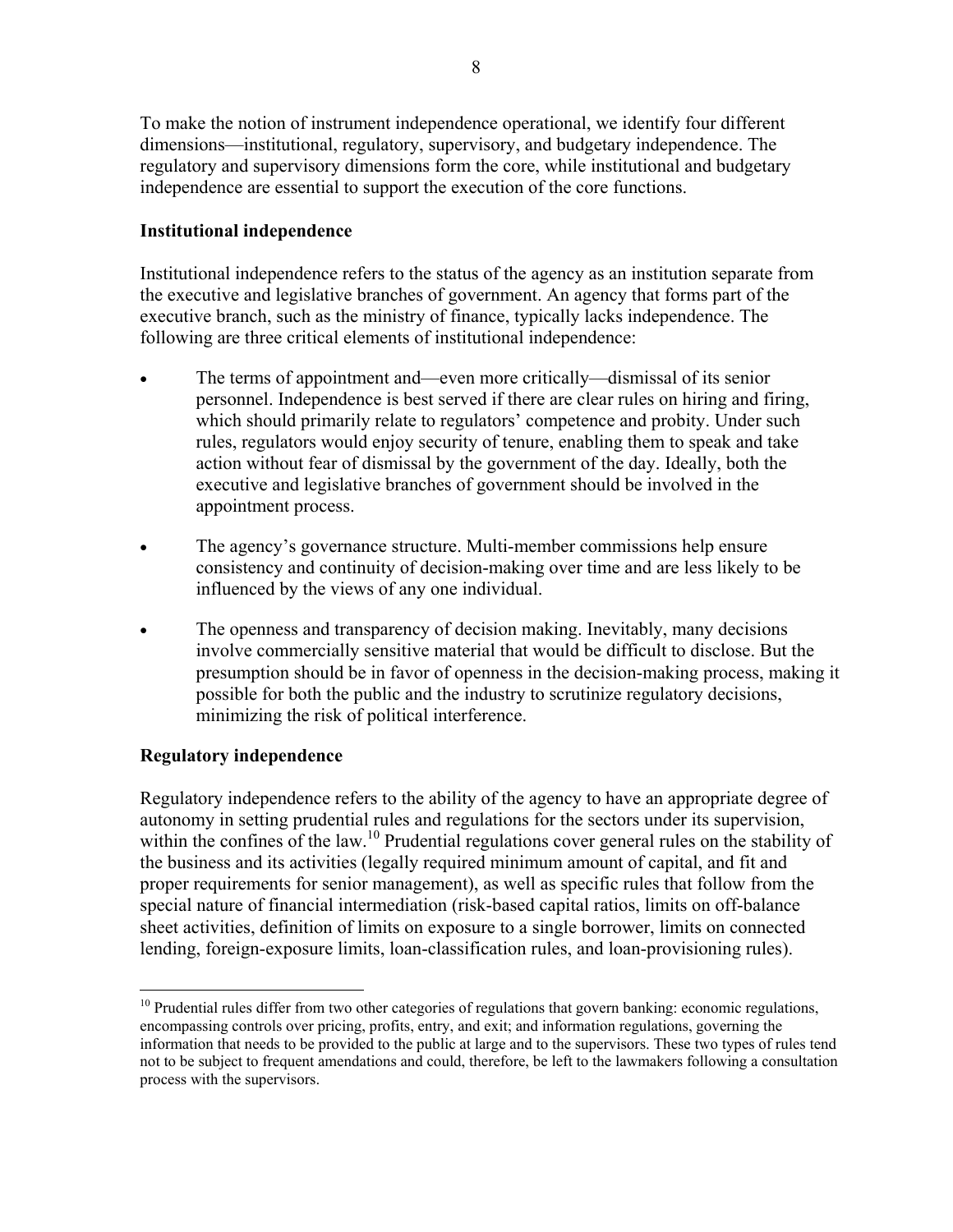These are the fundamental rules upon which the supervisory process rests and which have a large impact on the soundness of the banking system. From the point of view of regulatory independence, a high degree of autonomy in setting prudential regulations is a key requirement to ensure that the sector complies with international best standards and practices*.* A lack of autonomy in this area introduces the risk that precious time might be lost (typically up to one year and sometimes longer) before new rules or regulations are adopted in the political process, or that involvement of the political process contaminates these rather technical rules with political considerations.<sup>11</sup>

For those countries where the constitution or legal traditions do not allow independent agencies to have regulatory powers, consideration should be given to whether exceptions can be granted based on the importance of the financial sector regulatory and supervisory function, as has been done in some countries with respect to the central bank.<sup>12</sup>

#### **Supervisory independence**

<u>.</u>

Supervisory independence concerns the independence with which the agency is able to exercise its judgment and powers in such matters as licensing, on-site inspections and off-site monitoring, sanctioning, and enforcement of sanctions (including revoking licenses), which are the supervisors' main tools to ensure the stability of the system.

While supervisory independence is crucial for financial sector stability, it is the most difficult of the four dimensions of independence to guarantee. To preserve its effectiveness, the supervisory function typically involves private ordering between the supervisor and the supervised institution. But the privacy of the supervisory process makes it vulnerable to interference, both from politicians and supervised entities. Political interference (and interference from the industry itself) can take many forms and can indeed be very subtle, making it difficult to shield the supervisors from all forms of interference.

Since "Licensing is the key first step in the supervisory process" (Lastra, 1996), supervisors should have the final word on who can enter the system. A typical situation that may lead to problems is one where the minister of finance or the council of ministers has the final say in the licensing of individual banks and may—either through corruption or lack of technical ability to assess business plans—license unviable banks. The same degree of autonomy should apply to exit procedures, based on the same argument that supervisors are in the best position to decide on the viability of individual banks. Exit decisions that are taken on political rather than technical grounds may result in forbearance and the prolongation of the life of insolvent or corrupt institutions, thus, ultimately increasing resolution costs.

 $11$  For example, in some countries the authorities have lowered loan-classification standards and provisioning rules for loans to economic sectors that face temporary or structural problems, in order to facilitate lending to these sectors. Exposure rules to large borrowers are often relaxed to allow specific industries or companies to survive.

<sup>&</sup>lt;sup>12</sup> Sometimes, independent central banks have been granted an exception from the constitutional ruling and are allowed to issue binding regulations over their specific sector. Austria is a case in point (see Grünbichler, 2005).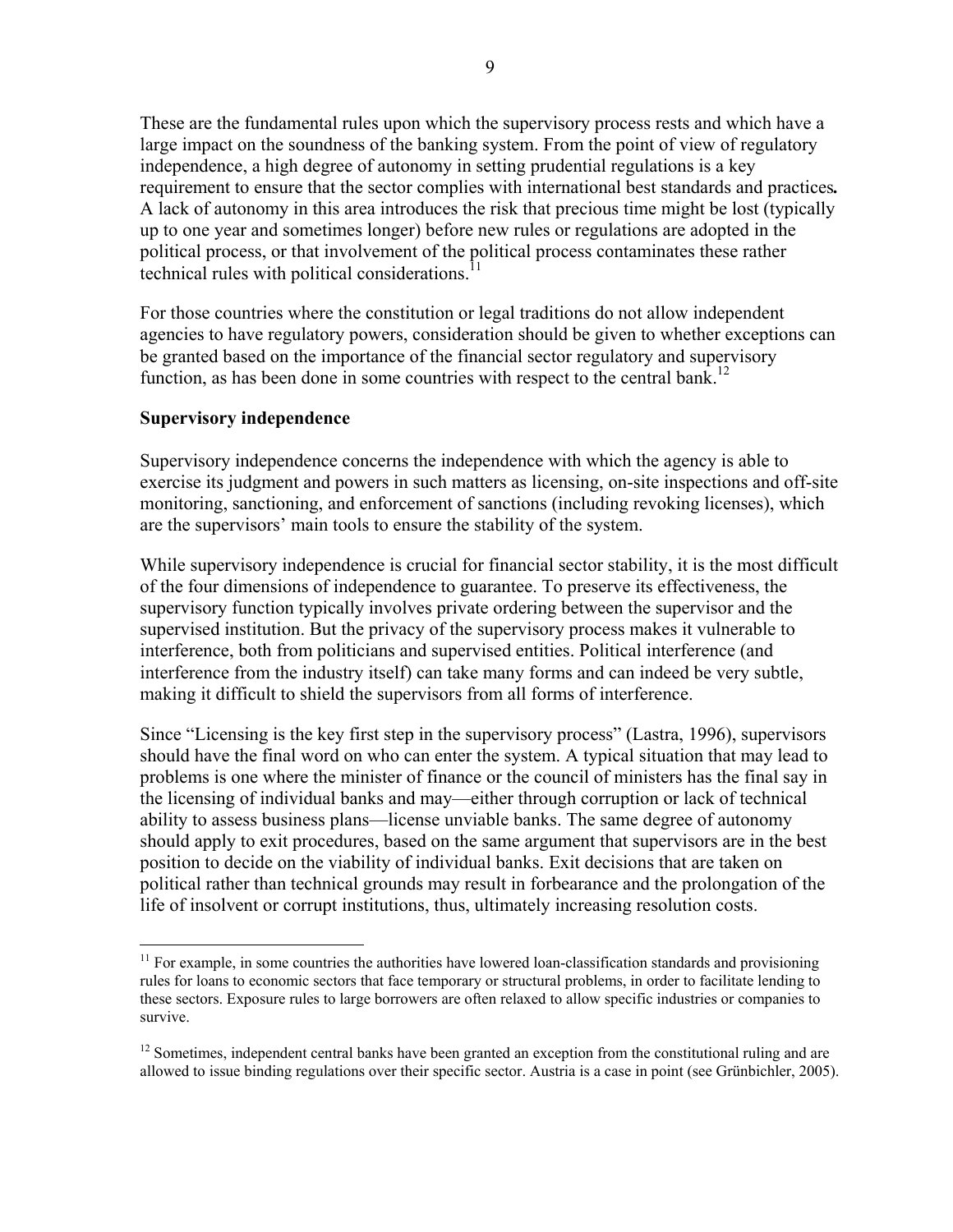Moreover, if the power of license revocation is in the hands of another government agency or the minister himself, the threat by the supervisor could be empty and his other powers undermined.

To strengthen supervisory independence, one of the most important requirements is that supervisors enjoy legal protection in the performance of their duties. The absence of proper legal protection in many instances has a paralyzing effect on supervision. Other tools to strengthen supervisory independence include appropriate salary levels for supervisors—as a way of attracting better-qualified individuals who have more confidence in their own judgment and who may be less prone to bribery—and the use of a rules-based system of sanctions and interventions that removes the scope for discretion in individual cases.<sup>13</sup> Providing for appeals against supervisory actions to be heard only in specialist tribunals may also help to guard against excessive appeals by supervised entities or the bringing in of deliberately vexatious cases.

#### **Budgetary independence**

<u>.</u>

Budgetary independence refers to the ability of the supervisory agency to determine the size of its own budget and the specific allocations of resources and priorities that are set within the budget. Supervisory agencies that enjoy a high degree of budgetary independence are better equipped to withstand political interference (which might be exerted through budgetary pressures), to respond more quickly to newly emerging needs in the area of supervision, and to ensure that salaries are sufficiently attractive to hire competent staff.

A supervisory agency that is funded through a ministry that exercises oversight of its operations, or by appropriations from the general government budget, is open to various forms of political interference. For instance, the government could threaten to withhold funding (or to reduce it) if the supervisors are deemed to be too strict on politically linked financial institutions. Moreover, its budget might be cut at times of fiscal austerity—and those times often coincide with mounting problems in the banking system—needing greater supervisory attention. If, for whatever reason, there is a consensus that funding needs to come from the government budget, the supervisory budget should be proposed and justified by the agency, based on objective criteria related to developments in the markets.

Funding via a levy on the regulated entities reduces these risks. However, unless the levy is properly structured, it may produce a sense of budgetary dependence on the industry. To avoid industry capture and ensure that the fees are reasonable, in some countries, their level is determined jointly by the supervisory agency and the government. Fee-based funding is also vulnerable to the risk that the supervisor's resources will be most limited when the industry is under strain. Allowing the agency to build up reserve funds for such periods seems the best solution.

<sup>&</sup>lt;sup>13</sup> An example would be prompt corrective action. However, there is a trade-off between the gains in terms of protection and independence and the very real drawbacks of taking away the supervisors' discretion in individual cases.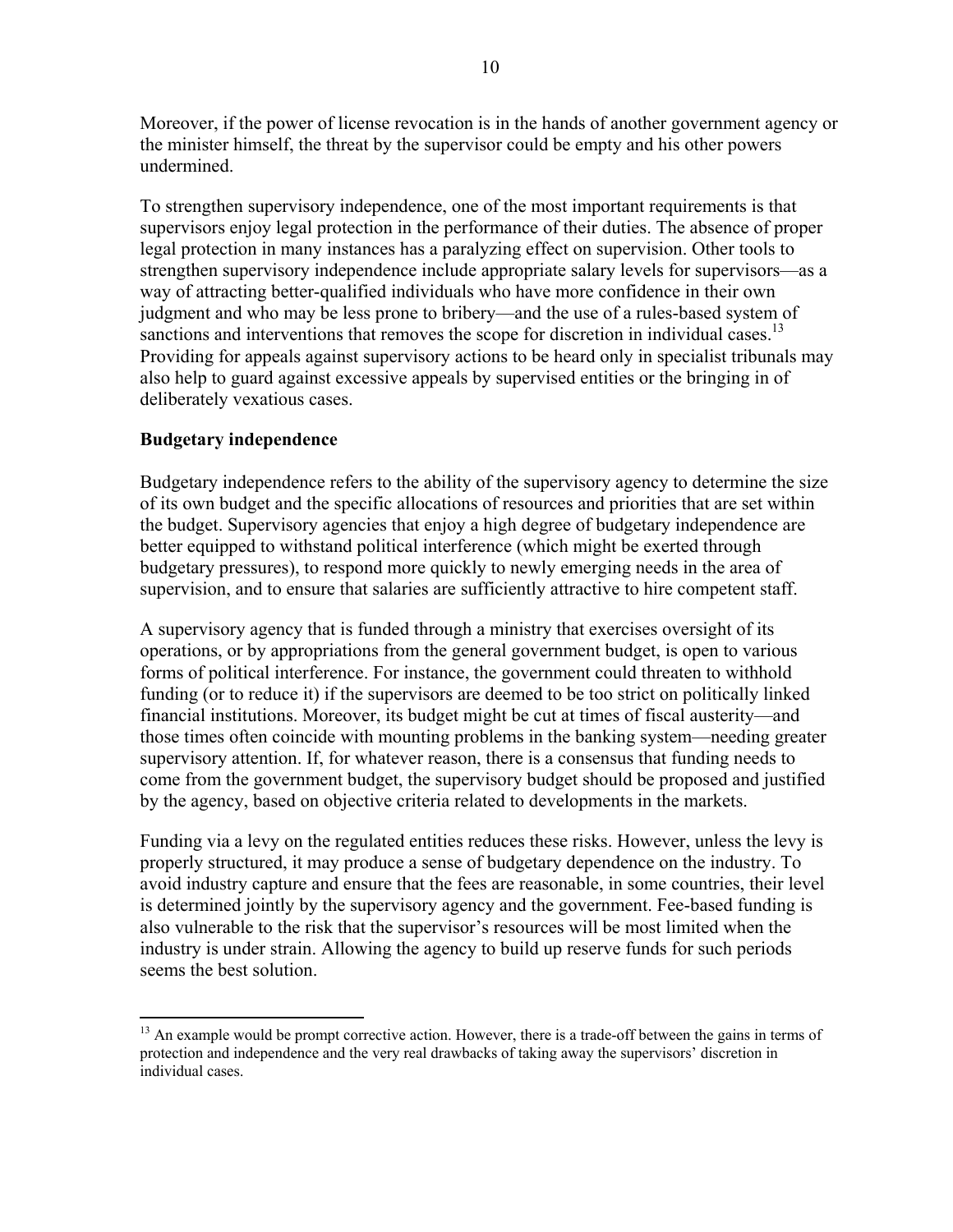#### **B. The Dimensions of Accountability**

The premise offered in Hüpkes, Quintyn, and Taylor (2005b) is that well-designed accountability mechanisms can help to strengthen agency independence; in other words, independence and accountability are complementary. Thus, the concept of a "trade-off" between independence and accountability is flawed to the extent that it assumes that stronger accountability mechanisms must *necessarily* mean a less-independent regulatory agency. However, where the notion of the trade-off does identify a genuine issue, is that poorly designed accountability mechanisms or "control" mechanisms masquerading as accountability arrangements—for example, those that give the minister of finance the authority to intervene in agency decisions—are corrosive of agency independence and, in the long run, are likely to be incompatible with it.

The essence of designing accountability arrangements that will be supportive of agency independence is to create a network of complementary and overlapping checking mechanisms. The goal of using such a combination of arrangements is to arrive at a situation where no one controls the agency, but the agency is nonetheless "under control."<sup>14</sup> The possibility of creating such a network of complementary checking mechanisms is assisted by the fact that regulatory agencies operate in a multiple-principals environment, and, therefore, for each dimension of independence, accountability to more than one principal will be involved. The main principals are the executive, legislative, and judicial branches of government plus the regulated industry itself and the public at large (customers of financial services).

The best way to ensure that mechanisms of accountability do not undermine independence is to observe the principle of transparency. It encourages open administration and serves the function of enhancing public confidence in the financial supervisor. Transparency is implemented by way of publications, typically on the agency's website, of all regulations, supervisory practices and important decisions (within the confines allowed by confidentiality and market-sensitivity requirements), annual reports, as well as regular press conferences and information events. For each of the four dimensions of independence, corresponding dimensions of accountability can be identified.<sup>15</sup>

#### **Institutional accountability**

#### *Legislative branch*

<u>.</u>

In most systems of government, the legislative branch plays a vital role in overseeing the activities of the executive branch by virtue of its representative character. The objective of its oversight is to ensure that public policy is administered in accordance with legislative intent.

 $14$  Majone (1994) and Moe (1987).

<sup>&</sup>lt;sup>15</sup> For a more elaborate presentation and justification of the accountability arrangements, see Hüpkes, Quintyn, and Taylor (2005b).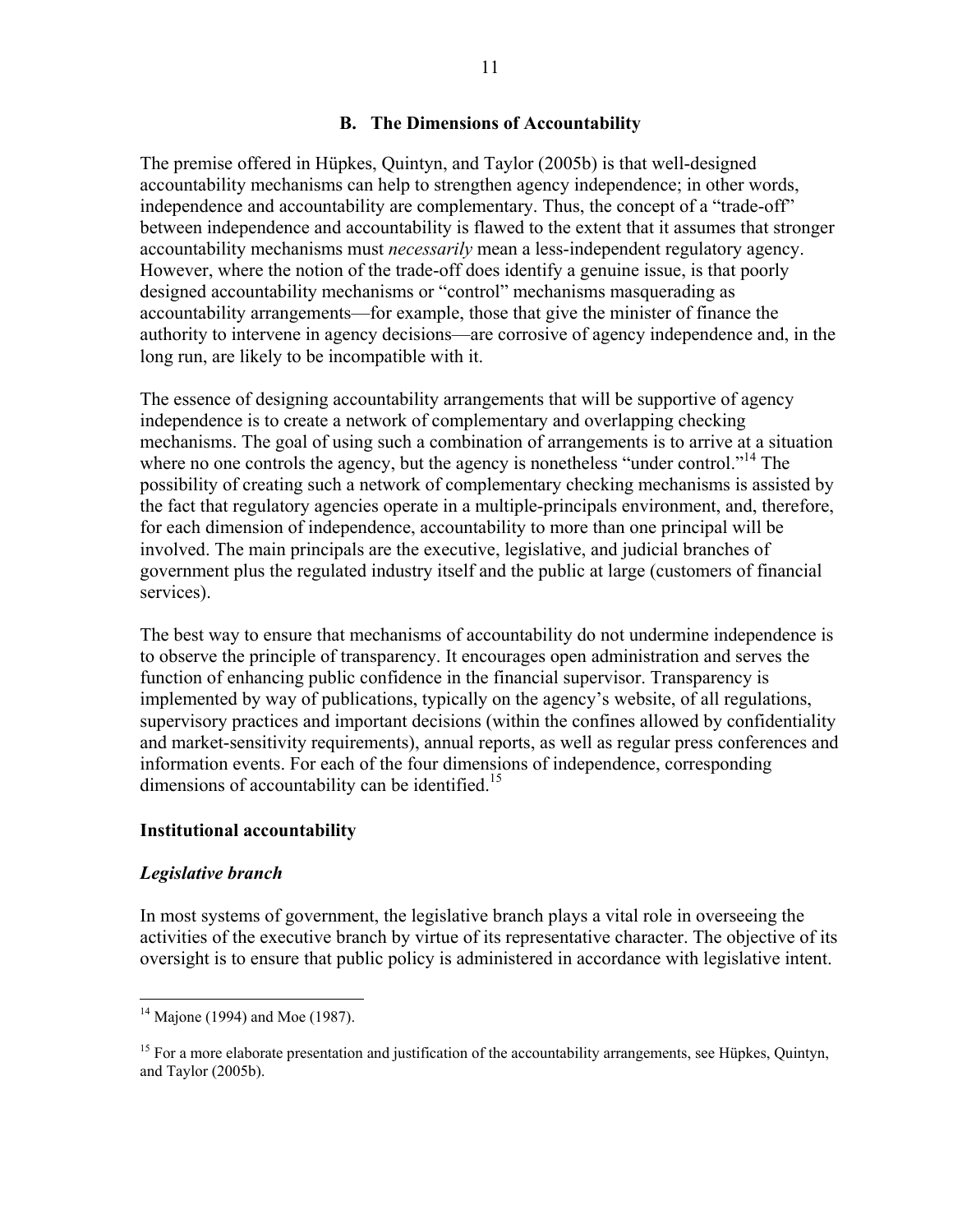Since the principles of regulatory regimes are normally promulgated by parliament, the latter should be a primary actor charged with holding the financial supervisor accountable for meeting the stated objectives in its mandate. To ensure that these objectives are met, there should be regular institutionalized contacts between the RSA and parliament.<sup>16</sup> Nonetheless, the latter should not exercise immediate powers over the agency or interfere directly in its supervisory activities by issuing concrete guidance. Instead, parliament's influence on the supervisory activities ought to be exerted primarily through its law-making powers, i.e., by making changes to the legal framework when needed.

In most jurisdictions that have established a mechanism of accountability to the legislative branch, the regulatory agency is answerable to a parliamentary committee. This permits individual members of parliament to develop expertise on the complex financial and technical issues dealt with by the regulatory agency. Committees can also ensure a greater degree of continuity of the monitoring function. These committees generally have the power to summon the agency's chief executive to appear before them or to report to them.

#### *Executive branch*

<u>.</u>

An independent RSA needs to have a direct line of accountability—or communication—to the executive branch because the latter bears the ultimate responsibility for the general direction and development of financial policies, and the minister of finance needs to be aware of developments in the financial system. In most jurisdictions, the government will also play an active role in financial crisis management. Formal channels of communication should include the annual report, as well as regular reporting (monthly, quarterly). Such formal reporting should be complemented with a regular dialogue between the agency and the minister of finance. Information about the supervised sector, however, should only be disclosed in aggregate format. No individual or confidential bank data should be shared under normal circumstances, and protection of the confidentiality of supervisory information is usually enshrined in law.

In some countries, the ministry of finance is the formal oversight authority of the financial supervisor, but such an accountability relationship may raise concerns regarding the financial supervisor's independence. There is a fine line between reporting and consultations, on the one hand, and the exertion of political influence on the other. The ministry's role should exclude any direct involvement in operational and policy decisions. Oversight can easily become a control function whereby political influence is exerted on the agency. The type of accountability arrangements that would be most consistent with agency independence include reporting by the supervisory agency on a regular basis, as well as the possibility of the executive requesting information or conducting consultations with the regulatory agency.

 $16$  In jurisdictions where the minister is directly answerable to parliament, the agency generally submits its annual report to parliament via the finance minister, and parliament holds the agency accountable through the minister (indirect accountability).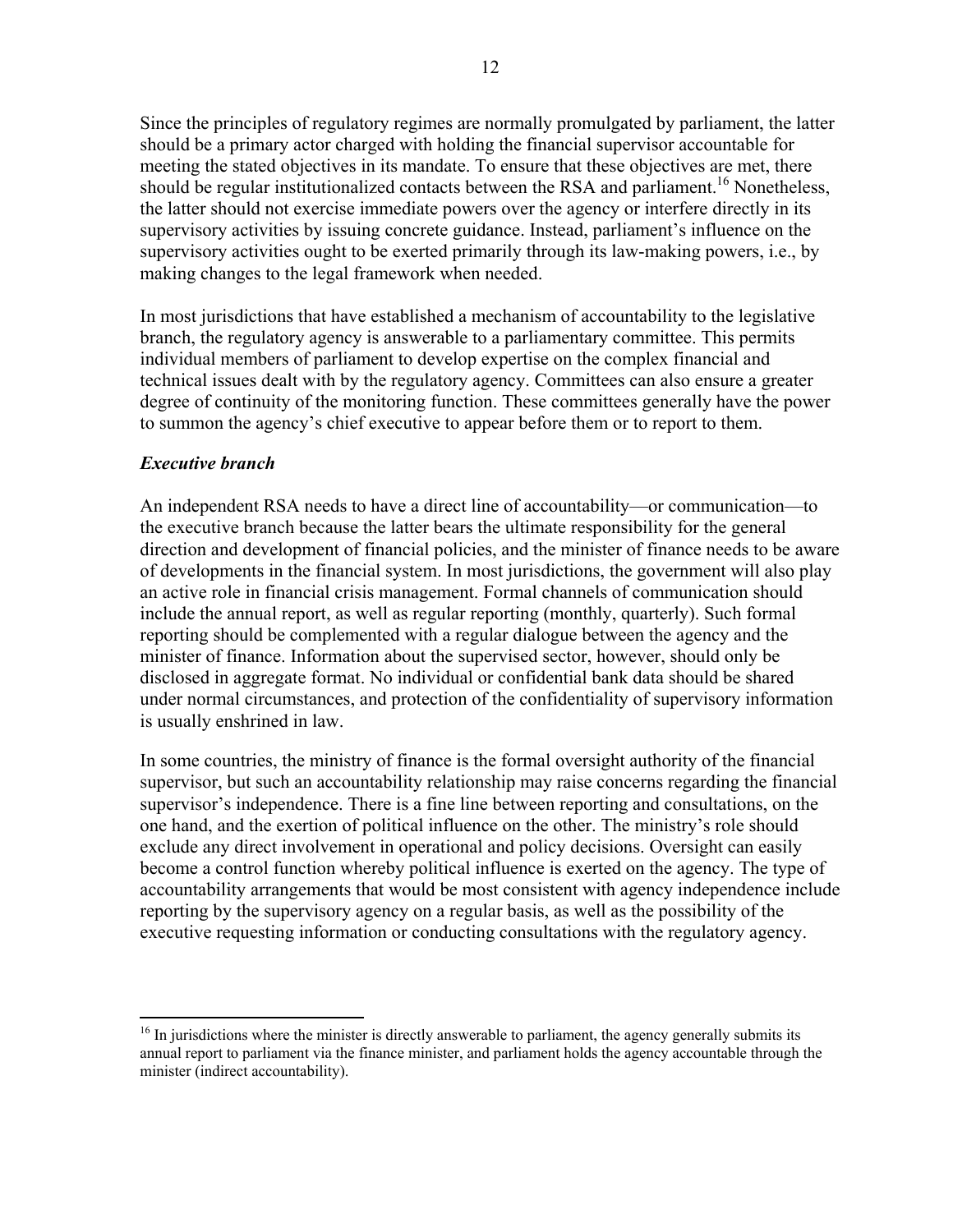Some countries have tried to establish accountability to the executive branch by appointing government representatives on internal oversight bodies. However, representation of government or ministries should be limited to nonexecutive members in an oversight board without operational or policy functions. Once they are involved in policy matters, compliance with "operational independence," as defined in Basel Core Principle 1, is debatable.

The executive branch also has an important role to play in the appointment of the senior officials of the regulatory agency. In many countries, they are appointed by the government or by the head of state upon recommendation by the government or finance minister. Ideally, the legislative branch should appoint senior officials, upon recommendation of the government. While the right to appoint the chief executive and/or members of the agency's board for a fixed term enhances independence, the right for removal on clearly specified grounds is an indispensable accountability mechanism.<sup>17</sup> Some governments have the right to arrange independent inquiries into regulatory matters of concern. However, this power should belong to parliament, not to the government.

#### **Regulatory accountability**

 $\overline{a}$ 

A regulatory agency that has rule-making authority needs to be held accountable for the way in which it exercises its authority. Given that the rule-making powers of the supervisory agency will usually be made under a delegation from the legislature, the exercise of this authority will need to be one of the main topics of the reporting to the legislative branch discussed above. Since parliament also possesses the ultimate mechanism for changing the legal basis on which the agency acts, accountability to parliament also provides an opportunity for a dialogue on the quality of the legal framework, during which the agency should have an opportunity to voice any concerns in its supervisory practices that could be corrected in the form of legislative amendments.

Supervised institutions also form a significant group in the exercise of accountability with respect to regulatory rule making. Their participation in policy making through consultation procedures serves to achieve greater acceptability and effectiveness of the regulatory process and also increases the agency's legitimacy. The agency should have in place arrangements for involving representatives of affected interests on the appropriateness and practicality of proposed rules. The RSA should undertake, to the extent possible, an assessment of the regulatory effectiveness and the costs to the industry. Accountability to the industry (and, in some cases, to users of financial services) can also be achieved through appropriate representation on an oversight board.

 $17$  Dismissal procedures are of relative value, if dismissal is limited to cases of malfeasance. In no instance is serious misconduct interpreted as including the failure to discharge functions properly in accordance with the statutory objectives of the financial supervisor and, thus, in terms of bad performance (Amtenbrink, 1999).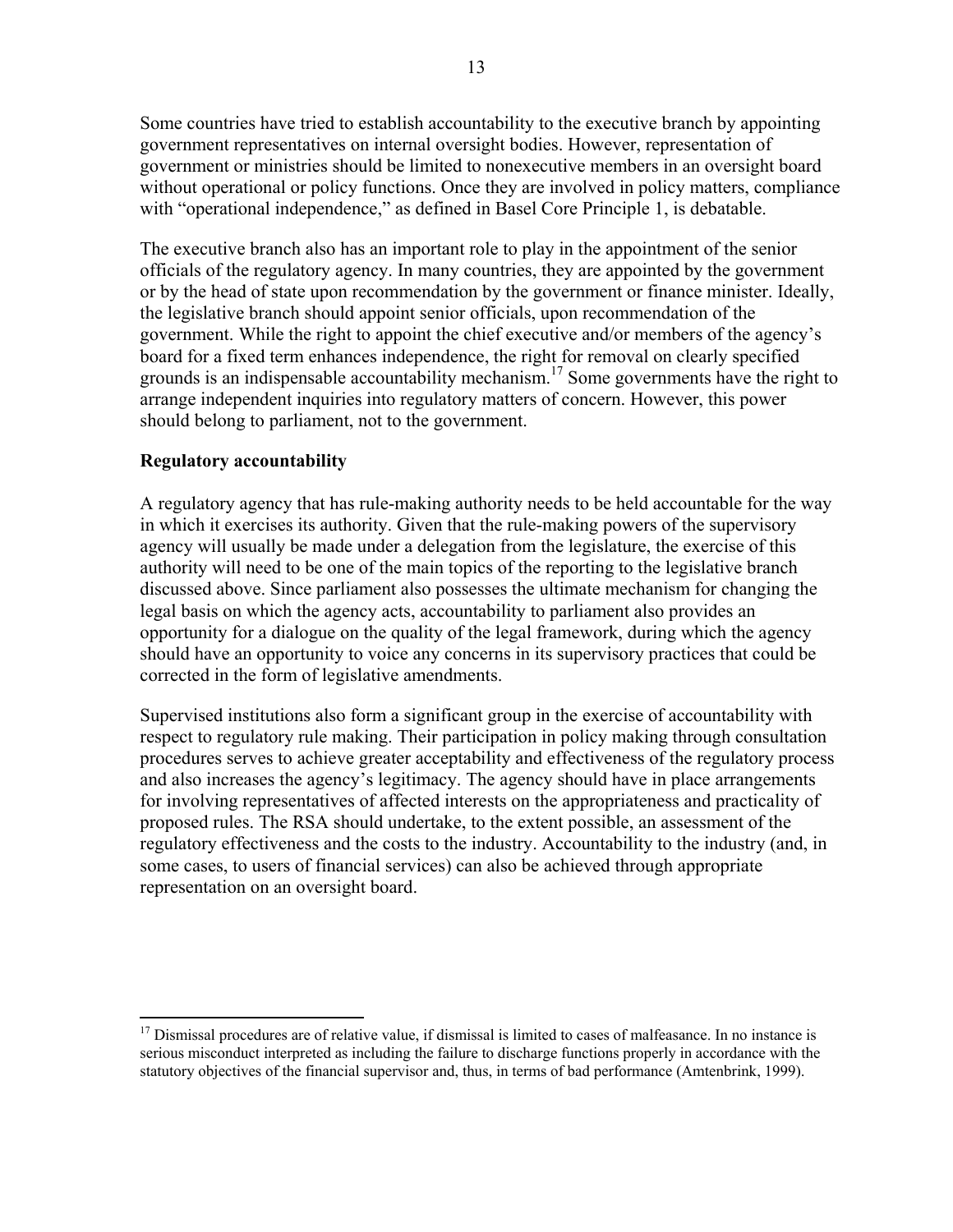#### **Supervisory accountability**

Given the extensive legal powers typically conferred on regulatory agencies, judicial review is a cornerstone of their accountability relations in respect of supervisory measures.<sup>18</sup> Any independent agency must be accountable to those who are affected by its decisions. The latter should have some right of legal redress in court. Judicial review provides a procedure whereby the courts oversee the exercise of public power. Traditionally, the purpose of judicial review of administrative action is to ensure that the decision maker acts within its powers. It applies to the process (procedural accountability), and, in some cases, albeit to a lesser extent, to the outcome (substantive accountability).

It is generally accepted that individuals or institutions subject to the agency's decisions have the right to apply to a judicial authority for review of those decisions. Natural justice requires that the agency must observe a number of due-process requirements when it takes decisions, such as issuing or withdrawing licenses and imposing sanctions. Once a formal decision has been taken, the party to whom the decision is addressed must be informed of his or her legal remedies. The purpose of these requirements is to ensure that the procedure is as transparent as possible and that it results in a fair and just decision.

Judicial review also serves to review the merits and facts of the case and to verify the legality of its conclusions. The difficulty here is that the discretion conferred on a supervisor is typically broad, and courts in practice exercise restraint and defer to the expert knowledge of the supervisor, given that they do not normally possess the expertise in financial matters and are therefore reluctant to substitute their judgment on supervisors. Substantive accountability is therefore of less significance and judicial review is generally limited to the review of legality with a view to ensuring that discretion is not exercised in bad faith or for improper purposes.<sup>19</sup> Judicial review needs to be limited and time-bound in order to avoid that the process will stand in the way of regulatory and supervisory efficiency and effectiveness and, ultimately, undermine agency independence.

In the event that a regulatory agency is found to have breached its legal duties, the plaintiff must have some remedy available. However, the need to ensure agency independence means that there should be a variety of limitations on liability for supervisory mistakes. Any official of an agency who takes action in good faith should not be held personally liable for damages caused in the exercise of his functions. Because rules on immunity and limited liability of the supervisor are correlates of independence, their existence needs to be compensated by appropriate accountability arrangements, including judicial review and a procedure that offers administrative compensation in cases where loss was suffered due to unlawful action by the agency.

 $\overline{a}$ 

 $18$  The term "judicial review" is generally limited to the review of the lawfulness of a decision or action taken by a public body and, as such, distinguishable from the term "appeal," which involves a reexamination of all facts and the merits of the case. Here, the term "review" is, however, used in a broader sense encompassing all legal remedies that can be taken to amend or invalidate a decision or action taken by an RSA.

 $19$  Hüpkes (2000).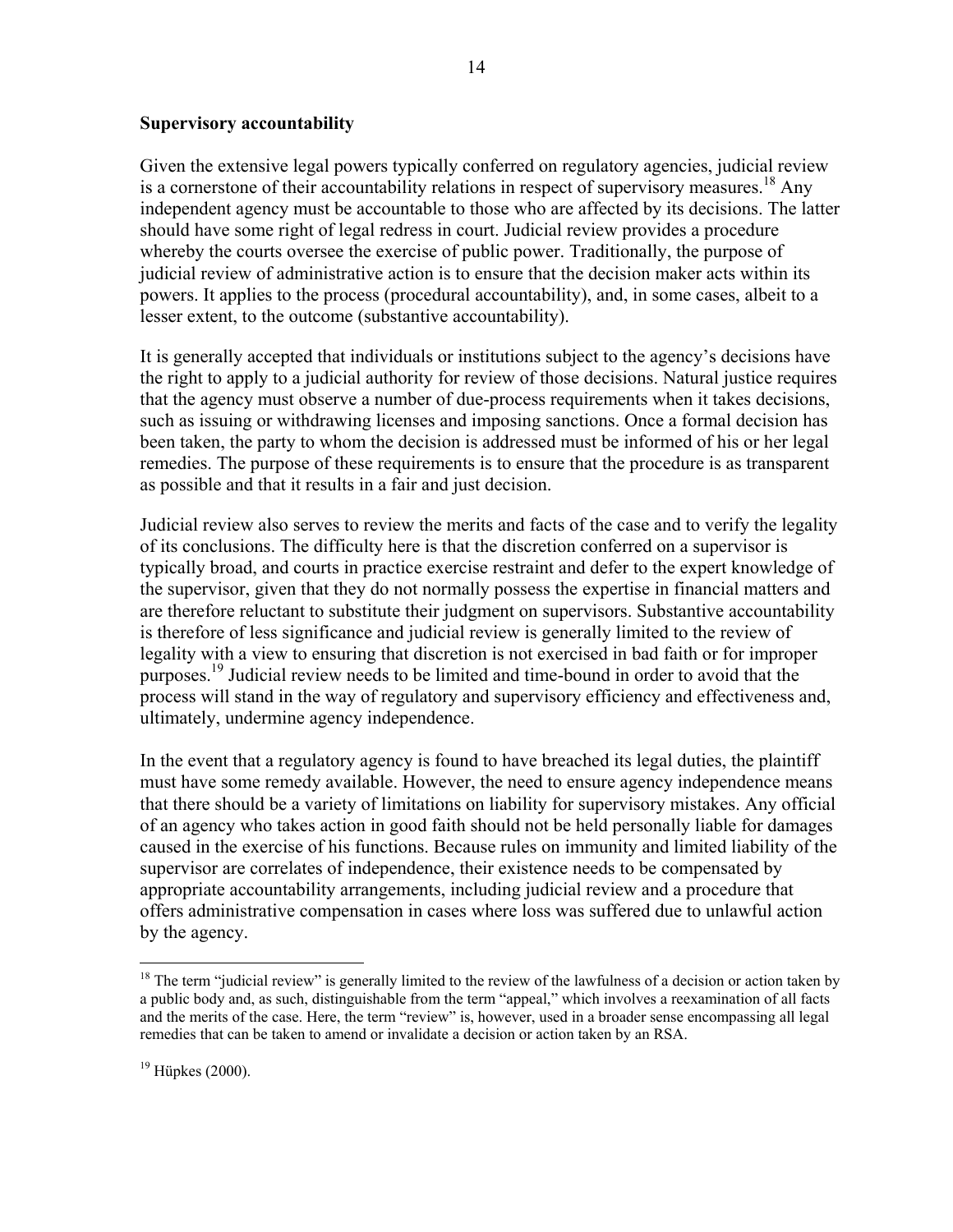#### **Budgetary accountability**

1

An important instrument of agency accountability is the presentation of financial accounts, demonstrating the regularity of expenditures. At the same time, however, this aspect of accountability should not become a way of undermining agency independence by the back door. The autonomy of the agency in the determination of its budgetary needs and the allocation of priorities is the cornerstone of independence.

To maintain agency independence, financial accountability should generally be limited to ex post budgetary accountability, which focuses on a review of the annual accounts and balance sheets by independent auditors to determine whether there has been proper financial management, whether the authority is managing its resources in an efficient way, and whether financial reports represent a true and fair view.

The various dimensions of accountability are summarized in Table 1.

#### **IV. WHAT ARE THE EMERGING TRENDS?**

#### **A. Methodology**

To find out to what extent the need for regulatory independence and accountability has been embraced by governments, and which of the operational arrangements described in the previous section have found their way into new legislation, and which ones are not liked by the governments, this section analyzes the results of a survey of the legal framework of a sample of 32 countries that went through reforms (institutional or purely legislative) of their supervisory frameworks in, roughly, the past decade-and-a-half. The focus is on bank supervisory agencies because of their importance to financial stability.<sup>20</sup> The paper tries to answer questions such as (i) Have countries taken the opportunity of legislative and/or organizational reforms to enhance the independence of their RSA? (ii) What is happening to accountability arrangements? Are these also being strengthened to support independence? (iii) Does one type of reform yield different results in terms of independence and accountability than another? and (iv) Which dimensions of independence and accountability are more easily implemented, and which ones prove to be hurdles for the governments?

 $^{20}$  Thus, the paper analyzes independence and accountability arrangements of the agency in charge of bank supervision before and after the reforms. This can be the central bank, a separate agency, or a unified supervisor (partly or fully unified). This choice implies that for the two countries in the sample that adopted the "twin peaks" model (Taylor (1995) and (1996))—Australia and the Netherlands—we analyze the agency that is in charge of prudential bank supervision, respectively, APRA and the Netherlands Bank, and not the agency in charge of the supervision of market conduct. In Germany and Japan, the central banks continue to be intensely involved in the *actual supervision* of banks (off-site monitoring and on-site inspections). For the purposes of this paper, the ratings are based on the enabling legal framework for the unified supervisors (Bafin and JFSA, respectively), because those are after all the institutions that set and enforce the regulatory framework.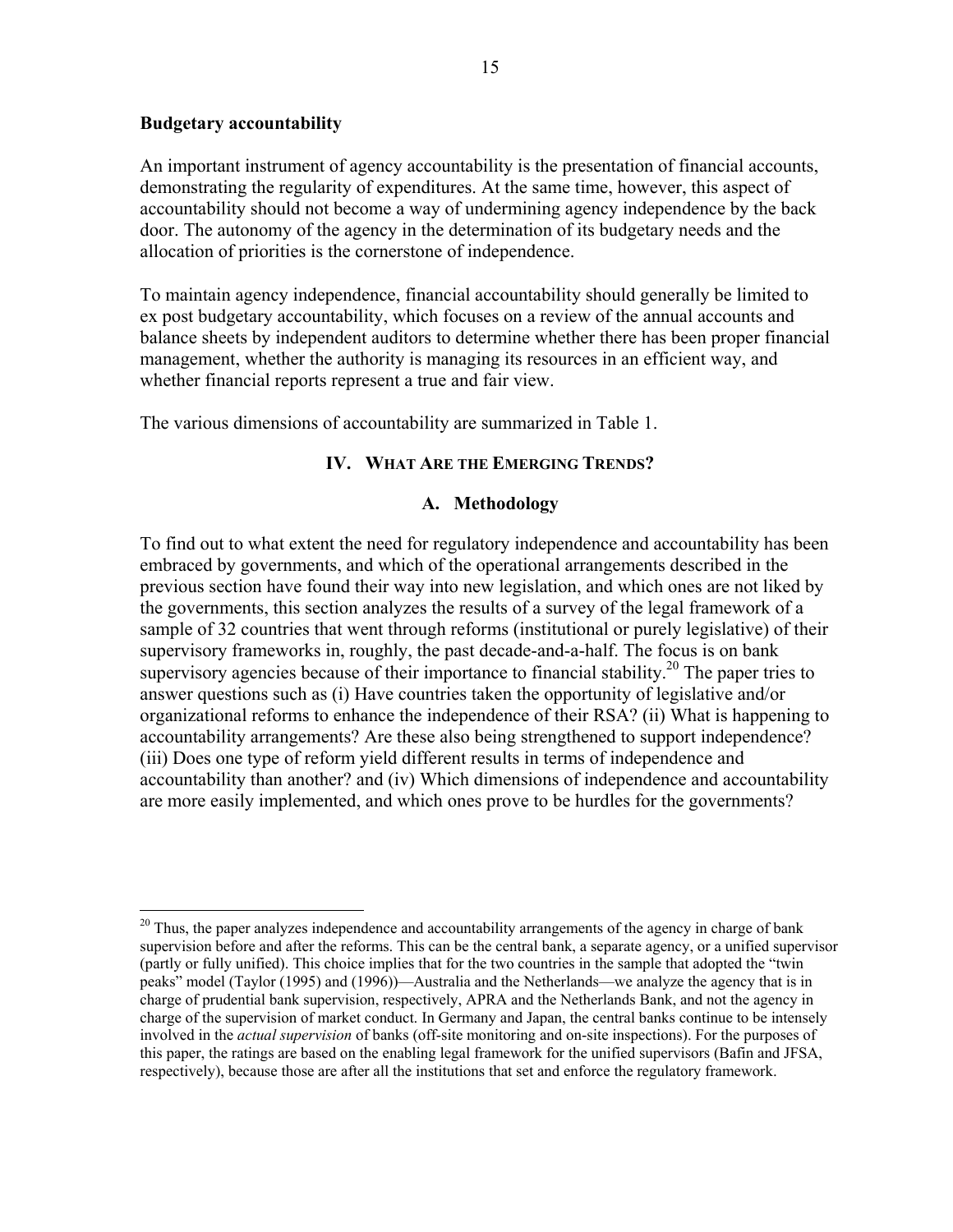| Accountability to Whom           | Content and Form                                                                                                                                                                    | Type of Arrangements                                                                     |
|----------------------------------|-------------------------------------------------------------------------------------------------------------------------------------------------------------------------------------|------------------------------------------------------------------------------------------|
| Legislative branch               | Regular report (annual) to assembly or<br>$\bullet$<br>committee;                                                                                                                   | Ex post-explanatory                                                                      |
|                                  | Ad hoc questioning and oral<br>$\bullet$<br>presentations;                                                                                                                          | Ex post—explanatory                                                                      |
|                                  | Ad hoc presentations of proposals for<br>$\bullet$<br>new laws;                                                                                                                     | Ex ante—explanatory or<br>amendatory                                                     |
|                                  | Presentation of budgetary outcome; and<br>$\bullet$                                                                                                                                 | Ex post—financial accountability                                                         |
|                                  | Audit report.<br>$\bullet$                                                                                                                                                          | Ex post—financial accountability,<br>explanatory or amendatory                           |
| Executive branch                 | Regular report to minister of finance or<br>$\bullet$<br>government;                                                                                                                | Ex post—explanatory                                                                      |
|                                  | Ad hoc formal presentations,<br>$\bullet$<br>information on sectoral developments;<br>and<br>Proposals for new government<br>$\bullet$<br>regulations /decrees.                     | Ex post-explanatory, often pure<br>informational<br>Ex ante—explanatory or<br>amendatory |
| Judicial branch                  | Judicial review; and<br>٠                                                                                                                                                           | Ex post—amendatory, procedural                                                           |
|                                  | Supervisory liability for supervisory<br>$\bullet$<br>mistakes.                                                                                                                     | Ex post—amendatory and<br>substantive accountability                                     |
| Supervised industry              | Consultation on new regulations;<br>$\bullet$                                                                                                                                       | Ex ante and ex post—explanatory,<br>amendatory                                           |
|                                  | Regulatory impact analysis and cost-<br>$\bullet$<br>benefit assessments; and                                                                                                       | Ex ante and ex post-explanatory                                                          |
|                                  | Information on regulatory and<br>$\bullet$<br>supervisory practices on the website,<br>annual reports, press conferences and<br>public statements of representatives of<br>the RSA. | Ex ante or ex post depending on<br>issue-explanatory                                     |
| Customers and public at<br>large | Mission statement;<br>$\bullet$                                                                                                                                                     | Ex ante and ex post—explanatory                                                          |
|                                  | Information on regulatory and<br>$\bullet$<br>supervisory practices on the website,<br>annual reports, press conferences and<br>public statements of representatives of<br>the RSA; | Ex ante and ex post—explanatory                                                          |
|                                  | Consumer education; and<br>$\bullet$                                                                                                                                                | Ex post-explanatory, amendatory                                                          |
|                                  | Ombudsman schemes and consumer<br>grievance board (United Kingdom).                                                                                                                 | Ex post—explanatory, amendatory                                                          |

#### Table 1. Mapping Accountability Arrangements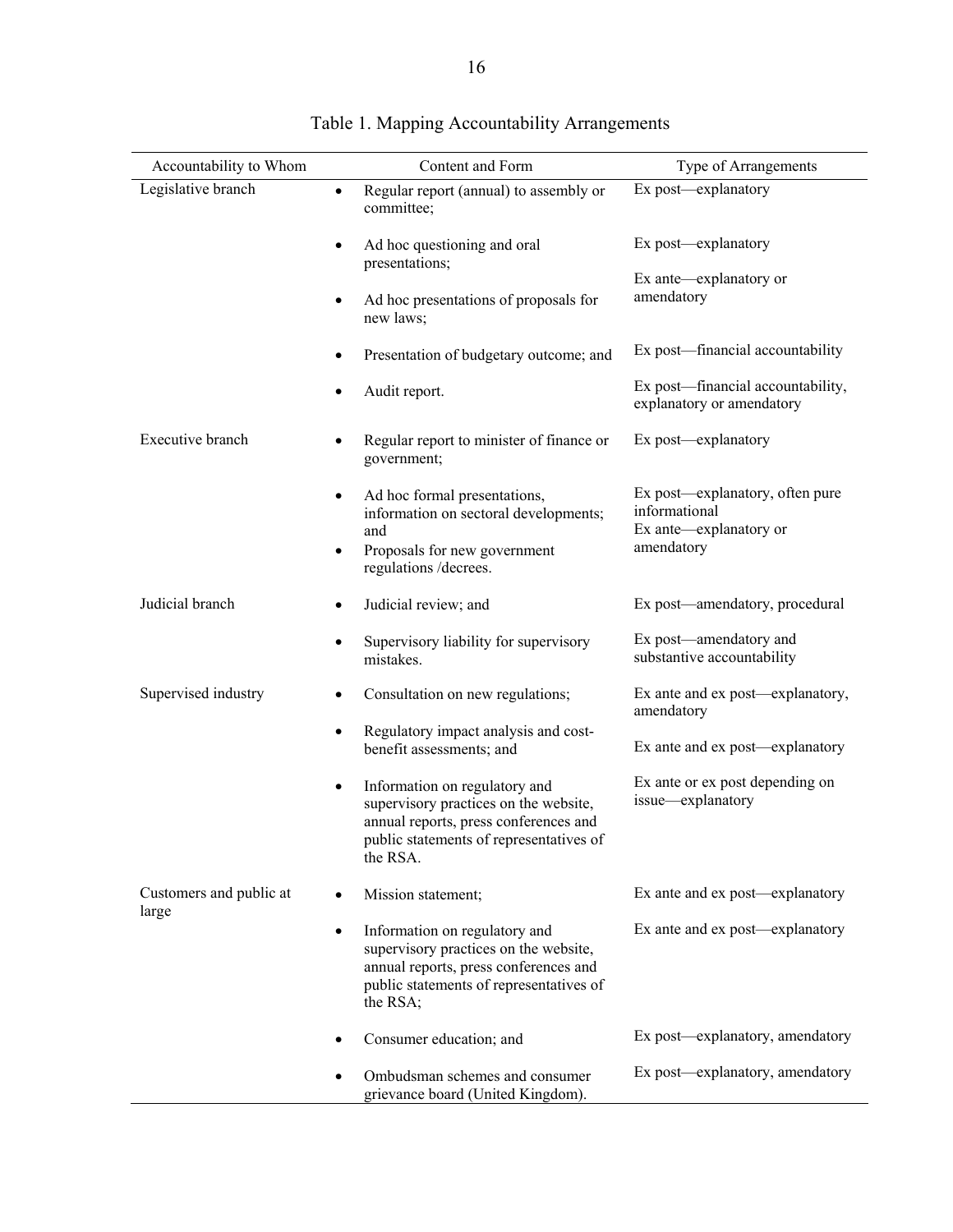#### Notes:

- **Ex ante** accountability refers to reporting before action is taken, for instance, consultations with the stakeholders on supervisory and regulatory policies. **Ex post** accountability refers to the reporting after action has been taken, for instance, the submission of annual reports to parliament.
- The duty to answer or explain is captured in the notion of **explanatory** accountability, which requires the giving of reasons and the explanation of action taken. **Amendatory** accountability refers to the obligation to redress grievances by taking steps to remedy defects in policy or regulatory rule making.
- **Procedural** accountability refers to requirements imposed on the process to be followed by the accountee when taking action, for instance, due-process rules. **Substantive** (or **functional**) accountability seeks to make sure that regulatory and supervisory actions are justifiable in terms of the objectives to be pursued.
- **Personal** accountability refers to the discharge of responsibilities delegated to individuals (e.g., the president of the agency).
- **Financial** accountability refers to the presentation of proper financial statements.
- **Performance** accountability refers to the extent to which (measurable) objectives and criteria are met.

#### **Sample**

 $\overline{a}$ 

The paper selected a sample of countries where the bank supervision agency underwent changes in recent years. While this sample does not represent the entire universe of reformed agencies, the aim has been to construct a representative group of countries with a variety of reasons for change, as well as a variety of types of changes.<sup>21</sup> Among the 32 countries, the bank supervisory agencies in 13 of them underwent changes only in the enabling legislation, while in the other 19 countries institutional changes (with concomitant legislative changes) were introduced.

All these reforms were responses to a variety of external factors. In some of the 13 countries that underwent purely legislative changes, these were introduced at a time when other institutional changes in the supervisory landscape were undertaken. The Bahamas, Mauritius, South Africa, and Uganda integrated their nonbank supervisors and took the opportunity to modify the legal framework for bank supervision, but without changing its institutional location. In the Netherlands, the central bank—already the bank supervisor—took on additional prudential supervisory functions, and, at the same time, a second "peak" was established outside the central bank, the Authority for Financial Markets, in charge of the conduct-of-business supervision.<sup>22</sup> In some other countries, the response to a crisis was in the form of legislative changes (e.g., Ecuador). Finally, several countries simply aimed at

 $21$  Appendix I provides key data on the supervisory structures of the countries in this sample.

 $22$  See Kremers, Schoenmaker, and Wierts (2003).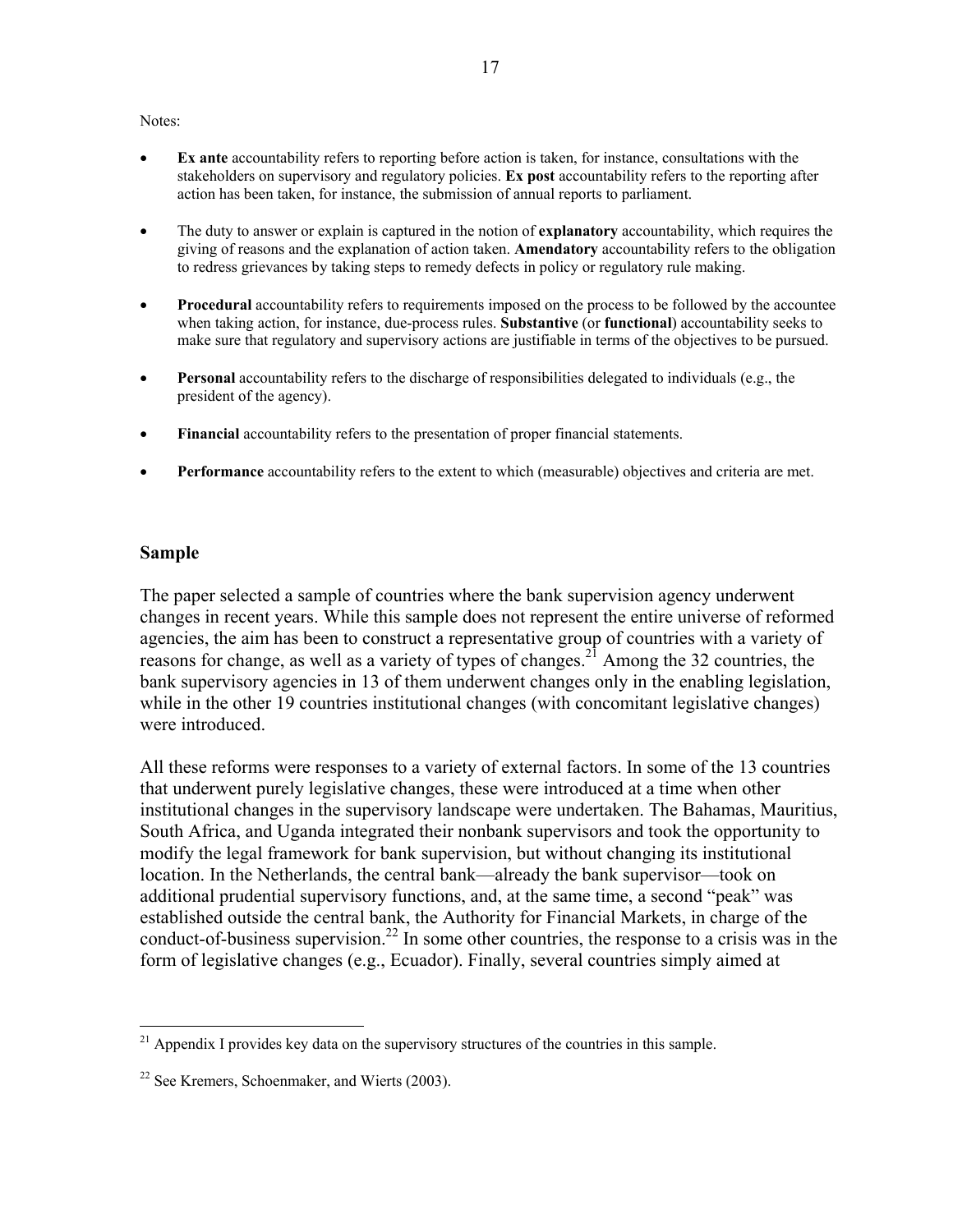"modernizing" the legislative framework to bring it closer to international standards, as promoted in the BCPs (Canada, Chile, and Poland, for instance). $^{23}$ 

The countries that went through some form of organizational change (partial or total integration of supervisory functions) did so in response to either trends in the financial system (for instance, Australia, the Baltics, Colombia, Germany, Hungary, the Scandinavian countries, Turkey, Trinidad and Tobago, and the U.K.), a financial crisis (e.g., Indonesia, Korea, and Mexico), or long periods of financial distress (China and Japan). Within the Euro-zone, the transfer of monetary policy responsibilities to the European Central Bank prompted a reshuffling of financial sector responsibilities inside some countries (e.g., Ireland). In other countries, a combination of the above factors was at work (e.g., Austria and Belgium).

Moreover, with respect to the prior institutional arrangements for banking supervision, the sample includes countries where bank supervision was previously under the ministry of finance (Austria and Turkey); where it was moved out of the central bank to a new, unified supervisor (e.g., the U.K.); where some (e.g., the Netherlands) or all (e.g., Ireland) types of supervision were brought together within the central bank, or where a reorganization took place of agencies that were outside the central bank (e.g., Belgium).

#### **Criteria**

1

The approach in this paper is in many ways similar to the one adopted to measure central bank independence.<sup>24</sup> The paper limits itself to a de iure approach, i.e., independence and accountability arrangements are rated on the basis of what the enabling legislation stipulates. It is acknowledged that this approach has its limitations—as is also emphasized in the central bank independence literature, which has moved on, over the years to the combination of a de iure and de facto approach—because independence and accountability arrangements may actually operate differently in day-to-day practice. The paper differs from most central bank independence literature in that accountability arrangements are also measured and analyzed in conjunction with independence.<sup>25</sup>

<sup>&</sup>lt;sup>23</sup> At the time of the finalization of this paper, the Polish authorities were in the process of establishing a unified regulator outside the central bank. This reform has not been taken into account in this paper.

<sup>&</sup>lt;sup>24</sup> Measurement of central bank autonomy was pioneered by Bade and Parkin (1977), Cukierman (1992), and Grilli, Masciandaro, and Tabellini (1991). For a recent overview and update of this literature, see Arnone, Laurens, and Segalotto (2006a and 2006b).

<sup>&</sup>lt;sup>25</sup> Measurement of central bank accountability is of a more recent date, and, certainly, is not as explored as the independence aspect. For empirical contributions, see de Haan, Amtenbrink and Eijffinger (1999) (central bank independence and accountability); Eijffinger and Geraarts (2003) (central bank transparency); and Oosterloo and de Haan (2003) and (2004) (central bank accountability with respect to its financial stability objective).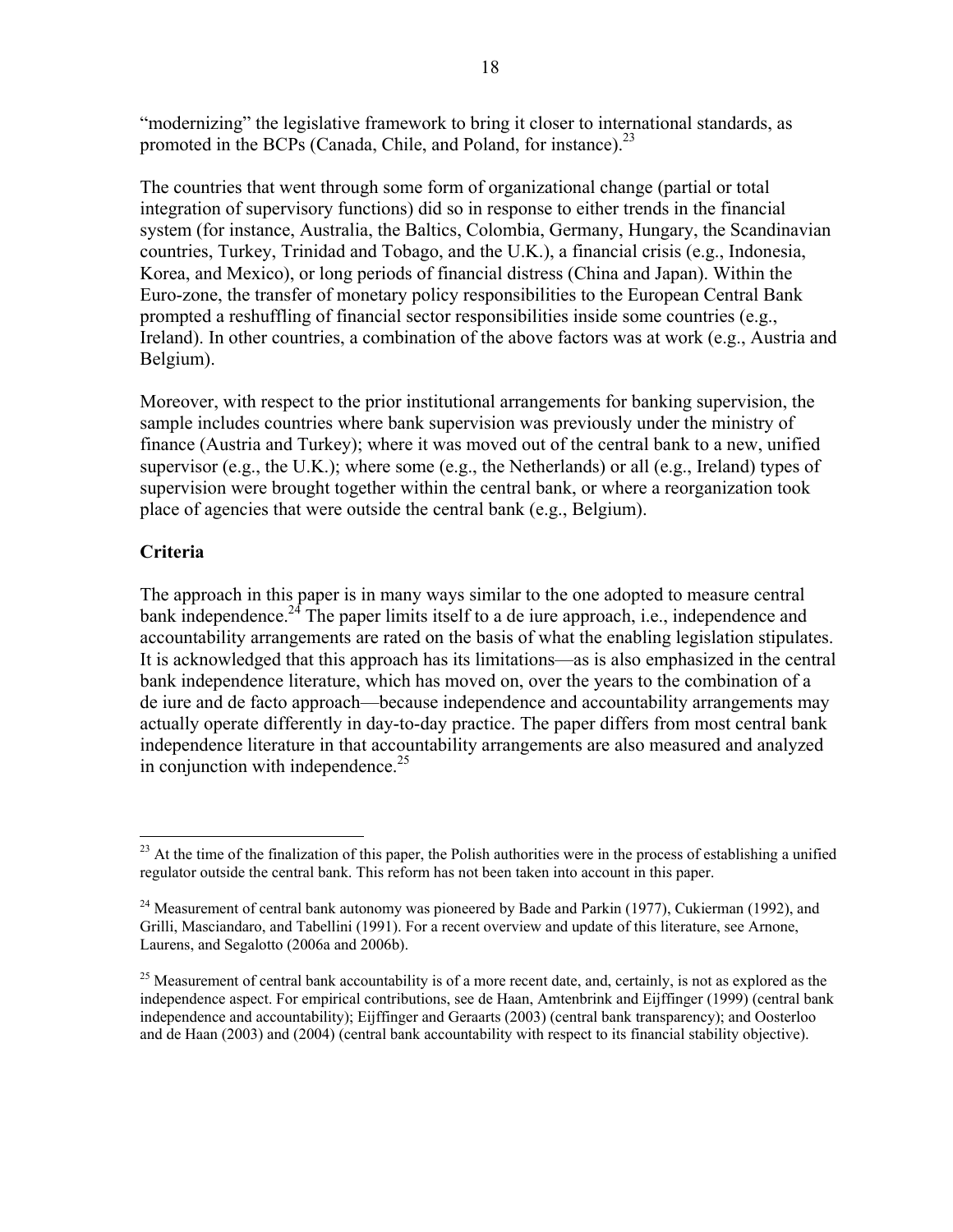Based on the operational aspects of independence and accountability, discussed in the previous section, we identified 19 criteria to measure independence and 21 for accountability. These criteria are presented in Appendix II. They cover the four dimensions of independence and the various accountability arrangements that go with them. The number of criteria is longer than in the typical central bank independence literature. This reflects to a great extent the higher degree of complexity of banking regulation and, in particular, supervision, compared to the conduct of monetary policy.

The rating of each individual question is typically 0 (criteria not met) or 2 (fully met). Sometimes a '1' is given as a "partly met" (for instance, if the RSA cannot issue binding regulations for constitutional reasons, but, instead, issues additional guidelines with a formal character). In a few cases, a -1 rating is given for "bad" practices (as opposed to 0 for absence of any arrangement in that field). This is, for instance, when parliamentarians or a minister sit on the RSA policy board, or the law gives the minister of finance the opportunity to intervene in the workings of the RSA. As discussed in Hüpkes, Quintyn, and Taylor (2005a and 2005b), such practices are considered direct control mechanisms, which go against the true spirit of accountability and undermine independence.

In a number of cases, a specific practice can be classified as a criterion for either independence or accountability. The presence or absence in the law of clear dismissal criteria for the head of the RSA is one example. The law giving the minister the right to intervene is another one. (The latter is a "control" mechanism rather than an accountability arrangement and undermines independence.) In those cases, inevitably, there is an element of judgment involved in deciding whether to allocate such a criterion to independence or accountability. However, ultimately the decision has no great impact on the results, because we view independence and accountability as complementary and are most interested in the general outcome in terms of improvements in the quality of governance.

For each country, we applied the independence and accountability criteria to the legal framework preceding and following the changes. The results are presented as a percentage of the benchmark, i.e., the value obtained when each criterion had a 2 rating. At this stage, no weighing has been applied to the individual criteria. Even though this could be a useful exercise, it would bring additional elements of subjectivity into the analysis.<sup>26</sup>

#### **Sources**

1

A combination of sources has been consulted: the starting point for each country is the national legislation before and after the reforms (typically, a combination of the legislation on the supervisory agency and the banking law). Where laws were not clear or did not provide the answers, other sources were consulted, such as information from published Basel Core Principle assessments, undertaken individually or as part of Financial Sector Assessment Programs (FSAP), the database compiled by Barth, Caprio, and Levine (2001), publications by the Institute of International Bankers, and articles and papers written on

<sup>&</sup>lt;sup>26</sup> It can be argued that giving a "-1" rating, as is done in some cases, is tantamount to applying some weighing.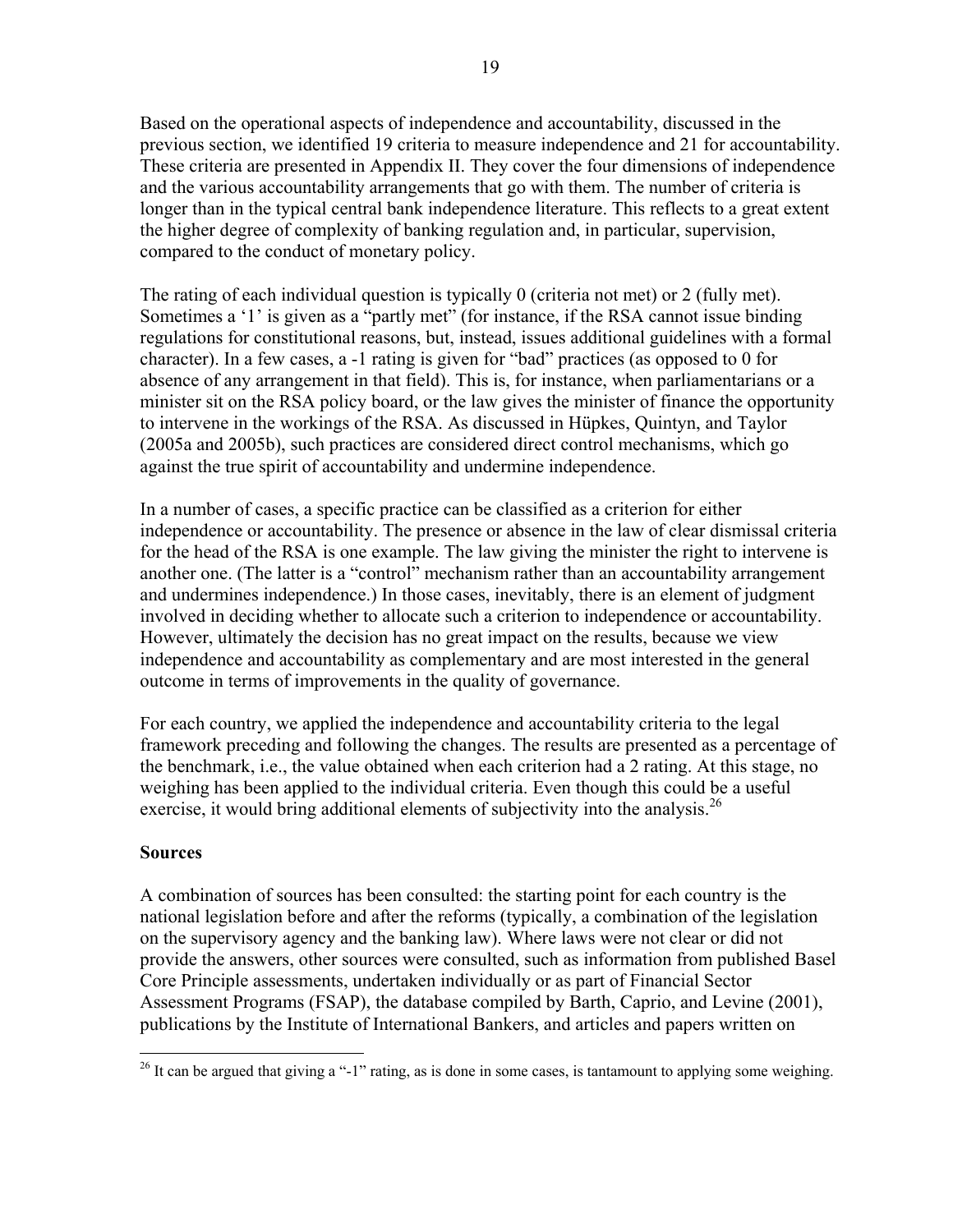specific country cases. Local agencies were consulted in a few cases to resolve ultimate uncertainties.

#### **B. General Overview**

The general results are presented in Table 2 and in Appendices III–VI. Table 3 provides a summary overview of the trends.<sup>27</sup> The first observation that catches the eye is the upward trend almost across the board in the independence and accountability ratings. The average of the total ratings (independence and accountability together) (first two columns) has gone up from 46 to 64. The average for independence went up from 52 percent to 68 percent, and for accountability from 40 percent to 61 percent (last four columns of Table 2). Despite these positive trends, it is also fair to say that independence ratings, on average still below 70 percent, remain modest. Only two countries reach a rating higher than 90 percent. So, it seems that politicians still do not fully embrace the independence idea.

A second observation is that accountability, starting from a low level, is receiving more attention than before. This upward trend—stronger than in the independence ratings reflects a fairly general concern that supervisors need to be more accountable than in the past. As will be discussed and documented in the section on individual country experiences, the trend also reflects uneasiness (or frustration) of the political class in a number of countries with the lack of accountability of their central banks.<sup>28</sup>

Thus, despite the upward trends, the results are not unambiguously positive. The commitment to independence is not wholehearted, and the confidence in accountability arrangements, and, hence, in the interaction between accountability and independence, is not full. Two factors seem to be underlying the trends that we observe. First, that deciding about independence and accountability for RSAs is a new and largely unfamiliar area for policymakers. Second, and to some extent related to the first one, that politicians have a (residual) fear of granting independence to RSAs and compensate for this by imposing more accountability arrangements, or under the name of accountability, control arrangements. The presence of both factors is substantiated in what follows.

1

 $27$  The individual country ratings can be obtained from the authors upon request.

<sup>&</sup>lt;sup>28</sup> In this respect, see for instance Amtenbrink (1999) and Oosterloo and de Haan (2003) and (2004). In the analysis of their survey on central bank accountability with respect to the financial stability function, Oosterloo and de Haan (2003) and (2004) report that five central banks argue that they are not accountable *because of their independence* (italics are ours).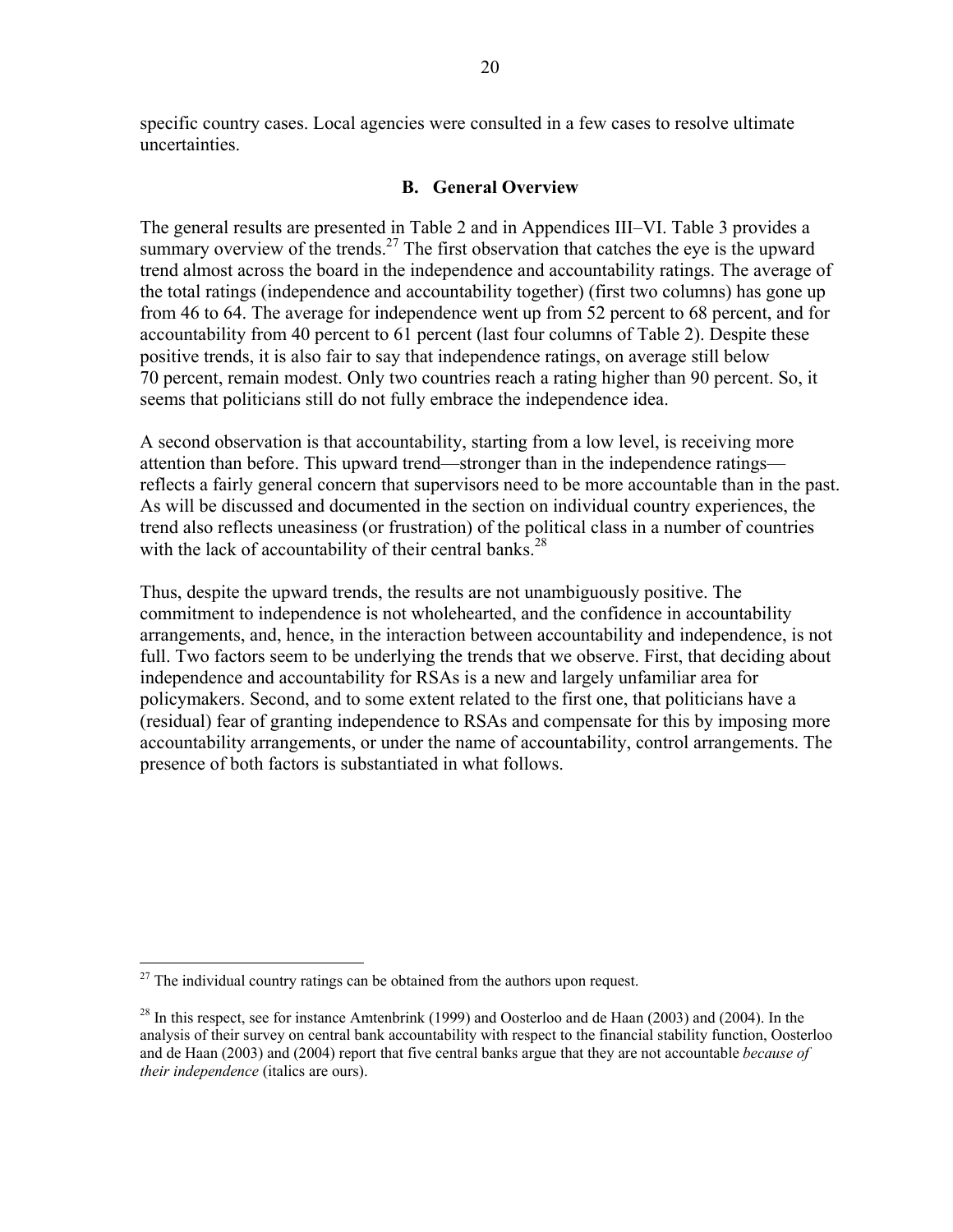|                     | Total  |       | Independence |       | Accountability |       |
|---------------------|--------|-------|--------------|-------|----------------|-------|
| Country             | Before | After | Before       | After | Before         | After |
| Australia           | 48     | 71    | 53           | 76    | 43             | 67    |
| Austria             | 35     | 64    | 37           | 79    | 33             | 50    |
| <b>Bahamas</b>      | 49     | 70    | 66           | 84    | 33             | 57    |
| Belgium             | 50     | 76    | 63           | 92    | 38             | 62    |
| Canada              | 59     | 63    | 55           | 55    | 62             | 69    |
| Chile               | 56     | 66    | 66           | 66    | 48             | 67    |
| China               | 16     | 36    | 13           | 34    | 19             | 38    |
| Colombia            | 45     | 70    | 47           | 68    | 43             | 71    |
| Denmark             | 45     | 63    | 53           | 63    | 38             | 62    |
| Ecuador             | 55     | 66    | 79           | 87    | 33             | 48    |
| Estonia             | 61     | 66    | 82           | 79    | 43             | 55    |
| Finland             | 34     | 69    | 24           | 71    | 43             | 67    |
| Germany             | 55     | 63    | 47           | 47    | 62             | 76    |
| Guatemala           | 30     | 35    | 16           | 21    | 43             | 48    |
| Hungary             | 34     | 63    | 34           | 63    | 33             | 62    |
| Indonesia           | 41     | 78    | 50           | 95    | 33             | 62    |
| Ireland             | 61     | 84    | 76           | 87    | 48             | 81    |
| Japan               | 51     | 55    | 61           | 47    | 43             | 62    |
| Korea               | 40     | 53    | 42           | 47    | 38             | 57    |
| Latvia              | 61     | 76    | 82           | 87    | 43             | 67    |
| Mauritius           | 51     | 56    | 71           | 71    | 33             | 43    |
| Mexico              | 31     | 71    | 18           | 82    | 43             | 62    |
| Netherlands         | 68     | 75    | 79           | 84    | 57             | 67    |
| Nicaragua           | 58     | 65    | 79           | 79    | 38             | 52    |
| Norway              | 39     | 58    | 39           | 53    | 38             | 62    |
| Poland              | 48     | 59    | 42           | 55    | 52             | 62    |
| South Africa        | 33     | 54    | 37           | 55    | 29             | 52    |
| Sweden              | 58     | 63    | 47           | 47    | 67             | 76    |
| Trinidad and Tobago | 43     | 63    | 58           | 74    | 29             | 52    |
| Turkey              | 19     | 71    | 29           | 82    | 10             | 62    |
| Uganda              | 40     | 59    | 58           | 66    | 24             | 52    |
| United Kingdom      | 61     | 76    | 76           | 82    | 48             | 71    |

Mean 19 46 64 52 68 40 61 Standard Deviation 12.7 10.6 20.2 17.7 12.1 9.8

Table 2. Independence and Accountability: Overview of Ratings Before and After Reforms

(In percent of benchmark)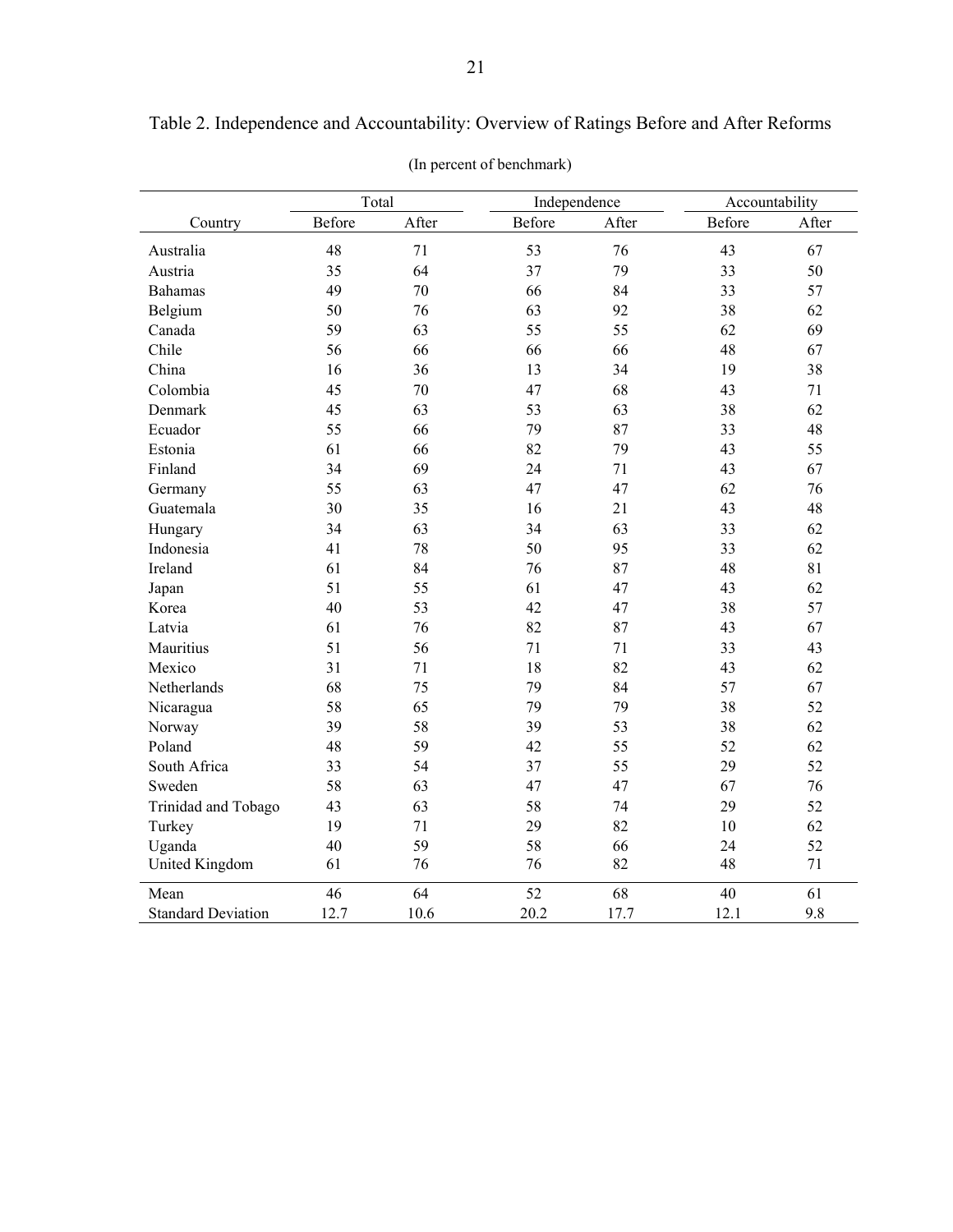Table 3. Overview of Changes in the Ratings

|                |     | $=$ $-$      |     |
|----------------|-----|--------------|-----|
| Total          | 32  | $\mathbf{0}$ |     |
| Independence   | 24  |              | 6 2 |
| Accountability | 32. | 0            |     |

(Number of countries)

#### **C. Unfamiliarity**

Unfamiliarity with these new issues of RSA independence and accountability can be observed in a number of findings. The bottom of Table 2 illustrates that the standard deviations are relatively high in all cases and narrowed only slightly after reforms. This is a strong indication that countries still have very divergent views on the independence and accountability of RSA. In general, not all countries seem convinced of the benefits of RSA independence and of the role that accountability and political control should play. This point is further illustrated by Figure 1 and Appendix III.

On the one hand, the scatter-plot shows that the observations have moved to the upper right part of the graph. It also confirms the upward movement of accountability arrangements. However, on the other hand, and, more importantly, the graph also shows the wide dispersion of the observations, both before and after reforms. The correlation coefficients, before and after reforms, are 0.273 and 0.262 respectively. Both are insignificant at the 10 percent level. If the mutually supportive connection between independence and accountability had been genuinely recognized, one would expect observations close to the 45-degree line, and, ideally, in the top right quadrant of the chart. The fact that neither of these two conditions is really met, suggests, among others, that political leaders have sought to enhance the accountability of regulatory agencies without fully accepting the case for regulatory independence.

Looking at individual country ratings, the unfamiliarity thesis is further illustrated by the finding that in 12 countries the independence rating exceeds the accountability rating by 20 percentage points or more. This gap is significant and may be another indication of the fact that countries are not persuaded of the beneficial effects of the working of accountability. In the long run, such an imbalance could work against RSA independence. In the same vein, but in the opposite direction, we find also eight countries where the accountability rating is higher (sometimes significantly higher) after the reforms than the independence rating (compared to seven before, but not all the same). This shows that some governments are clearly still not persuaded by the case for independence and see accountability as a way to limit independence and not as a way to make independence effective. This leads us to the second factor, the fear of freedom.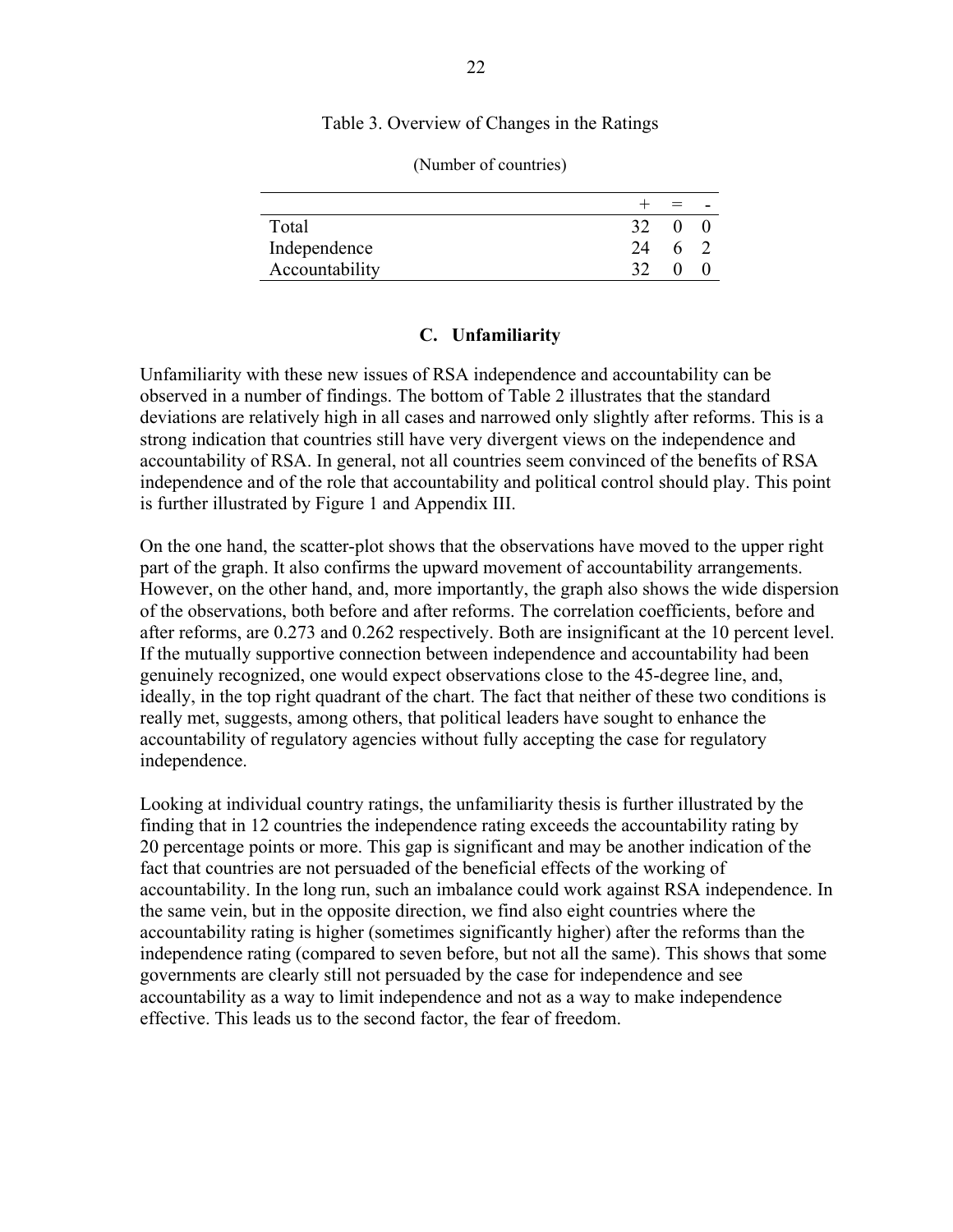#### **D. Fear of Freedom: What Worries Governments the Most?**

A dissection of the trends underlying the independence and accountability ratings corroborates the presence of a lingering fear to grant independence. To make this point, Table 4 singled out 10 criteria on independence and 7 on accountability, which can be considered as more critical and, therefore, more controversial than some of the others in the survey. The results are expressed in the number of countries meeting the criteria (the total is 32). While we identify a number of indisputably good developments, other developments in critical areas confirm the fear thesis.

#### **Independence**

1

On independence, positive developments include (i) about 78 percent of the countries surveyed have put legal immunity for all supervisory staff in the law (up from less than 50 percent); (ii) in 16 countries, the RSA can now issue binding regulations, while in another 12 countries, they can issues guidelines with a more or less binding character; (iii) in 22 countries, the RSA is 100 percent funded outside the government budget (up from 10), while another 6 only partially rely on government resources; and finally (iv) defining dismissal criteria for the chair and board members is on the rise.

Other developments go in the right direction, but still hint at reluctance on the part of the governments to cede their influence.<sup>29</sup> This is the case in particular for the licensing and delicensing process. After the reforms, in 21 countries (up from 17), or 68 percent of the sample, the RSA has the sole right to license new financial institutions. In six countries, another agency (typically, the ministry of finance) needs to give its final approval, while the number of countries where the supervisors have no licensing rights is still at five. When it comes to the right to withdraw licenses, the desire for the government to remain involved is even stronger. Following the reforms, 18 RSAs (less than 60 percent of the sample) have the sole power to withdraw licenses (up from 14), another 9 need the approval of the government, and 6 have no rights in this respect.

Finally, three other findings go to the heart of the fear-thesis. First, in only 47 percent of the cases, the law states that the supervisor is independent from the government. Although the number has doubled compared to the pre-reform period, this remains low. Secondly, in 12 countries (38 percent of the sample, an increase of one compared to pre-reform) the law gives the minister of finance the right to intervene in the working of the agency at his/her discretion. Thirdly, in 20 countries (one more than before the reforms), the minister or another government representative chairs or sits on the board of the agency. So, while several RSAs have received a large number of independence-attributes as defined in this paper, their governing laws include other provisions that are diametrically opposed to the spirit of agency

 $^{29}$  For similar results, see de Luna Martinez and Rose (2003), who looked at changes in supervisory arrangements in a sample of countries that established a unified supervisor.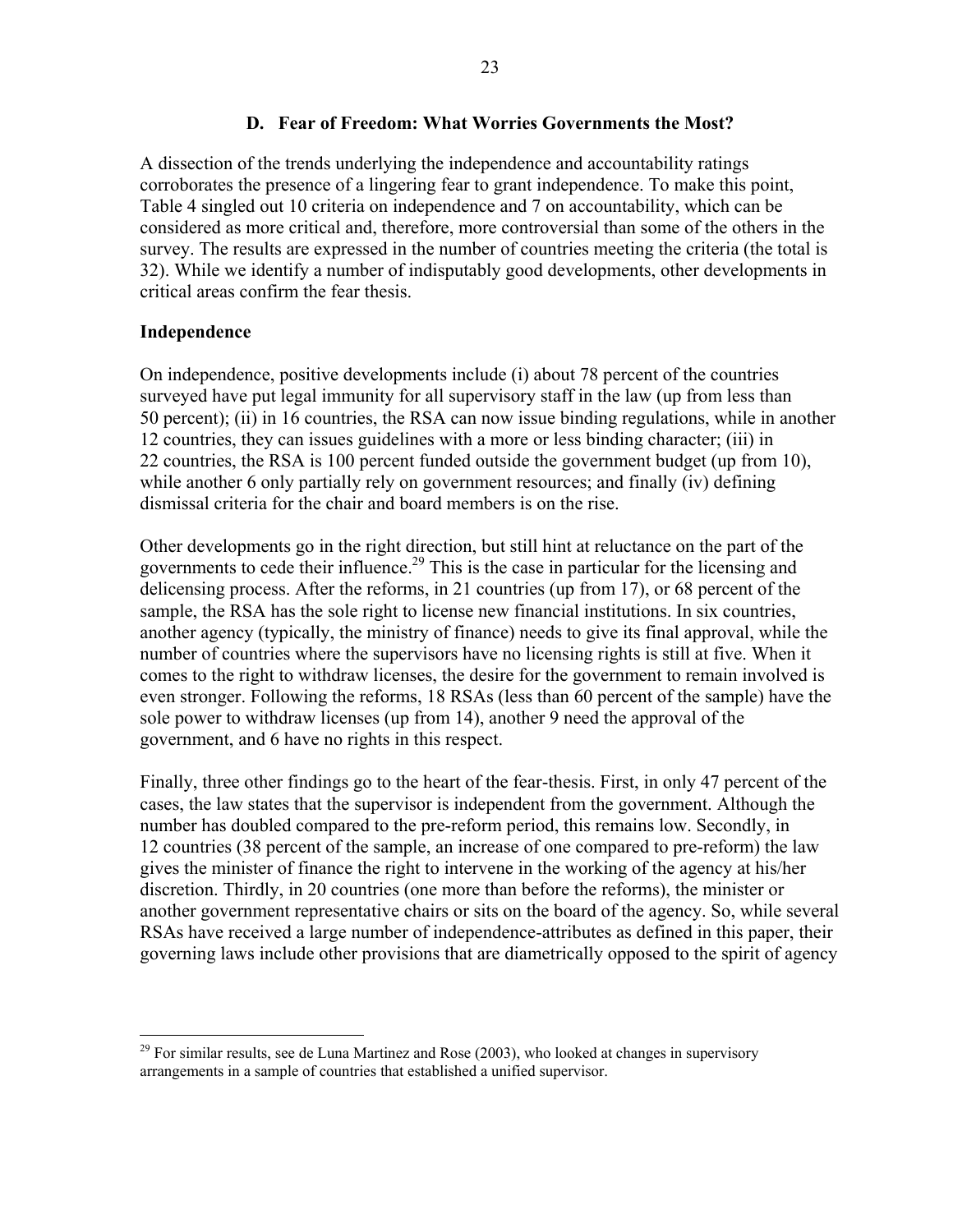independence,<sup>30</sup> showing that several governments are not (yet) ready to grant full independence.

From the above findings, it can now be inferred that accountability ratings have increased faster than independence in a number of cases because measures that were introduced as accountability, but which are actually control measures (e.g., the minister as chairman of the board, parliamentarians as members of the board, or an explicit oversight role for the minister), suppress the independence ratings in our rating system.<sup>31</sup> The presence of such arrangements and the confusion they create in the independence-accountability debate show that the thin line between accountability and control is not always well-understood, or, stronger, is proof of the politicians' distrust of independence rather than their confidence in accountability.

#### **Accountability**

On accountability, issues such as frequent reporting to, and consultations with, the government and the legislature are generally accepted practices. The survey indicates that newer aspects of accountability, such as ex ante consultations with the supervised industry, are increasingly accepted (22 countries, up from 6). Whereas the right to appeal by the supervised is now relatively present generally (28 countries), separate judicial processes and/or specialized judges are not yet common practice (not in the table).

The trend toward more accountability is, to some extent, also the outcome of external developments; in particular, the omnipresence of the internet, which facilitates transparency and, thus, has made accountability less costly. Annual reports, mission statements, and other information are now routinely found on websites and the internet has reduced the cost of communication with the public and has improved efficiency. An additional improvement is that most websites also present the most critical information in English.

On the other hand, more newly acquired ideas in the accountability area, such as having consumer boards and consultation fora with the public at large on new rules and regulations still need time to become more widely accepted. Nine countries made consultation with the public at large mandatory, while six have a consumer board (plus one in Canada, which is established as a separate independent agency, be it with a wider mandate).

 $\overline{a}$ 30 There are even a few countries where the law explicitly states the agency's independence *and* provides the minister with the possibility to intervene. The formulation of this right to intervene differs greatly from country to country (for instance, "has the right" versus "may"), and can go from very specific to very vague. We did not consider such a stipulation as a "negative" in our ratings when it explicitly stated that this right could be exercised in times of crisis, because it is generally accepted that, in those times, the minister should play a role in crisis management (Hoelscher and Quintyn (2003)).

<sup>&</sup>lt;sup>31</sup> See also Hüpkes, Quintyn, and Taylor (2005a) about the "do's" and "do not's" with respect to accountability.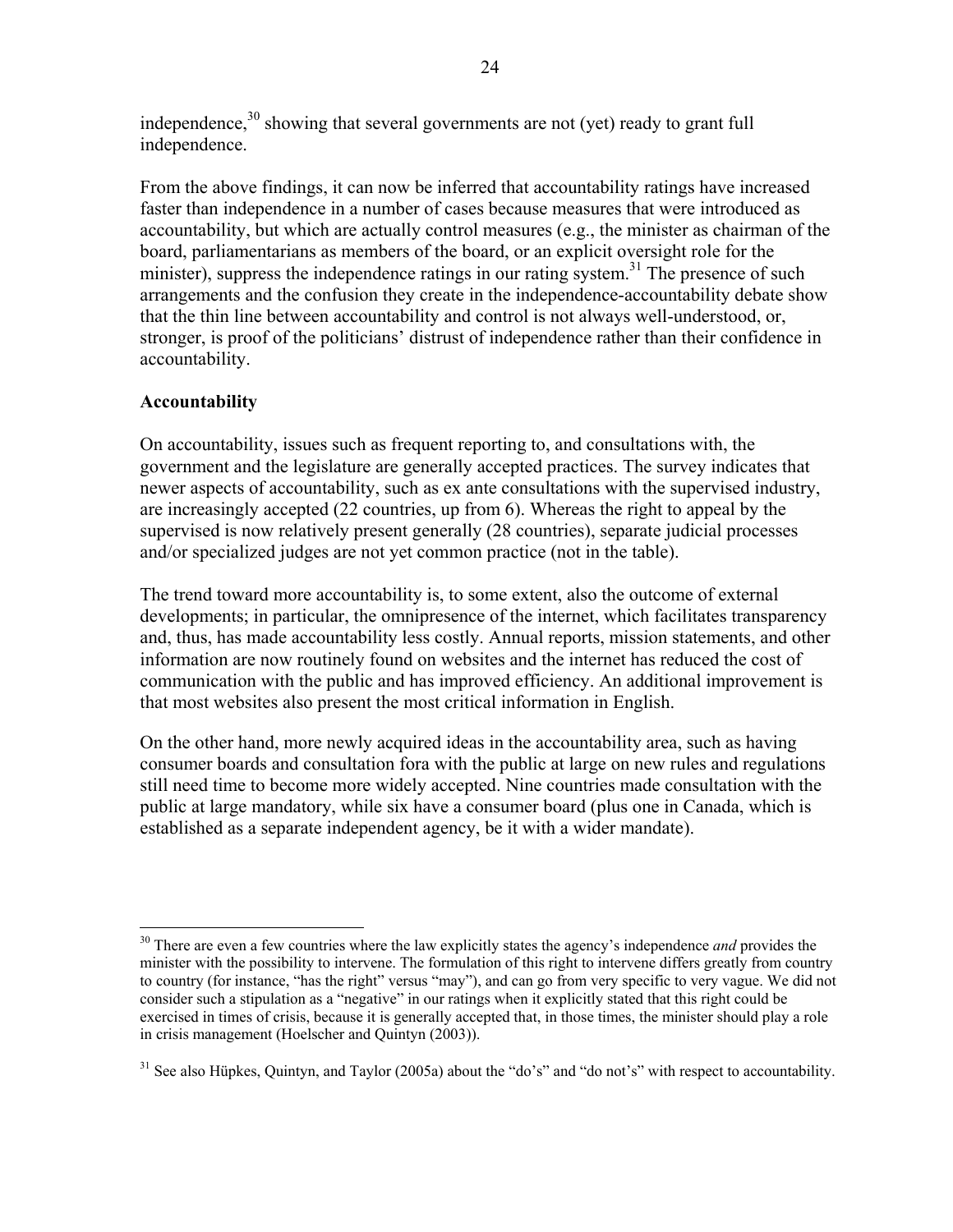Figure 1. Ratings Results for Selected Countries Figure 1. Ratings Results for Selected Countries

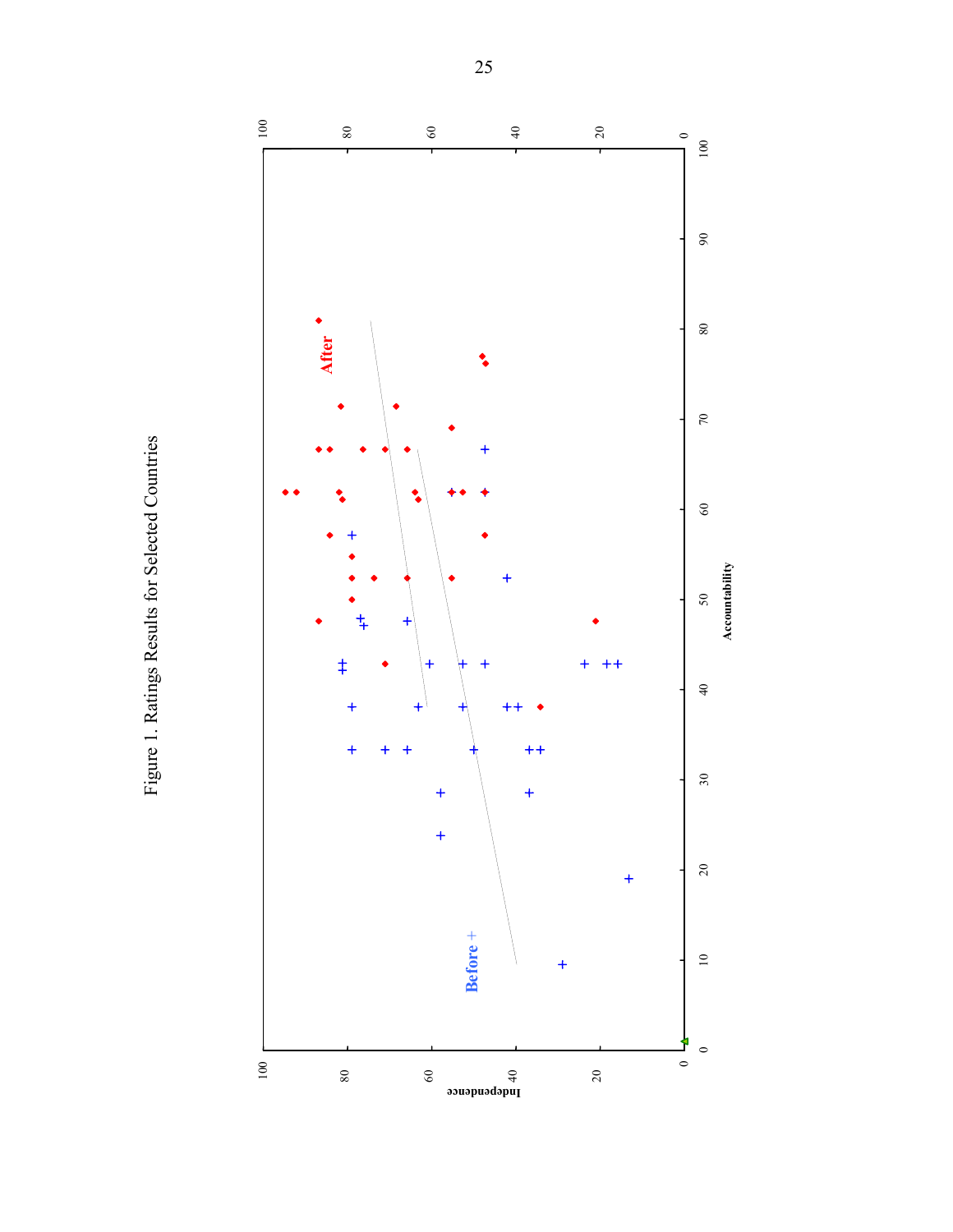#### Table 4. Analysis of Changes in Meeting Specific Independence and Accountability Criteria

|                                                                                                           | Before   |           | After |           |
|-----------------------------------------------------------------------------------------------------------|----------|-----------|-------|-----------|
|                                                                                                           | Fully    | Partially | Fully | Partially |
|                                                                                                           | Met      | Met       | Met   | Met       |
| Independence                                                                                              |          |           |       |           |
| Does the law state the institution is independent?                                                        | 8        |           | 15    |           |
| Who has legal immunity for actions done in good faith?                                                    | 15       | 1         | 25    | 1         |
| Government officials have no position on the agency policy board. 1/                                      | 13       |           | 12    |           |
| The law/act does not give the minister of finance any direct intervention<br>power. $1/$                  | 21       |           | 20    |           |
| Has the law defined clear criteria for dismissal of the president and<br>senior executives of the agency? | 11       | 6         | 18    | 5         |
| Can the agency autonomously issue binding prudential regulations for<br>the sector?                       | 11       | 12        | 16    | 12        |
| Has the agency the (sole) right to issue licenses?                                                        | 17       | 8         | 21    | 6         |
| Has the agency the (sole) right to withdraw licenses?                                                     | 14       | 11        | 18    | 9         |
| Has the agency the right to enforce sanctions?                                                            | 20       |           | 29    |           |
| How is the agency funded?                                                                                 | 9        | 7         | 22    | 7         |
| Accountability                                                                                            |          |           |       |           |
| Is the agency's mandate defined in the enabling legislation?                                              | 29       |           | 31    |           |
| Is there obligation in law to present annual report?                                                      | 31       |           | 28    |           |
| Have supervised entities the right to appeal supervisory decision to<br>courts?                           | 22       |           | 28    |           |
| Has the agency issued a mission statement?                                                                | 7        |           | 24    |           |
| Is there a consumer consultation board?                                                                   | $\theta$ |           | 6     |           |
| Is there a formal ex ante consultation process with the industry about<br>new regulations?                | 6        |           | 22    |           |
| Is there a formal consultation process with the public at large about new<br>regulations?                 | 2        |           | 8     |           |

(Number of countries fully or partially meeting the criteria)

1/ The wording of these two criteria differs from the wording in Appendix II, to make the presentation of the answers consistent with the other answers in this table.

In sum, some of the more encouraging signs on individual independence and accountability arrangements tend to be overshadowed by the finding that in more than a third of the surveyed countries, governments are directly represented on the decision-making body and/or prefer to keep a door open for intervention in the activities of the RSA, when considered necessary. Such stipulations tend to undermine the credibility of the independence arrangements, as well as the accountability arrangements, as they open the door to more direct control.

This finding points to a fair degree of ambiguity in the minds of governments with respect to granting independence to RSAs. The theoretical case for regulatory independence may be more widely recognized than in the past, but, in practice, it is being adopted in a rather half-hearted way. Moreover, the distinction between accountability and control is still not well understood, with some governments expressing their apparent doubts about the effectiveness of accountability arrangements by retaining an intervention clause in the law. The idea that well-designed accountability arrangements might actually be used to support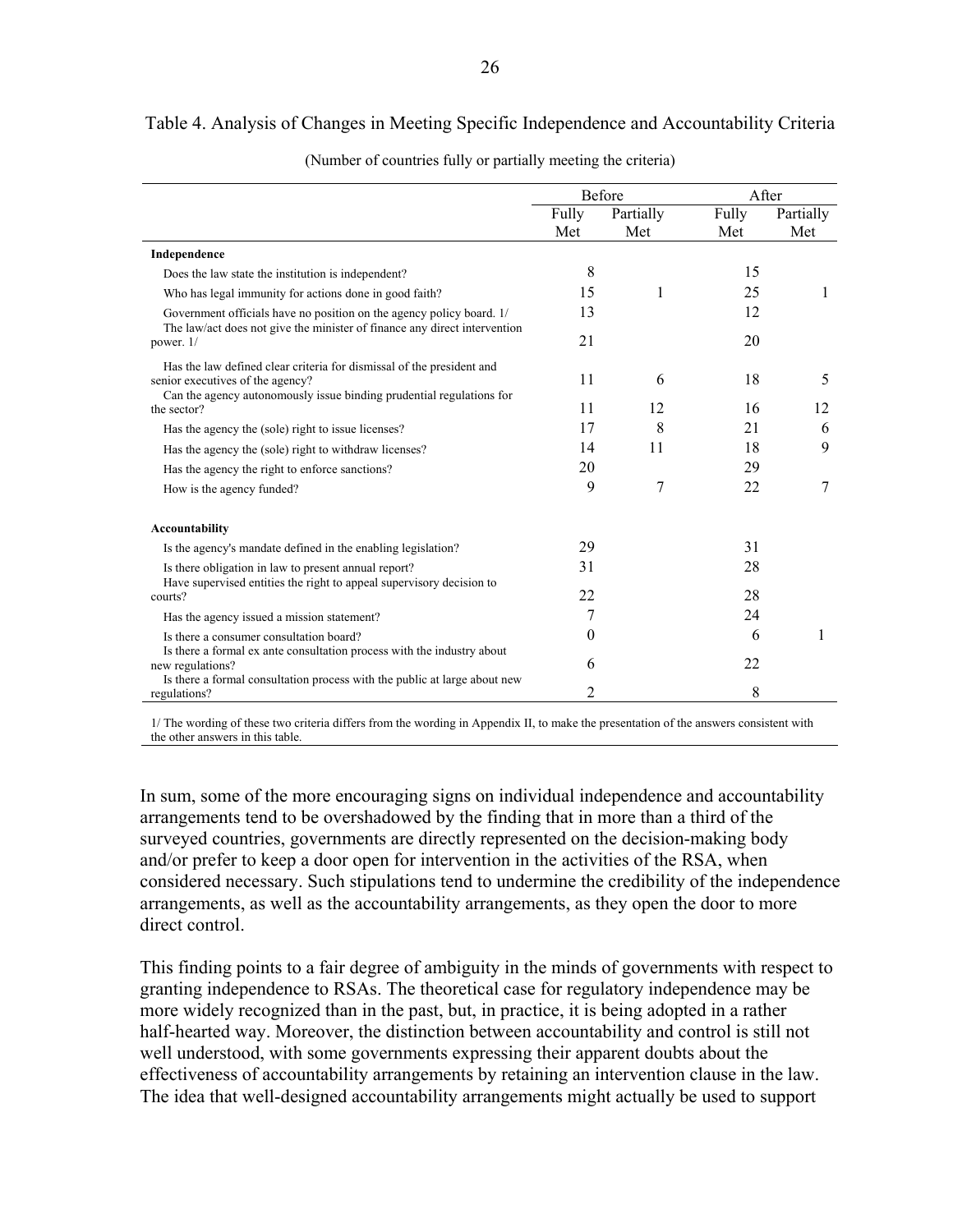independent regulatory agencies is also not widely accepted as yet. Rather, governments seem to believe in a trade-off between independence and accountability, and their revealed preference is for more accountability, often under the form of control.

#### **E. A Closer Look at Individual Countries**

To illustrate the points made above, but without attempting to be exhaustive, this section will connect some of our findings with background information available on individual countries. Australia, Belgium, Indonesia, Ireland, Latvia, Mexico, the Netherlands, Turkey, and the U.K. are countries with the highest ratings (over 70 percent, see Table 2). In this group, four countries adopted a unified supervisory structure (Belgium, Ireland, Latvia, and the U.K.), while two others—Australia and the Netherlands—adopted a "twin peaks" structure. Several countries among this group—Australia, Belgium, Indonesia, and Turkey—also have the most significantly improved scores over the period of our survey.

Those countries displaying a relatively high score for *independence* include Belgium, Indonesia, the Netherlands, and Turkey.

- The Netherlands already scored well before the reforms. As part of the Netherlands Bank, banking supervision traditionally enjoyed a high degree of independence. The accountability rating is slightly lower, due to a general factor that central bank accountability is typically geared toward the monetary policy function and, therefore, not always well-fitted to the requirements of banking supervision.
- The Belgian Banking Commission has traditionally enjoyed a high degree of independence and the gradual integration of other parts of supervision has left this situation untouched. However, there is a considerable gap between independence and accountability ratings.
- The drastic increase in the ratings in Turkey stems from the fact that, until 2000, banking supervision was a department within the treasury. The new agency, the Banking Regulatory and Supervisory Agency (BRSA) now enjoys a great deal of independence.
- In response to the 1997 financial crisis, the law governing Bank Indonesia was revised to bolster central bank independence. The strengthening of Bank Indonesia's independence was followed some years later by revisions intended to improve its accountability. Bank Indonesia has now a regime whereby most of the accountability runs to and through parliament, with limited interaction with the government—a unique arrangement among the surveyed countries. Indonesia also planned to adopt a unified supervisory structure, but legislative and administrative hurdles have delayed the project. As a result, the transfer of bank supervision from Bank Indonesia to the new structure has been postponed until 2010.

The countries with the highest scores on *accountability* include Australia, Ireland, and the U.K. On the part of Australia and the U.K., this may reflect the Anglo-Saxon tradition, which has always put more emphasis on the accountability of office-holders than in many other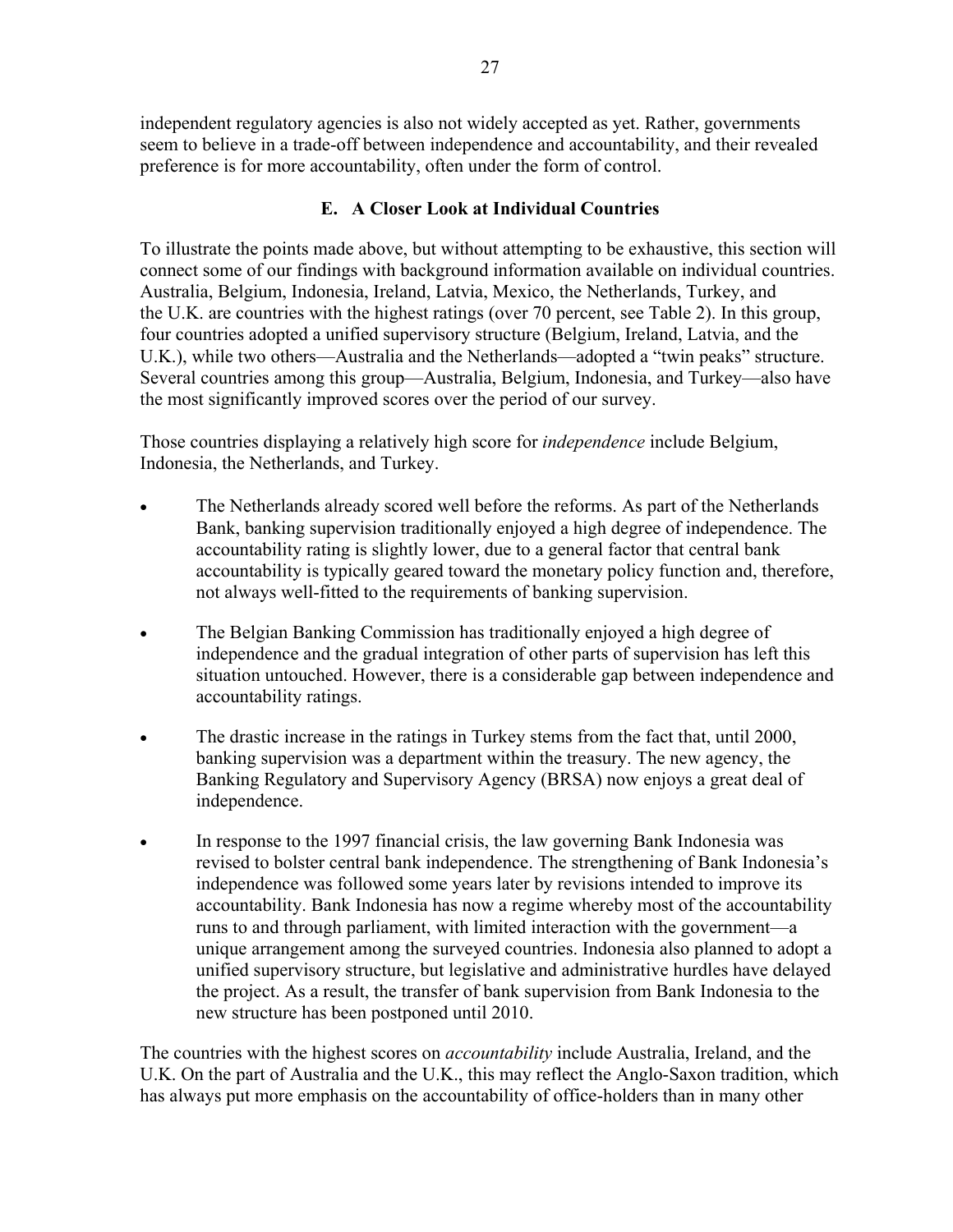parts of the world. In addition, Ireland and the U.K. both decided to establish a mega-regulator, which, as indicated in the introduction of this paper, often raises fears about creating an over-mighty agency. Hence, much attention was given to proper accountability arrangements in the run-up to the establishment of these institutions.<sup>3</sup>

The debate about the reforms in all three countries has been well documented.

- Reforms in Australia were preceded by a very transparent public debate (Carmichael, 2004). The country opted for the twin-peaks model, with the Australian Prudential Regulation Authority (APRA) responsible for regulation and supervision of all financial institutions with the exception of the securities sector. The final report of the Wallis Commission (Commonwealth of Australia, 1996) explicitly mentioned the need to increase the accountability of the new agencies. In the end, APRA's independence and accountability were strengthened considerably and in a balanced manner.
- In the U.K., the FSA was established against the background of a grant of greater monetary policy autonomy for the Bank of England, part of the price for which was the loss of its banking-supervisory function. In the wake of the BCCI and the Barings cases, the political class wanted a supervisory institution that was more accountable than the Bank of England had been (see Westrup, forthcoming, and other sources cited therein). The outcome of this political balance is clearly visible in the ratings, as independence has increased, but is certainly lower than what a corresponding rating for the Bank of England would be, following the reforms, while accountability has increased dramatically. Westrup (forthcoming) notes that the center-left government wanted clear accountability toward the customers of financial services, hence, the innovation of a consumer board. The upshot is an agency that has fairly balanced ratings, although some elements of control remain present.
- The Irish case is interesting in that the new structure is woven into the structure of the central bank, and yet it has also kept some distance from the bank. The Irish Financial Regulatory Authority largely benefits from the independence of the central bank,  $33$ and has an accountability structure of its own. The accountability arrangements include, as it does for the FSA in the U.K., a formal relationship with users of financial services. The Irish case also reveals (Westrup (2002) and (2005)) some issues that further need to be explored in the ongoing reform wave: in some respects, the relationship between the central bank and the regulator is a parent/subsidiary relationship, as reflected in the fact that several of the regulator's accountability arrangements are geared toward the central bank. For example, the law stipulates that the governor of the bank should be involved in the selection process of the head of the IFSRA.

1

 $32$  See, for instance, for the U.K., Graham (1998), Goodhart (2001) and Page (2001).

<sup>&</sup>lt;sup>33</sup> Although its independence is restricted in some ways. For instance, it cannot issue regulations.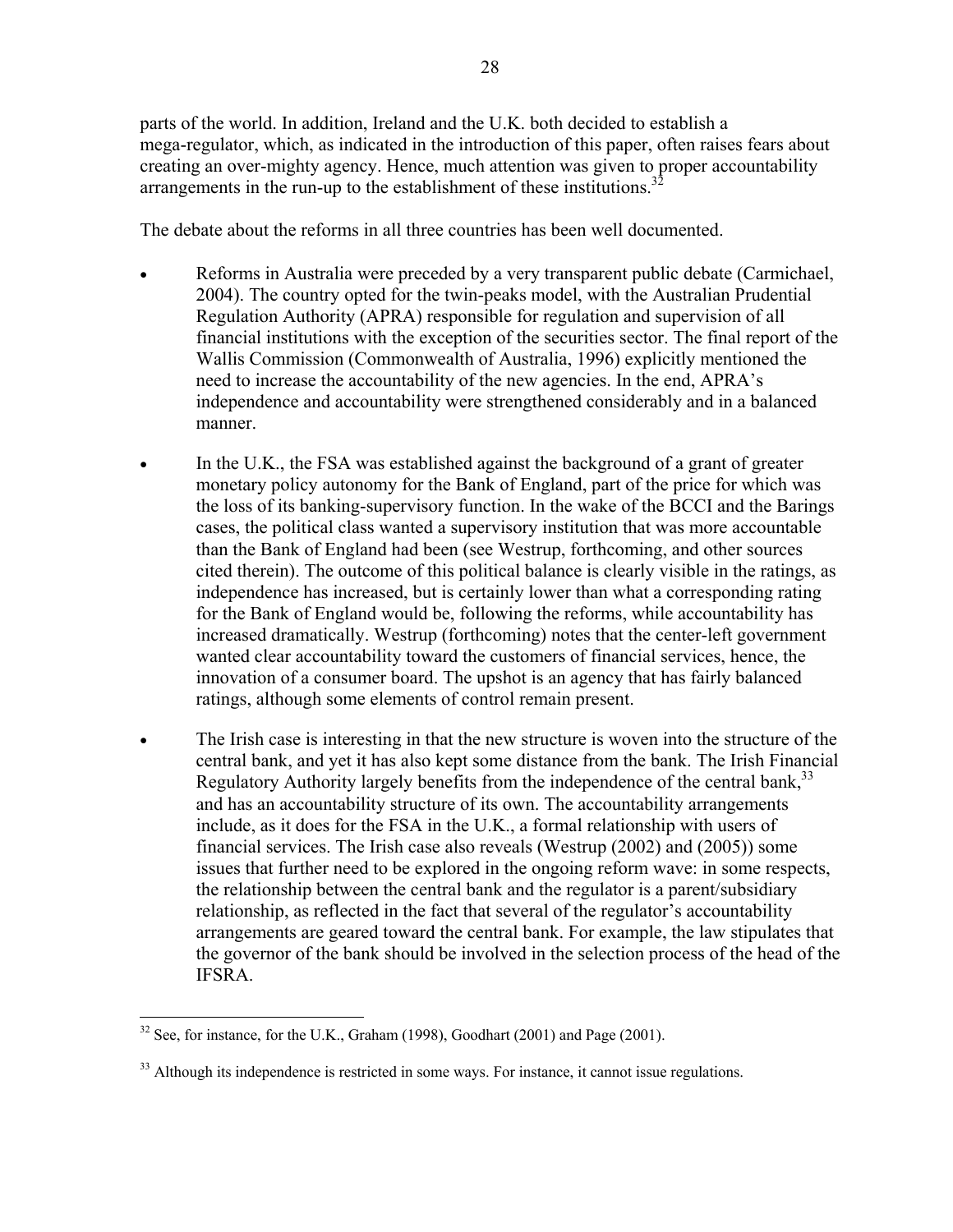Countries that showed *balanced improvements* in both independence and accountability arrangements included Austria, the Bahamas, Finland, Hungary, and Trinidad and Tobago.

- Before the reforms, Austrian banking supervision was housed in the ministry of finance. The establishment of the unified supervisor, the Financial Market Authority (FMA) improved independence and accountability arrangements significantly. Grünbichler (2005) explains how theses arrangements needed to be carefully tailored to stay within the confines of Austrian constitutional law. In his view, the agency received as much independence as feasible under the constitution.
- Hungary's reforms (2000) also went as far as possible, given the country's constitution (the agency cannot issue binding regulations), but, subsequently in 2004, the government reversed course and introduced a number of control elements (on the appointment of the chair and the lines of accountability of the chair) in the operation of the Hungarian Financial Supervisory Authority (HFSA) (Balogh, 2005). These modifications are reflected in the ratings in this paper.
- Finland's improved scores reflect revisions to the legislation made in 2003, in the wake of the country's FSAP, which recommended strengthened independence and accountability arrangements.

A final group of countries have seen little or no improvement in the score for independence, mainly as the result of greater "control" mechanisms, but several of them also show improvements in the score for accountability*.* This group contains a number of countries that reformed in the wake of a financial crisis (Ecuador, Guatemala, and Republic of Korea) or extended periods of financial sector distress (China and Japan). Japan and Korea adopted a unified structure, China moved supervision out of the central bank, and the others only implemented legislative reforms. The common thread in all of these countries–with the exception of China—is that more control and accountability arrangements were introduced.

• Germany provides an example of reforms leading to greater accountability without any corresponding increase in independence. The supervisory restructuring debate in Germany was colored by the fact that both the political class and the banking industry wanted bank supervision to be in the hands of an agency that was less independent and more accountable than the Bundesbank, and which had a strong consumer orientation (Westrup, forthcoming).<sup>34</sup> The end-result is reflected in the ratings: the new agency, Bafin, is no more independent than its predecessor (Bundesaufsichtsamt fur das Kreditwesen), but—even though this paper has no material to compare strictly —it is far less independent than the Bundesbank, generally considered the most independent central bank worldwide. Its accountability rating is the highest in the sample (and much higher than that of its predecessor). As Schüler (2005) notes, the

 $\overline{a}$ 

<sup>&</sup>lt;sup>34</sup> Accountability of the Bundesbank has come up as a sensitive issue on several occasions. Oosterloo and de Haan (2003) and (2004) refer to section 12 of the Bundesbank Act (regarding its independence) which, according to their survey, implies that the Bundesbank has no accountability obligations. See also Amtenbrink (1999) and Lybek (1998).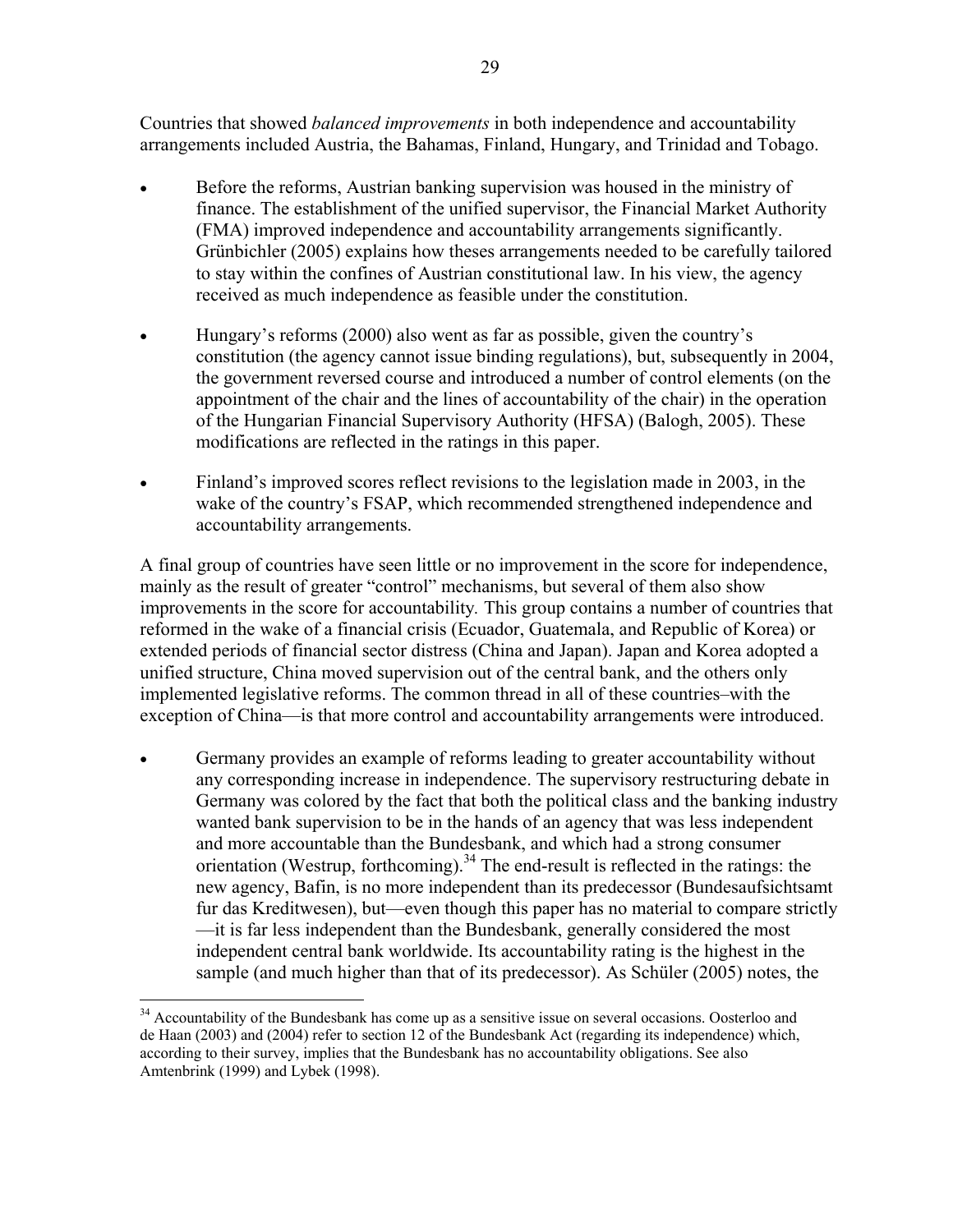law gives the minister of finance the right to intervene, an element that reduces the agency's independence in our ratings.

- In Japan, following a decline in the ministry of finance's reputation as a supervisor in the 1990s, the government decided to create a new agency, the Financial Supervisory Agency, in charge of banking supervision, which would be more transparent than the ministry of finance had been (Hartcher, 1998). The agency is accountable to the prime minister's office, an arrangement that was the result of the authorities' desire to remove the potential conflicts of interest inherent in the ministry's role as both the regulator and the promoter of the financial services sector (Hartcher, 1998). In 2000, the Financial Services Authority was established as the unified supervisor. On balance, the new agency is less independent than its predecessor(s), although commentators on Japan have praised the agency for its more decisive handling of the banking system.
- The Financial Supervisory Commission (FSC) in Korea was established in April 1998 and the Financial Supervisory Service (FSS) in January 1999. The former was created to act as an integrated supervisory agency for all types of financial institutions and markets, while the latter was established to function as its executive arm. The FSC is a state agency (whereas FSS has been established as a private corporation), which is reflected in the relatively low independence and accountability ratings. Kim and others (2002) comment that the new regulatory regime in effect turned into a hierarchical system headed by MOFE, among others, because MOFE retained the sole power to initiate legislation and regulations.
- The Chinese government moved banking supervision out of the central bank, the People's Bank of China (PBoC), into a separate agency to create a powerful voice among the government institutions in favor of maintaining the state-owned commercial banks' prudential soundness after their recapitalization. However, just like the People's Bank of China, the China Banking Regulatory Commission (CBRC) remains subject to the constitutional ruling that the state council is the supreme authority in the country. According to our rating system, this ruling allows no real independence of the supervisory authority. However, in line with the state objective, the new separate agency received some powers and voice not given earlier to the People's Bank, as can be seen in the ratings.

#### **F. Additional Perspectives**

Table 5 provides a regional perspective on the trends. It shows that arrangements in European countries are slightly better than in other parts of the world, both with respect to independence and accountability. European countries have made the greatest strides in terms of independence, with more limited progress in other regions. The African countries in the sample (Mauritius, South Africa, and Uganda) all established a regulator for nonbank financial institutions outside the central bank, while leaving the responsibility for bank supervision inside the central bank. Meanwhile, central bank legislation was revised, giving more attention to accountability in all three cases. The degree of accountability has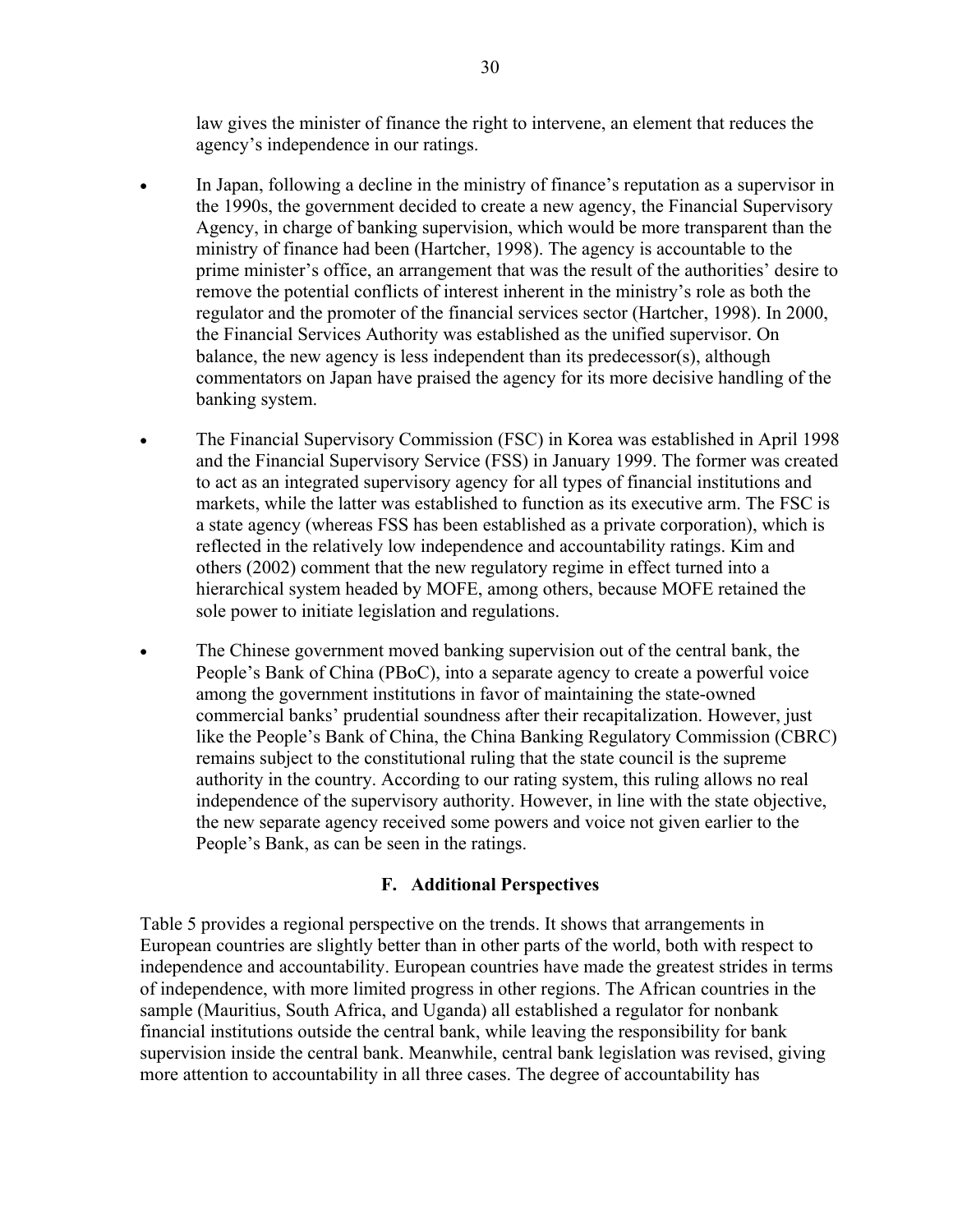progressed more or less equally in all parts of the world, with Europe maintaining the highest scores.

|                | Africa | Europe | <b>WHD</b> | Asia-Pacific |
|----------------|--------|--------|------------|--------------|
| Total rating   |        |        |            |              |
| <b>Before</b>  | 41     | 49     | 47         | 39           |
| After          | 56     | 68     | 63         | 59           |
| Independence   |        |        |            |              |
| <b>Before</b>  | 55     | 54     | 54         | 44           |
| After          | 64     | 71     | 68         | 60           |
| Accountability |        |        |            |              |
| <b>Before</b>  | 29     | 43     | 41         | 35           |
| After          | 49     | 65     | 58         | 57           |

Table 5. Accountability and Independence: Regional Trends

(Average Rating)

The picture emerging from Table 6 (a classification according to income levels) shows that the high-income countries score best in terms of accountability. This is due to the fact that arrangements like consultation with consumer representatives are more recognized as an issue to be addressed in high-income countries and mature democracies. On the other hand, the strengthening of the accountability arrangements is fairly evenly distributed among income groups. Middle-income countries score highest on independence arrangements, but the gap between the independence and accountability scores has remained wide.

| (Average rating) |             |               |            |
|------------------|-------------|---------------|------------|
|                  | High Income | Middle Income | Low Income |
| Total rating     |             |               |            |
| <b>Before</b>    | 50          | 45            | 38         |
| After            | 66          | 65            | 57         |
| Independence     |             |               |            |
| <b>Before</b>    | 55          | 54            | 44         |
| After            | 68          | 73            | 61         |
| Accountability   |             |               |            |
| <b>Before</b>    | 45          | 37            | 33         |
| After            | 65          | 58            | 54         |

Table 6. Accountability and Independence: Trends by Country Income Levels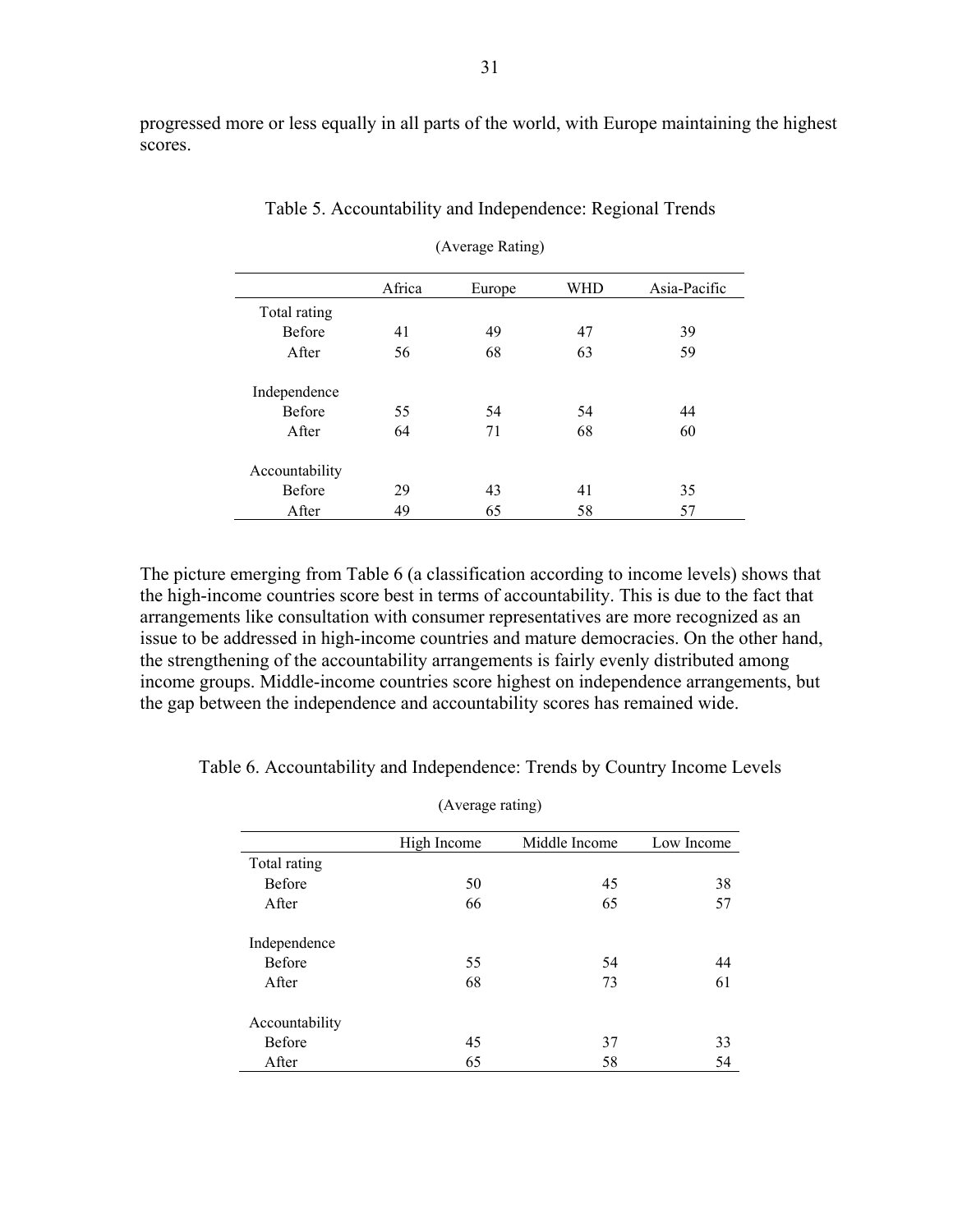A comparison based on the institutional frameworks yields interesting observations. Table 7 groups the countries according to the location of banking supervision *after the reforms.* Some supervisory agencies stayed in the central bank, others moved out of the central bank and were merged with other sectoral supervisors, and yet others were already out of the central bank and were merged with other sectoral supervisors. Table 7 distinguishes between those agencies that are in the central bank and those that are outside the central bank, with a subcategory of the latter being the unified supervisors.

|                | Inside Central<br>Bank | Outside Central<br>Bank | Of Which Unified<br>Supervision |
|----------------|------------------------|-------------------------|---------------------------------|
| Total rating   |                        |                         |                                 |
| <b>Before</b>  | 46                     | 46                      | 48                              |
| After          | 64                     | 64                      | 65                              |
| Independence   |                        |                         |                                 |
| <b>Before</b>  | 58                     | 51                      | 52                              |
| After          | 73                     | 66                      | 65                              |
| Accountability |                        |                         |                                 |
| <b>Before</b>  | 36                     | 41                      | 44                              |
| After          | 56                     | 62                      | 64                              |

Table 7. Accountability and Independence: Trends by Location of Institution

(Average rating)

This table provides evidence that strongly supports our earlier findings that (i) across agencies, supervisors in central banks remain more independent than their counterparts elsewhere, but their accountability arrangements are weaker; (ii) within categories of agencies, the gap between independence and accountability is wide for central banks, while arrangements for agencies outside central banks are more balanced (65–64 for unified supervisors), at the same time, these scores are not extremely high; and (iii) over time, the gap between independence and accountability arrangements for central banks hardly narrowed, while it did narrow for the other categories.

The trends observed here confirm that (i) there is reluctance among politicians to go all the way in granting independence to newly established supervisory agencies; and (ii) newly established agencies are endowed with more accountability arrangements than their central bank colleagues. Central bank accountability arrangements remain predominantly geared toward discharging the monetary policy responsibilities, a function which does not require the same types of arrangements that we suggest for supervisors. This concern seems to be only partly taken into account when the legal basis for supervisors housed in central banks was revised, but received more attention when a new agency was created. This finding supports the view that a thorough overhaul of the organizational structure provides more freedom to influence independence and accountability arrangements (confirmed in Table 8).

| ۰.           |  |
|--------------|--|
| I<br>۰.<br>× |  |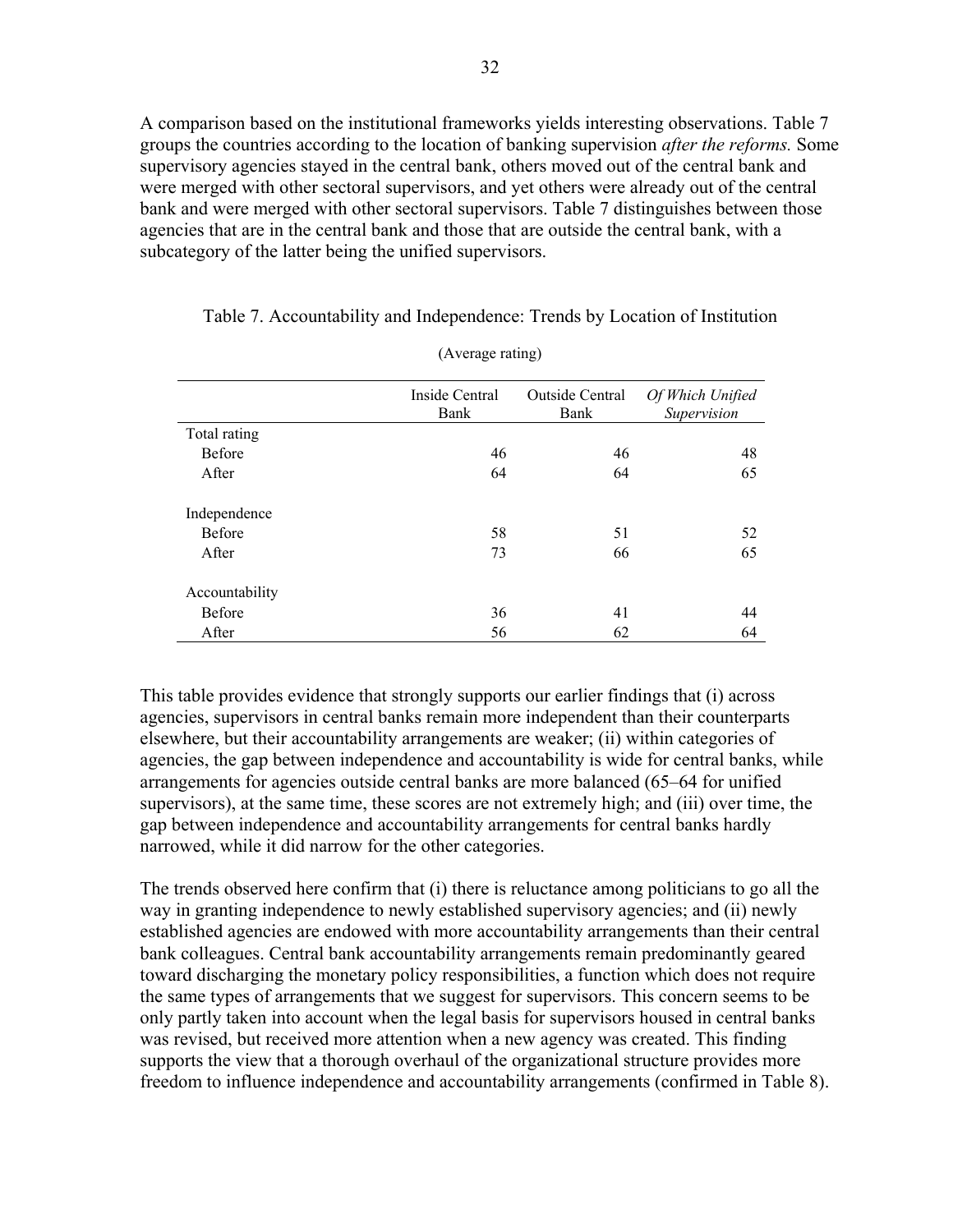|                | Legislative | Institutional and<br>Legislative |
|----------------|-------------|----------------------------------|
| Total rating   |             |                                  |
| <b>Before</b>  | 45          | 47                               |
| After          | 62          | 65                               |
| Independence   |             |                                  |
| <b>Before</b>  | 53          | 52                               |
| After          | 69          | 67                               |
| Accountability |             |                                  |
| <b>Before</b>  | 37          | 42                               |
| After          | 56          | 64                               |

Table 8. Accountability and Independence: Trends by Type of Change

| (Average Rating) |  |
|------------------|--|
|                  |  |

The trends also support earlier observations that some governments were frustrated with central banks that are not accountable in their view. They established more accountability mechanisms and, often, control mechanisms which, in the philosophy of our presentation of the ratings, reduced independence. The end-result is more balanced arrangements, but at a moderate rating level. Finally, the table can also be seen as supporting our view that many stakeholders still hold the trade-off view between independence and accountability: a great distance between both in the case of central banks, with independence at a relatively high level, and more balanced ratings in the others, but at lower levels.

Table 8 compares the results by type of reform—institutional changes versus purely legislative changes to existing agencies. This classification is only slightly different from the previous one because the heading "institutional reform" encompasses nearly all those countries that moved banking supervision outside the central bank ("outside central bank" in the previous table). This table confirms the findings in Table 7. Countries that underwent changes in the legal framework now have more independent supervisors, but had few far-reaching reforms in their accountability arrangements. Countries that organized institutional changes endowed the new agency with few independence features and more accountability arrangements. So, an institutional change was used—or invoked—to "correct" what was seen as an imbalance.

Finally, Table 9 considers the old saw that "it takes a crisis to reform." The table compares those countries that undertook (legislative and/or institutional) reforms in the wake of a crisis (eight countries) with those whose reforms were not related to a banking crisis. The survey does not strongly confirm the above saying. The only noticeable trend is that the crisis-countries had somewhat weaker arrangements before the reforms (particularly for independence) and they have subsequently caught up with countries that reformed without having experienced a crisis. Both groupings are now more or less at similar levels. The meaning of these findings is that other events/trends can apparently be sources as powerful for reform as crises.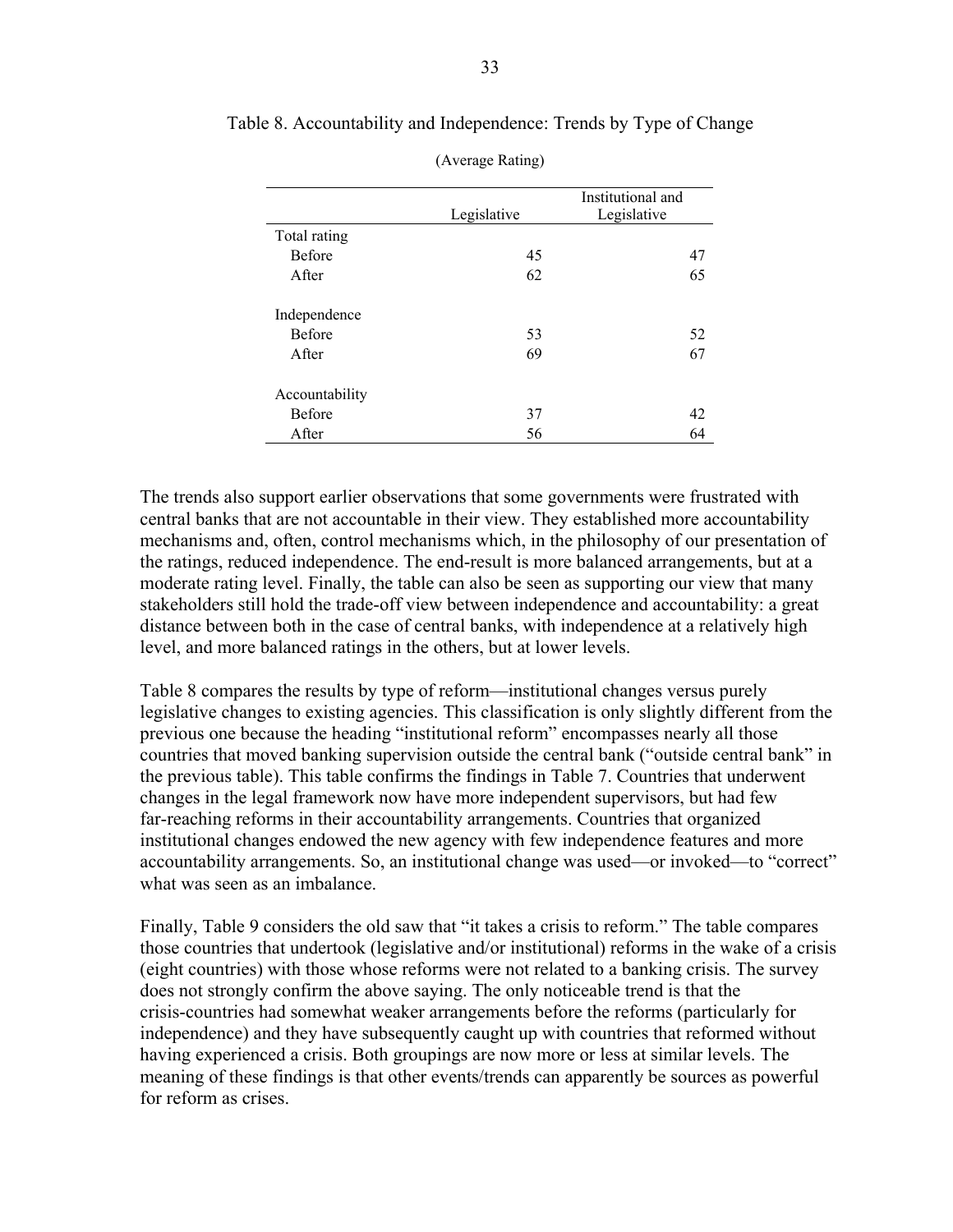|                | Reform       | Reform Not        |
|----------------|--------------|-------------------|
|                | After Crisis | Related to Crisis |
| Total rating   |              |                   |
| <b>Before</b>  | 41           | 48                |
| After          | 66           | 64                |
| Independence   |              |                   |
| <b>Before</b>  | 44           | 55                |
| After          | 70           | 68                |
| Accountability |              |                   |
| <b>Before</b>  | 39           | 41                |
| After          | 62           | 60                |

#### Table 9. Accountability and Independence: Trends by Immediate Cause of Reform (Financial Crisis or Not)

(Average)

#### **V. CONCLUSIONS**

The main purpose of this paper has been to take stock of current developments with respect to independence and accountability for financial sector supervisors. Amidst the wave of reorganizations of supervisory structures around the world, more attention is being given to the governance structures of these institutions. This paper surveyed trends with respect to independence and accountability in a sample of 32 countries that restructured their supervisory landscape, or introduced legislative changes to the supervisory framework.

Compared with the case for central bank independence, which has won a broad following in both academic and policy circles (as is confirmed in recent work by Arnone, Laurens, and Segalotto (2006a and 2006b), the case for RSA independence remains more controversial. Policymakers have remained more reluctant to grant independence to regulators, despite strong arguments developed in its favor. Several reasons have been brought forward to explain this hesitation. They range from Stigler's regulatory capture theory (without political oversight, regulators will succumb to the industry's interests), over theories of political selfinterest, stating that politicians try to keep control over those activities (as opposed to delegating) that can generate rents, or have redistributive effects (Alesina and Tabellini, 2004), to genuine concerns that independence for RSAs is a delegation of authority too far. Such concerns often find their origin in a lack of understanding of the nature and operation of accountability arrangements.

Since many aspects of the RSA independence-accountability debate are still relatively new and it is worth noting that it took more than a decade before the idea of central bank independence as a monetary policy agent became widely accepted—the paper started off by putting the independence-accountability debate in the broader context of regulatory governance. Independence is not a goal in itself. It is one of the four essential pillars to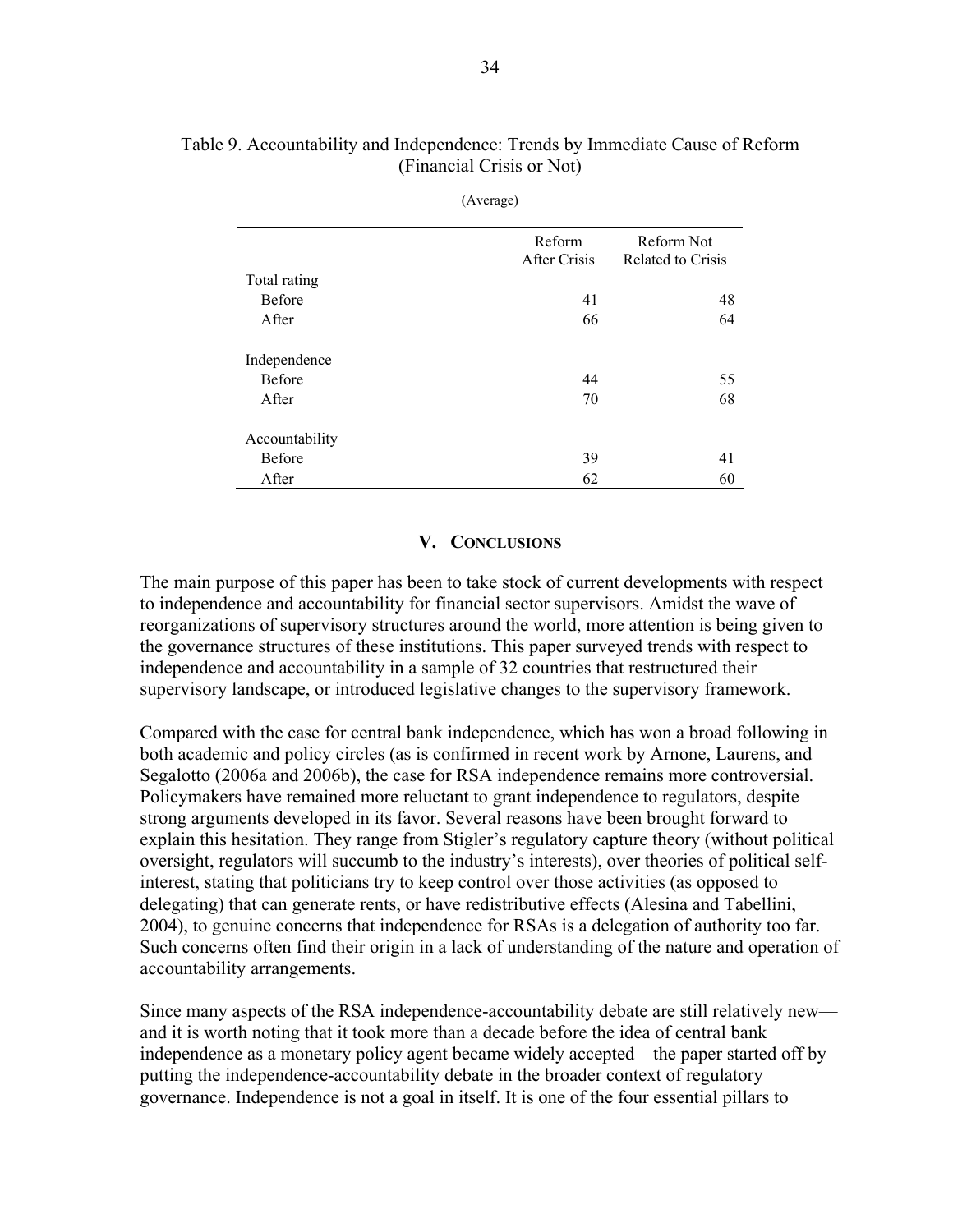support good governance in the RSA. Accountability is another pillar and serves to make independence effective. Good governance itself is necessary to instill good corporate governance in the supervised entities. Subsequently, the paper gave operational meaning to the notions of independence and accountability. We set out the four main dimensions of independence—institutional, regulatory, supervisory, and budgetary. For each of these four dimensions, we identified appropriate accountability arrangements.

Based on the operational elements of independence and accountability, the paper identified 19 criteria on independence and 21 on accountability to compose an index of independence and accountability. The legislation governing banking supervision agencies in the sample was tested against these 40 criteria. The test was done on the pre- and post-reform legislation, in order to identify the trends with respect to independence and accountability.

In general, the results are encouraging, but not unambiguously positive. The survey supports the view that RSA independence and accountability are slowly gaining acceptance—or, at least, are being considered seriously. The indices for both pillars of good governance increased markedly, which bodes well for the quality of regulatory governance. While the accountability ratings have improved more than the independence ratings, the latter remain on average higher. This "catching up" could be interpreted as a growing awareness of the importance of accountability. On the independence side, principles such as legal immunity for RSA staff, the right to issue prudential regulations, and budgetary autonomy are now more generally accepted than before. On the accountability side, frequent consultations with the legislative and executive branch are now a generalized practice, the right of supervised entities to appeal is commonly accepted, and the same applies to ex ante consultations with the supervised entities about regulatory policy matters. More generally, the widespread use of the internet has given transparency a boost, in support of accountability.

However, these positive results remain overshadowed by evidence that politicians remain doubtful, to put it mildly, about granting independence to RSAs. This lack of confidence is either translated into overcompensation on the accountability side or into the resort to direct control measures, or both. The general trends show that several countries now have an accountability index significantly above the independence index. Symptomatically, all the countries in this situation have a low degree of independence (50 or below). A detailed analysis reveals that the legislation in more than a third of the surveyed countries either allows for a minister or a ministerial representative on the decision-making board of the agency, or gives the minister the power to intervene in the agency's operations. The survey also showed that many governments wish to retain a role in the licensing and delicensing of banks, which they apparently still view as a politically very sensitive area. It is interesting or rather, puzzling—to note in this regard that there are instances where the law explicitly stipulates the agency's independence, and, at the same time, gives the minister the possibility to intervene in the agency's operations.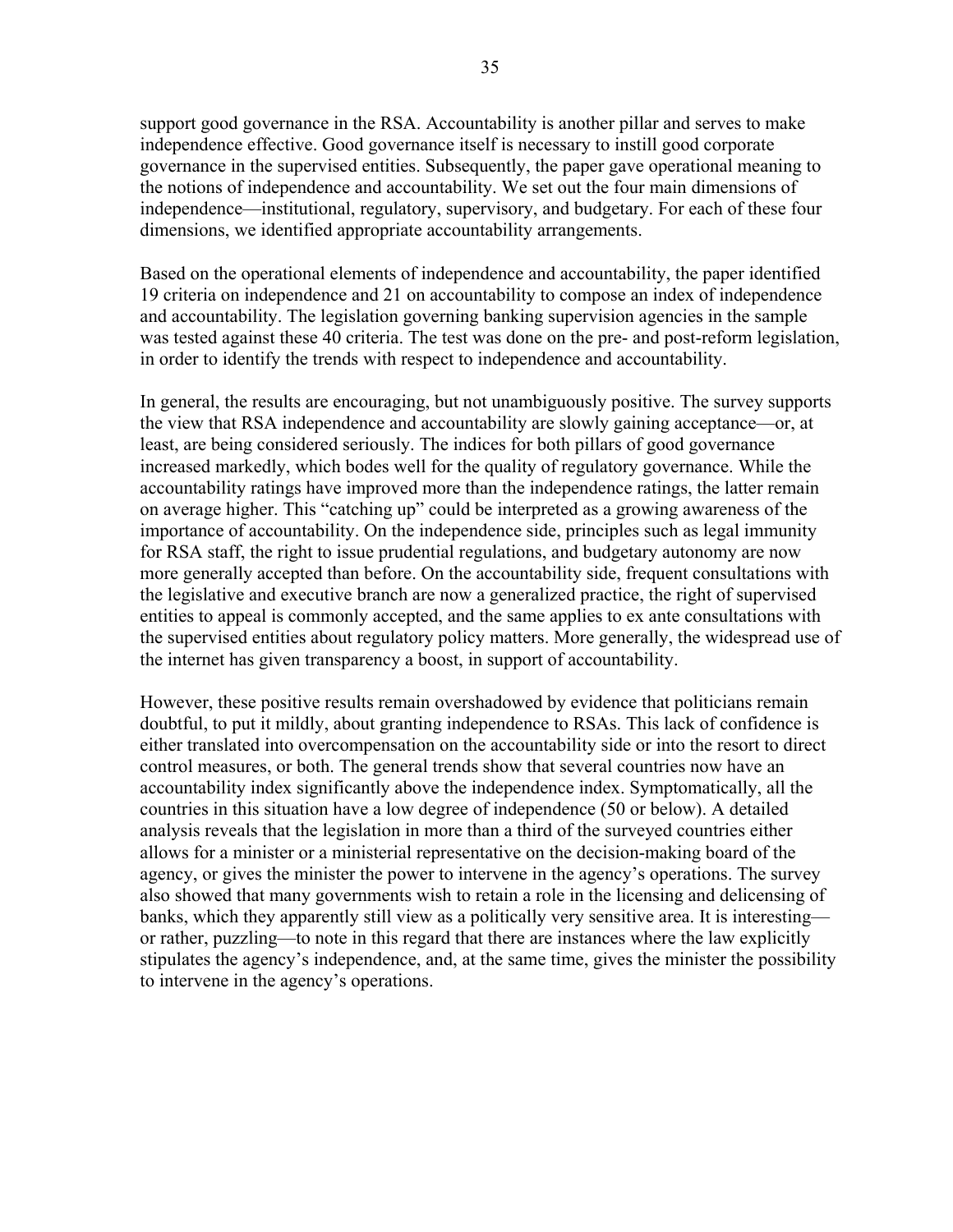These trends reveal at least two things. First, governments still see a trade-off between independence and accountability—as opposed to a relationship of mutual support—and that their revealed preference is for the latter, not the first. However, just because well-designed accountability arrangements might be used to support independence, it does not follow that stronger accountability without a corresponding "upgrading" of independence represents genuine progress or leads to better outcomes in terms of governance. Secondly, a large number of countries still tend to see "control" mechanisms as accountability mechanisms. While there is indeed a fine line between control and accountability, the trends discovered here show that not all governments are ready to let RSAs operate independently. These trends are best visible when one compares supervisors that remained in central banks with those that are being established outside the central banks. The latter are less independent by a significant margin. The trouble with introducing these control mechanisms is that they can potentially undermine the credibility of the agency and make genuine accountability arrangements irrelevant.

While the current trends prove that politicians experience a fear of "letting go," one must also admit that they are confronted with a fair portion of unfamiliarity with respect to the issues at stake. The combination of (i) the novelty of having to define a place for RSAs in the overall governance structure of the financial system; (ii) the fact that the drive for RSA independence and accountability is less than 10 years old; and (iii) the confrontation with the complexities inherent in financial sector supervision explains that policymakers are still struggling to work out "balanced" arrangements for RSAs, resulting in reluctance and trial and error, which are also visible in our results.

Indeed, the paper noted that developments are uneven and (new) arrangements are far from homogenous across countries, as is evidenced by wide disparities between independence and accountability indices in a large number of cases. Such disparities seem related to unfamiliarity with the operation of accountability and with the idea that accountability can be used to support independence, not necessarily to curtail it. Independence without corresponding accountability could potentially be dangerous and, at times of crisis, backfire on the RSA.

Another symptom of the unfamiliarity is the much greater variety of governance structures for RSAs than for central banks. In part, this variation may simply reflect the inherent complexity of designing accountability arrangements for RSAs, which therefore lend themselves to a variety of solutions, none of which are obviously superior to the others. In addition, unlike central banks, RSAs often find that they have a line of accountability to another agency—usually the central bank itself. These arrangements may reflect the (correct) perception that the central bank needs to be closely involved in financial supervision and regulation owing to its overarching financial stability remit. In this regard, the paper also notes that the design of accountability arrangements in central banks nearly exclusively reflects its monetary policy function. For those central banks that are also financial supervisors, there is a need to "upgrade" accountability mechanisms to reflect the complexity of this task.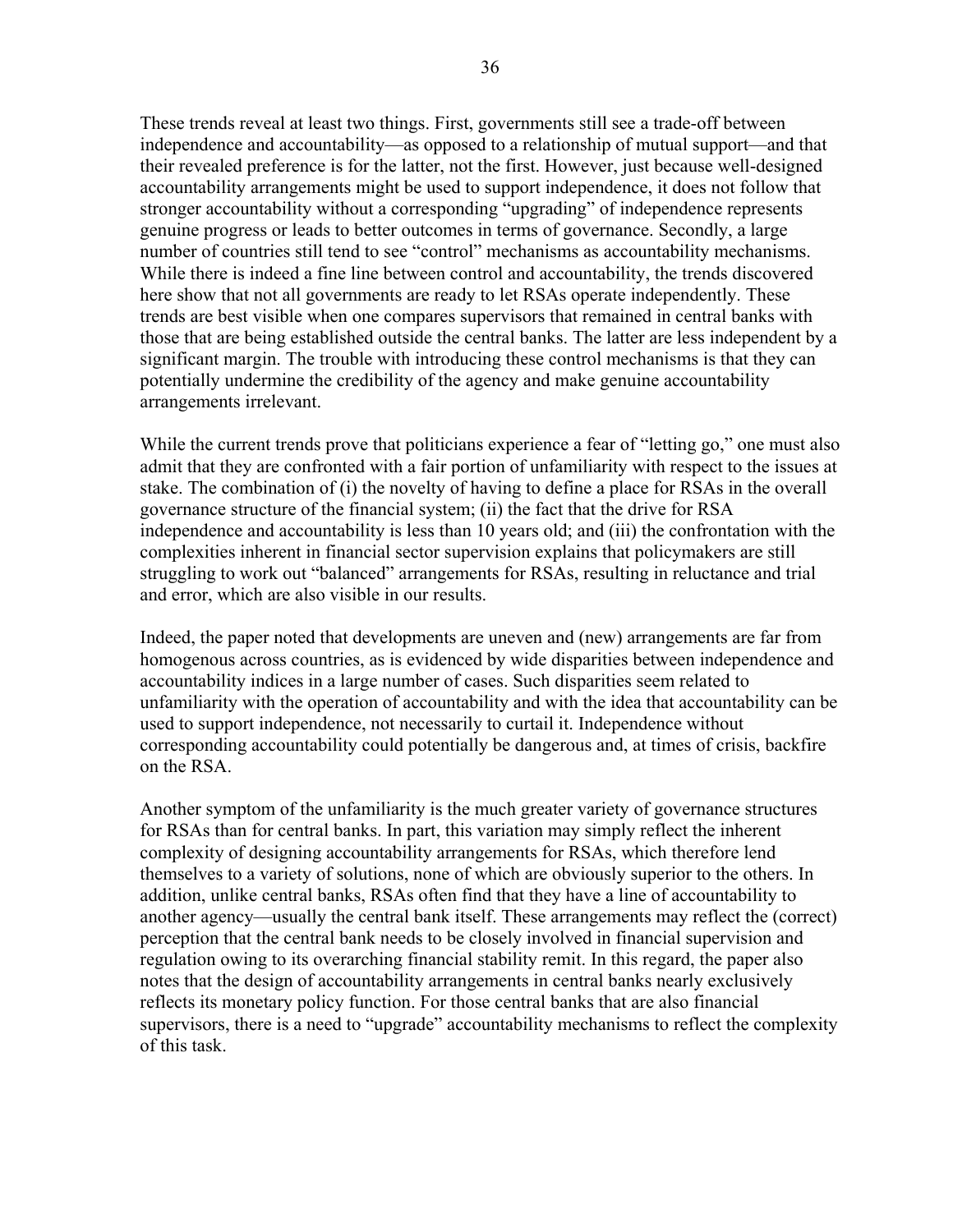Taken together, the results point out that more work is needed on persuading policymakers of the long-term benefits of RSA independence; on understanding better the nature, purpose, and operation of accountability; and on explaining how well-designed accountability arrangements can be used to support independent agencies in the discharge of their remit. Only progress in these topics will help politicians to get rid of their lingering fear of freedom for RSAs.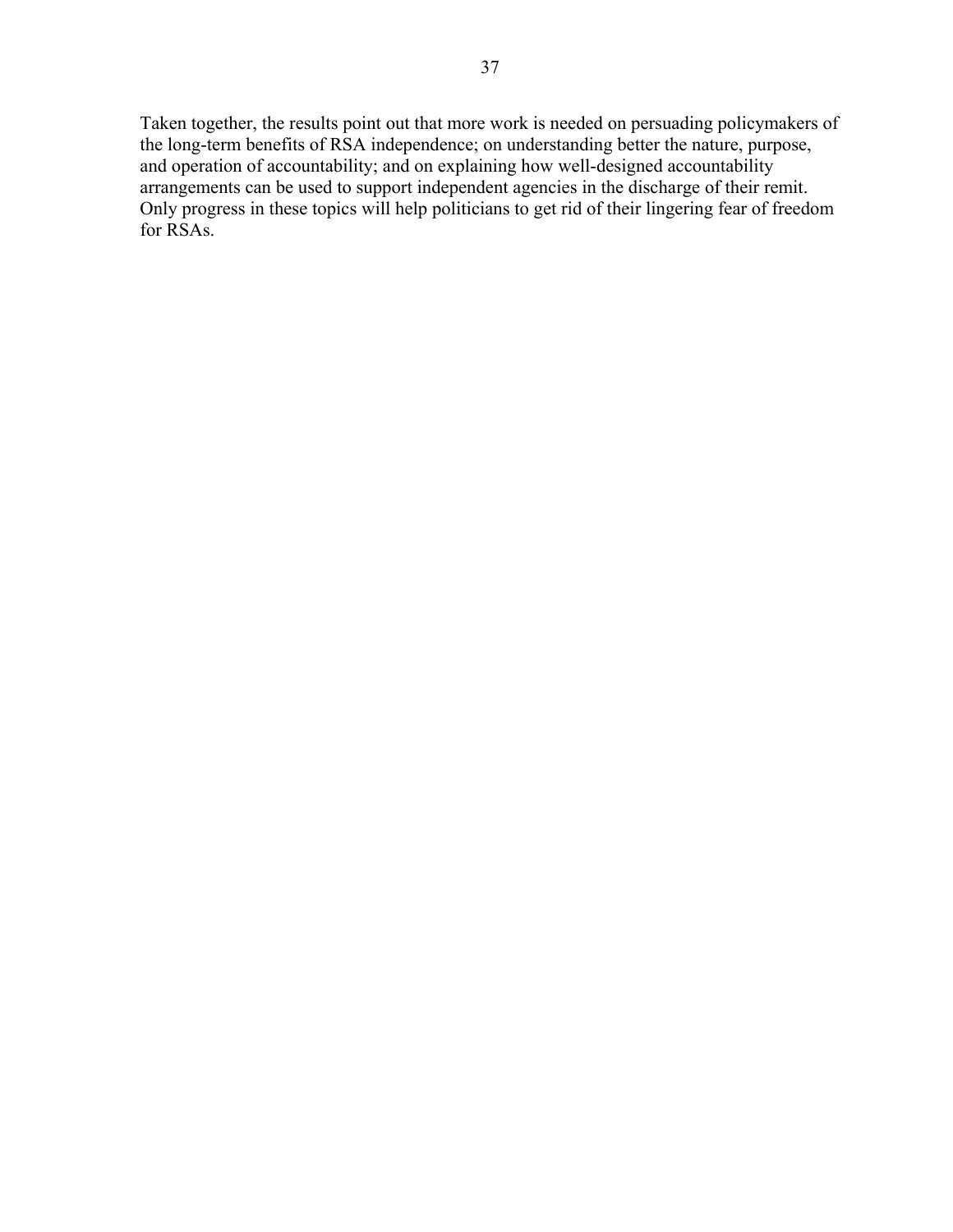|                               | Year of Reform            | Banking<br>Crisis   | <b>Location Bank</b><br><b>Supervision Before</b> | <b>Location Bank</b><br><b>Supervision After</b> |
|-------------------------------|---------------------------|---------------------|---------------------------------------------------|--------------------------------------------------|
| Country                       |                           | (Year)              | Reforms                                           | Reforms                                          |
| Australia                     | 1998                      |                     | CB                                                | OCB, $U^{3/}$                                    |
| Austria                       | 2002                      |                     | $MOF/CB$ <sup>1/</sup>                            | OCB, U                                           |
| Bahamas (The)                 | 2000                      |                     | CB                                                | CB                                               |
| Belgium                       | 2004                      |                     | <b>OCB</b>                                        | OCB, U                                           |
| Canada                        | 2006                      |                     | <b>OCB</b>                                        | OCB, U                                           |
| Chile                         | 1997                      |                     | <b>OCB</b>                                        | OCB                                              |
| China, PR                     | 2004                      | <b>Distress</b>     | CB                                                | <b>OCB</b>                                       |
|                               |                           | throughout<br>1990s |                                                   |                                                  |
| Colombia                      | 2003/2005 4/              |                     | OCB                                               | OCB, U                                           |
| Denmark                       | 1988                      | Distress in         | MOI                                               | OCB, U                                           |
|                               |                           | early 1990s         |                                                   |                                                  |
| Ecuador                       | 2001                      | 2000                | <b>OCB</b>                                        | <b>OCB</b>                                       |
| Estonia                       | 1998                      |                     | CB                                                | OCB                                              |
| Finland                       | 1993/2003 <sup>4/</sup>   | 1991                | <b>MOF</b>                                        | OCB, U <sup>2/</sup>                             |
| Germany                       | 2002                      |                     | $OCB/CB$ $\,$ $^{1/}$                             | $OCB/CB$ , U <sup>1/</sup>                       |
| Guatemala                     | 2002                      |                     | OCB, U                                            | OCB, U                                           |
| Hungary                       | $2000/2004$ <sup>4/</sup> |                     | OCB                                               | OCB, U                                           |
| Indonesia                     | 2004                      | 1997                | CB                                                | $CB^{5/}$                                        |
| Ireland                       | 2003                      |                     | CB                                                | CB, U                                            |
| Japan                         | 2000                      | <b>Distress</b>     | $\rm MOF/CB$ $^{1/}$                              | $OCB/CB$ $^{1\prime}$                            |
|                               |                           | throughout<br>1990s |                                                   |                                                  |
| Korea                         | 1997                      | 1997                | $\text{MOF/CB}$ $^{1\prime}$                      | OCB                                              |
| Latvia                        | 2001                      |                     | CB                                                | OCB, U                                           |
| Mauritius                     | 2004                      |                     | CB                                                | CB                                               |
| Mexico                        | 1995                      | 1994                | <b>OCB</b>                                        | <b>OCB</b>                                       |
| Netherlands                   | 2004                      |                     | CB                                                | $CB$ <sup>3/</sup>                               |
| Nicaragua                     | 2004                      | 2000                | OCB, U                                            | OCB, U                                           |
|                               | 1988/2003 <sup>4/</sup>   | 1991                | <b>OCB</b>                                        | OCB, U                                           |
| Norway<br>Poland              | 1997                      |                     | CB                                                | CB                                               |
| South Africa                  | 1991                      |                     | CB                                                | CB                                               |
|                               | 1991/2003 <sup>4/</sup>   | 1991                |                                                   |                                                  |
| Sweden                        | 2005                      |                     | OCB<br>CB                                         | OCB, U<br>CB                                     |
| Trinidad and Tobago<br>Turkey | 2001                      | 2000                | $MOF/CB$ <sup>1/</sup>                            | <b>OCB</b>                                       |
|                               |                           |                     | CB                                                | CB                                               |
| Uganda                        | 2004                      |                     |                                                   |                                                  |
| United Kingdom                | 1997                      |                     | CB                                                | OCB, U                                           |

|  |  |  | <b>APPENDIX I. COUNTRIES SELECTED FOR THE SURVEY</b> |
|--|--|--|------------------------------------------------------|
|--|--|--|------------------------------------------------------|

Notes:

 $CB =$  in central bank; OCB = outside central bank;  $U =$  unified.

1/ Central bank in charge of on-site inspections.

2/ Affiliated with the central bank.

3/ Part of a "twin peak" arrangement.

4/ two reforms – last one is taking into account.

5/ bank supervision will be transferred to unified supervisor in 2010.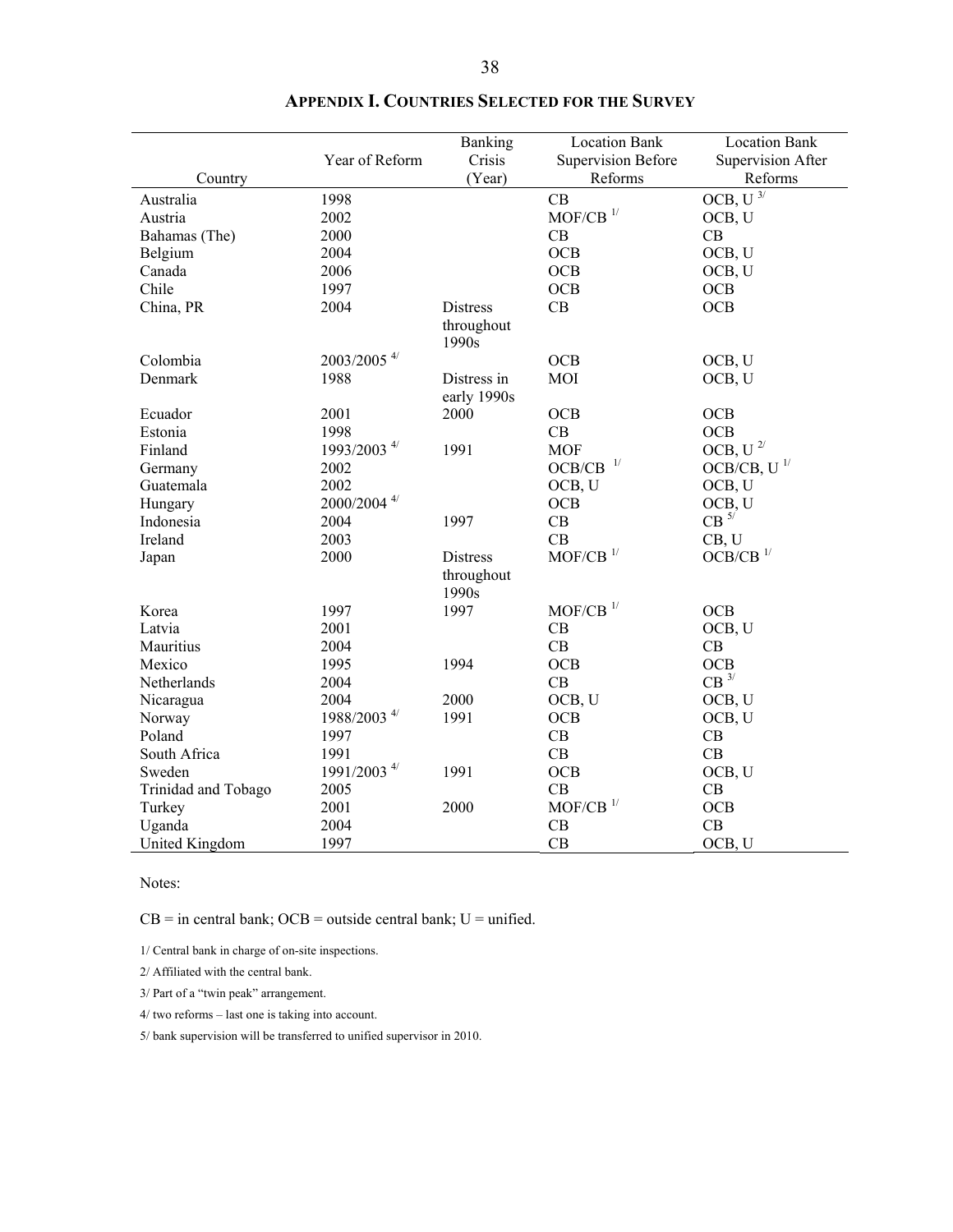#### **APPENDIX II. CRITERIA FOR THE INDEX ON INDEPENDENCE AND ACCOUNTABILITY FOR FINANCIAL SECTOR SUPERVISORS**

| <b>Criteria/Ratings</b>                                                 | $-1$ | $\boldsymbol{0}$ | 1                | $\overline{2}$      |
|-------------------------------------------------------------------------|------|------------------|------------------|---------------------|
| Independence (19)                                                       |      |                  |                  |                     |
| 1. Institutional Independence                                           |      |                  |                  |                     |
| Has the agency a legal basis (law, act, )                               |      | No               |                  | Yes                 |
| Does the law state that the institution is<br>independent               |      | N <sub>o</sub>   |                  | Yes                 |
| How are the chairman and senior executives                              |      | By government    | By Head of state | By parliament       |
| appointed?                                                              |      | (or other        | upon proposal    | upon proposal       |
|                                                                         |      | procedure)       | of government    | of government       |
| Is the decision-making body a board or the                              |      | President only   |                  | Collegial           |
| president (a single person)                                             |      |                  |                  | decision making     |
| Who has legal immunity for actions done in                              |      | No one in the    | Senior           | All staff           |
| good faith?                                                             |      | agency           | management       |                     |
|                                                                         |      |                  | only             |                     |
| Are parliamentarians sitting on policy board of                         | Yes  |                  |                  | N <sub>0</sub>      |
| agency                                                                  |      |                  |                  |                     |
| Is there a government official on the agency                            | Yes  |                  |                  | N <sub>0</sub>      |
| policy board                                                            |      |                  |                  |                     |
| Does the law/act give the minister of finance                           | Yes  |                  |                  | N <sub>0</sub>      |
| oversight power?                                                        |      |                  |                  |                     |
| Has the law defined clear criteria for dismissal                        |      | No, there is     | There is         | Yes                 |
| of the president of the agency?                                         |      | nothing in the   | something, but   |                     |
|                                                                         |      | law              | not specific     |                     |
| 2. Regulatory Independence                                              |      |                  |                  |                     |
| Can the agency autonomously issue legally                               |      | N <sub>0</sub>   | No, but it can   | Yes                 |
| binding prudential regulations for the sector?                          |      |                  | issue non        |                     |
|                                                                         |      |                  | binding          |                     |
|                                                                         |      |                  | guidelines, etc  |                     |
| 3. Supervisory Independence<br>Has the agency the (sole) right to issue |      | No right         | After            | Yes                 |
| licenses?                                                               |      |                  | consultation     |                     |
|                                                                         |      |                  | with             |                     |
|                                                                         |      |                  | government or    |                     |
|                                                                         |      |                  | other agency     |                     |
| Has the agency the (sole) right to withdraw                             |      | No right         | After            | Yes                 |
| licenses?                                                               |      |                  | consultation     |                     |
|                                                                         |      |                  | with             |                     |
|                                                                         |      |                  | government or    |                     |
|                                                                         |      |                  | other agency     |                     |
| Has the agency the sole right to impose                                 |      | No               |                  | Yes                 |
| sanctions on supervised institutions?                                   |      |                  |                  |                     |
| Has the agency the right to enforce supervisory                         |      | No               |                  | Yes                 |
| sanctions?                                                              |      |                  |                  |                     |
| 4. Budgetary Independence                                               |      |                  |                  |                     |
| How is the agency funded?                                               |      | From             | Mixed formula    | From fees,          |
|                                                                         |      | government       | involving        | through central     |
|                                                                         |      | budget only      | government       | bank budget, or     |
|                                                                         |      |                  | budget           | mix of the two,     |
|                                                                         |      |                  |                  | but no              |
|                                                                         |      |                  |                  | government<br>funds |
|                                                                         |      |                  |                  |                     |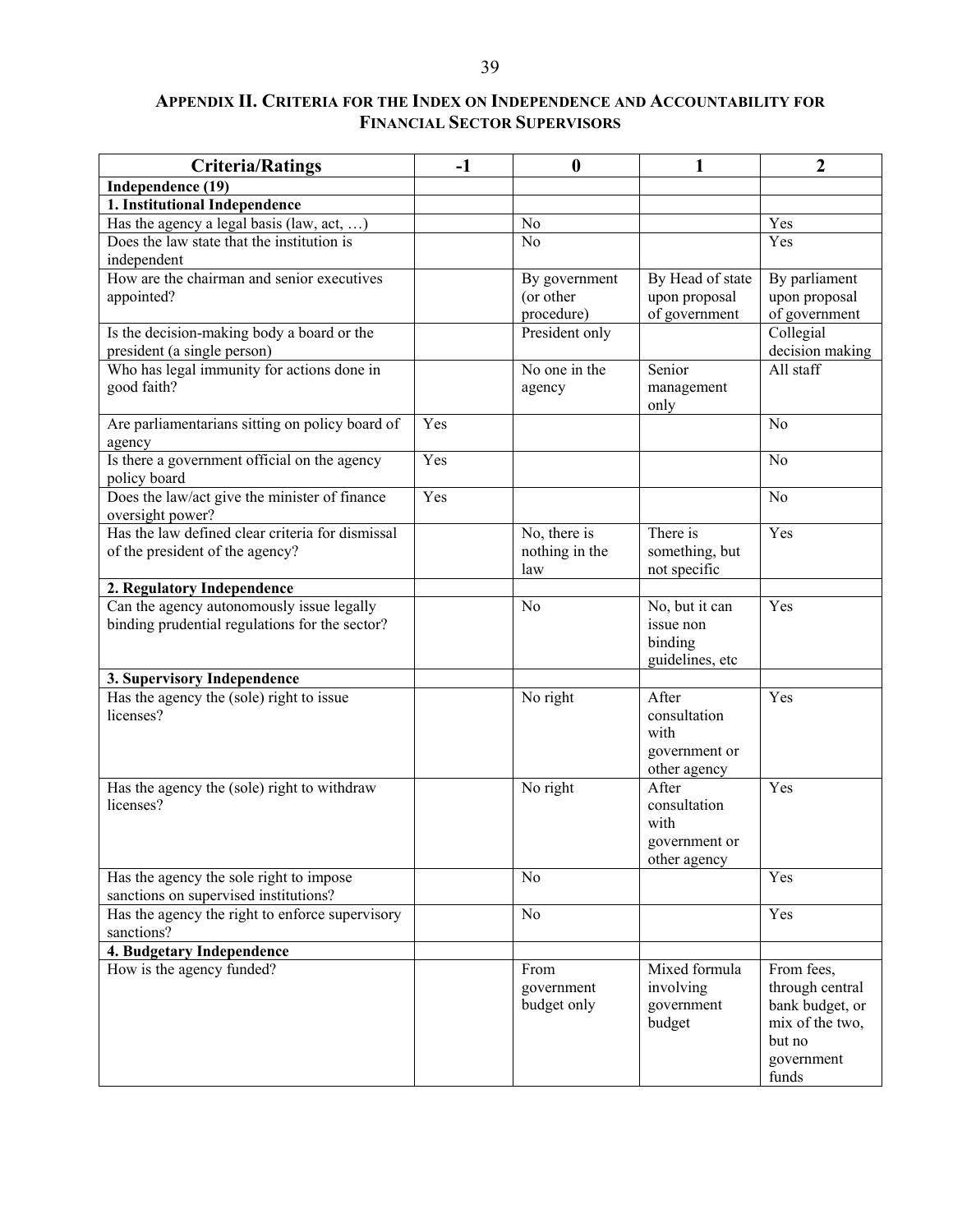| <b>Criteria/Ratings</b>                                                                                               | ۰. |     |                                                 |                |
|-----------------------------------------------------------------------------------------------------------------------|----|-----|-------------------------------------------------|----------------|
| Need the agency submit the budget to the<br>government for a priori approval (incl. for approval<br>of fee structure) |    | Yes | $(Partial - for$<br>instance fee<br>structure,) | N <sub>0</sub> |
| Has the agency the authority to define salaries and<br>salary structure of staff                                      |    | No  |                                                 | Yes            |
| Has the agency the authority to autonomously hire<br>staff                                                            |    | No  |                                                 | Yes            |
| Has the agency the authority to define the internal<br>organizational structure?                                      |    | No  |                                                 | Yes            |

| <b>Criteria/Ratings</b>                                | $-1$ | $\boldsymbol{0}$ | 1 | $\overline{2}$ |
|--------------------------------------------------------|------|------------------|---|----------------|
| <b>Accountability (21)</b>                             |      |                  |   |                |
| 1. Mandate                                             |      |                  |   |                |
| Is the agency's mandate defined in the enabling        |      | N <sub>o</sub>   |   | Yes            |
| legislation?                                           |      |                  |   |                |
| 2. Accountability towards legislature                  |      |                  |   |                |
| Is there an obligation in the law to present annual    |      | N <sub>o</sub>   |   | Yes            |
| report to legislative branch                           |      |                  |   |                |
| Does the law provide for possibility of regular        |      | N <sub>o</sub>   |   | Yes            |
| hearings before committees (quarterly, )               |      |                  |   |                |
| Is accountability to legislature delegated to finance  |      | Yes $1/$         |   | N <sub>o</sub> |
| minister (i.e., not the chair of the agency presents   |      |                  |   |                |
| the report to parliament but the minister of finance). |      |                  |   |                |
| 3. Accountability to executive branch                  |      |                  |   |                |
| Is there an obligation in the law to present annual    |      | N <sub>o</sub>   |   | Yes            |
| report to executive branch                             |      |                  |   |                |
| Does the law provide for a possibility of regular      |      | N <sub>0</sub>   |   | Yes            |
| briefing meetings with minister of finance             |      |                  |   |                |
| $(quarterly, \ldots)$                                  |      |                  |   |                |
| Does the law provide for the possibility for ad hoc    |      | N <sub>o</sub>   |   | Yes            |
| hearings                                               |      |                  |   |                |
| 4. Accountability toward judiciary branch              |      |                  |   |                |
| Have supervised entities the right to appeal           |      | N <sub>o</sub>   |   | Yes            |
| supervisory decision to courts?                        |      |                  |   |                |
| Are there distinct judicial processes to handle these  |      | N <sub>o</sub>   |   | Yes            |
| appeals?                                               |      |                  |   |                |
| Are there specialized judges to handle these           |      | N <sub>o</sub>   |   | Yes            |
| appeals?                                               |      |                  |   |                |
| Are there penalties for faulty supervision?            |      | N <sub>o</sub>   |   | Yes            |
| 5. Budgetary accountability                            |      |                  |   |                |
| Is there a process whereby the agency presents and     |      | No               |   | Yes            |
| discusses its budget ex post?                          |      |                  |   |                |
| 6. Transparency                                        |      |                  |   |                |
| Is there disclosure of policies and of decisions?      |      | N <sub>o</sub>   |   | Yes            |
| (website?)                                             |      |                  |   |                |
| Has the agency issued a mission statement?             |      | N <sub>0</sub>   |   | Yes            |
| Is the annual report available to the general public   |      | N <sub>o</sub>   |   | Yes            |
| Is there possibility for inquiries by general public?  |      | N <sub>o</sub>   |   | Yes            |
| (email, ombudsman?)                                    |      |                  |   |                |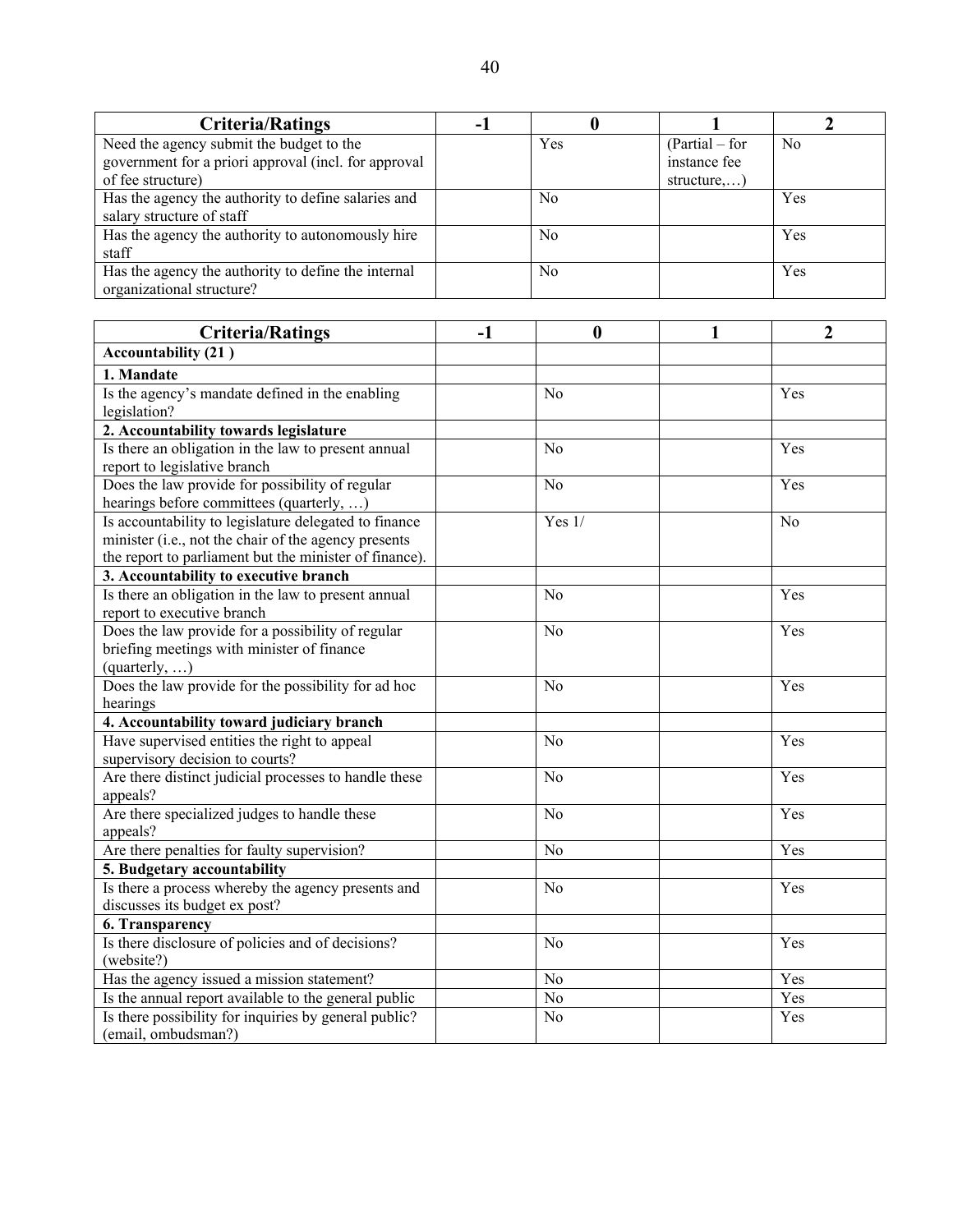| <b>Criteria/Ratings</b>                                                                    | -1 |                |                                                                  |     |
|--------------------------------------------------------------------------------------------|----|----------------|------------------------------------------------------------------|-----|
| Is there a consumer grievance board                                                        |    | No             | Other<br>arrangement<br>(e.g., outside<br>supervisory<br>agency) | Yes |
| 7. Other                                                                                   |    |                |                                                                  |     |
| Is there a formal ex ante consultation process with<br>the industry about new regulations? |    | N <sub>0</sub> |                                                                  | Yes |
| Is there a formal consultation process with the<br>public at large about new regulations   |    | N <sub>0</sub> |                                                                  | Yes |
| Is there an internal audit process?                                                        |    | No             |                                                                  | Yes |
| Is there an external audit process?                                                        |    | N <sub>0</sub> |                                                                  | Yes |

1/ This is the tradition in the Westminster style of government.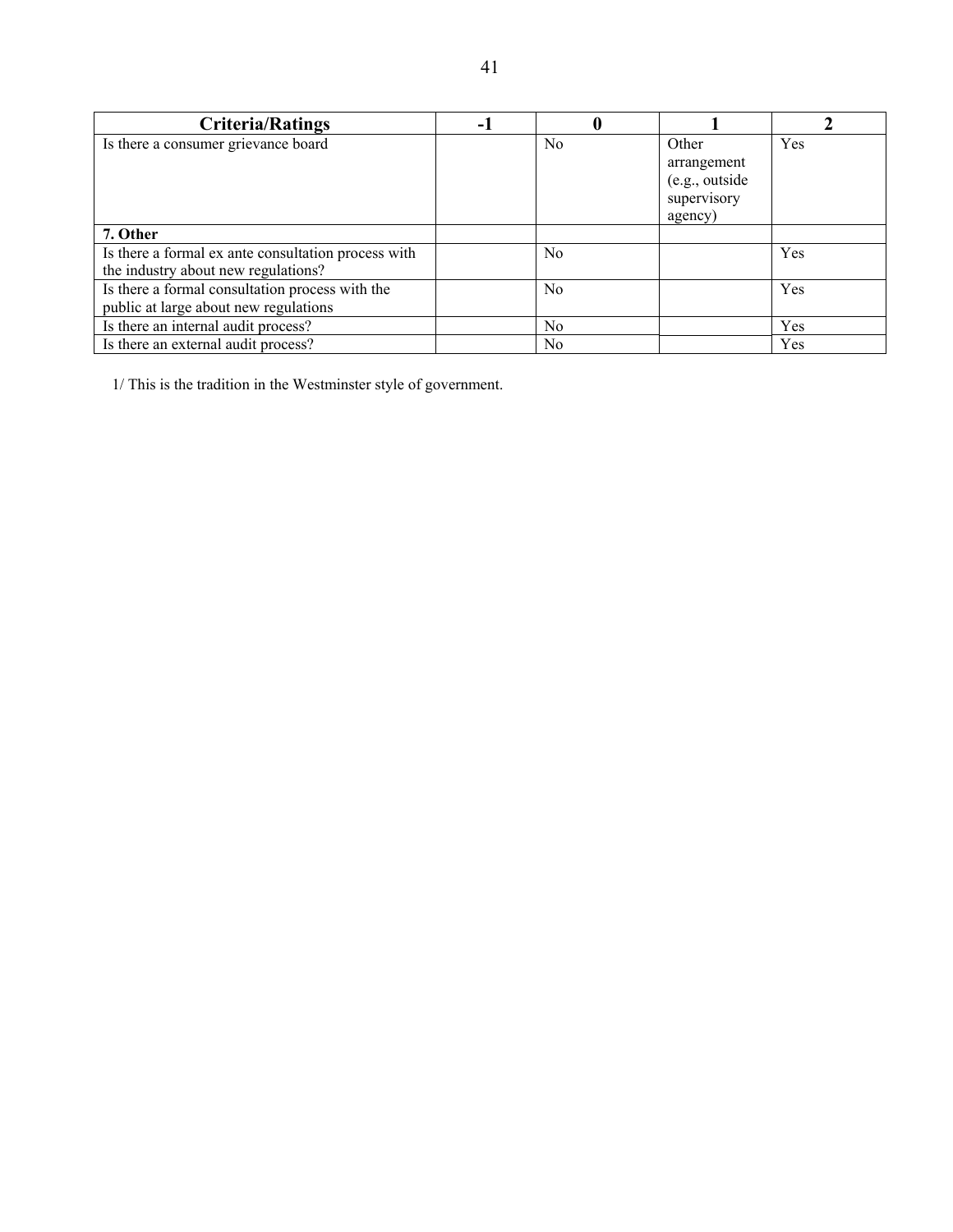**APPENDIX III. SCATTER PLOT OF RATINGS BEFORE AND APPENDIX III. SCATTER PLOT OF RATINGS BEFORE AND AFTER** 

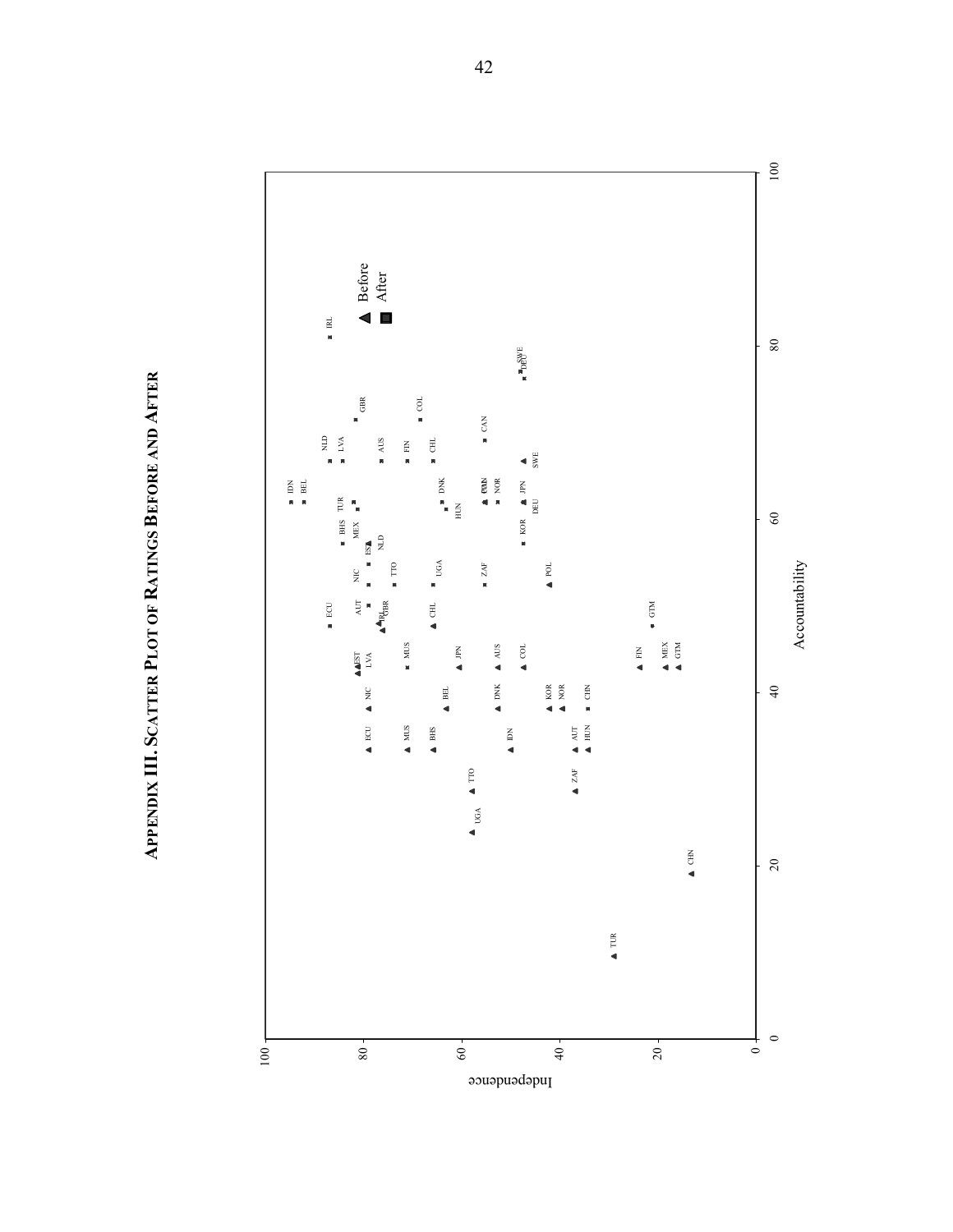# **AFTER RATING—BEFORE AND**  (IN PERCENT OF BENCHMARK) (IN PERCENT OF BENCHMARK) **TOTAL APPENDIX IV.**

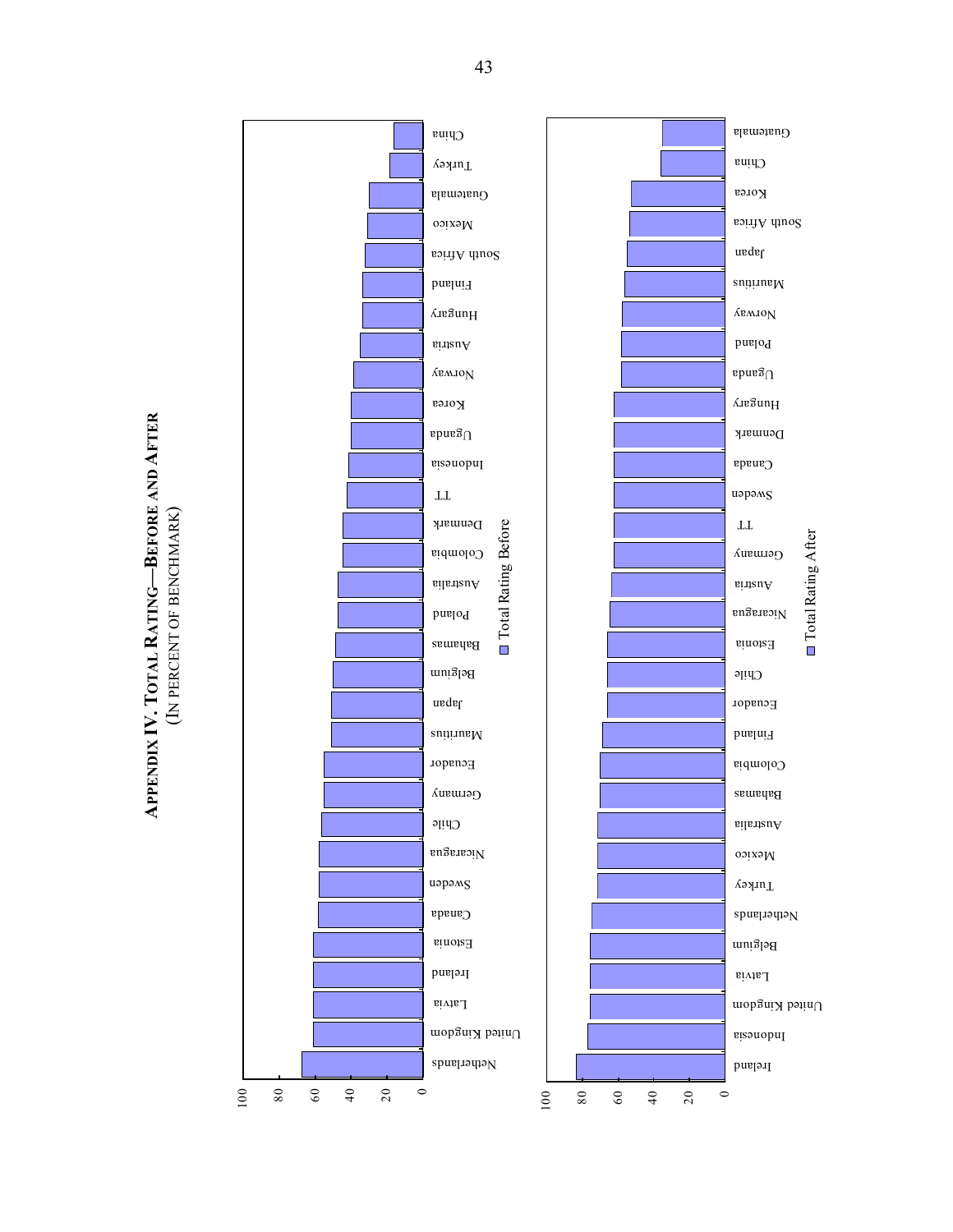





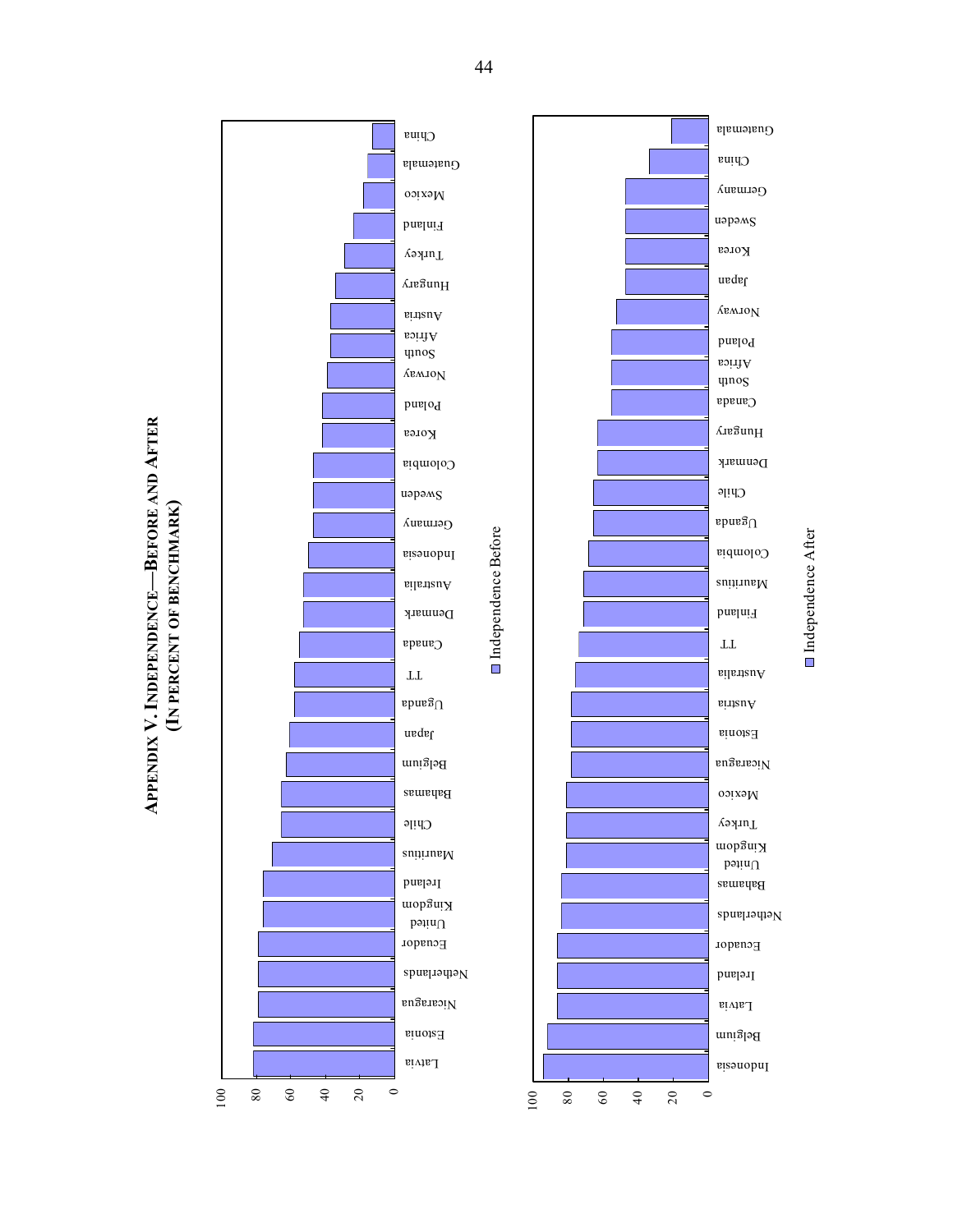

# **APPENDIX VI. ACCOUNTABILITY—BEFORE AND APPENDIX VI. ACCOUNTABILITY-BEFORE AND AFTER**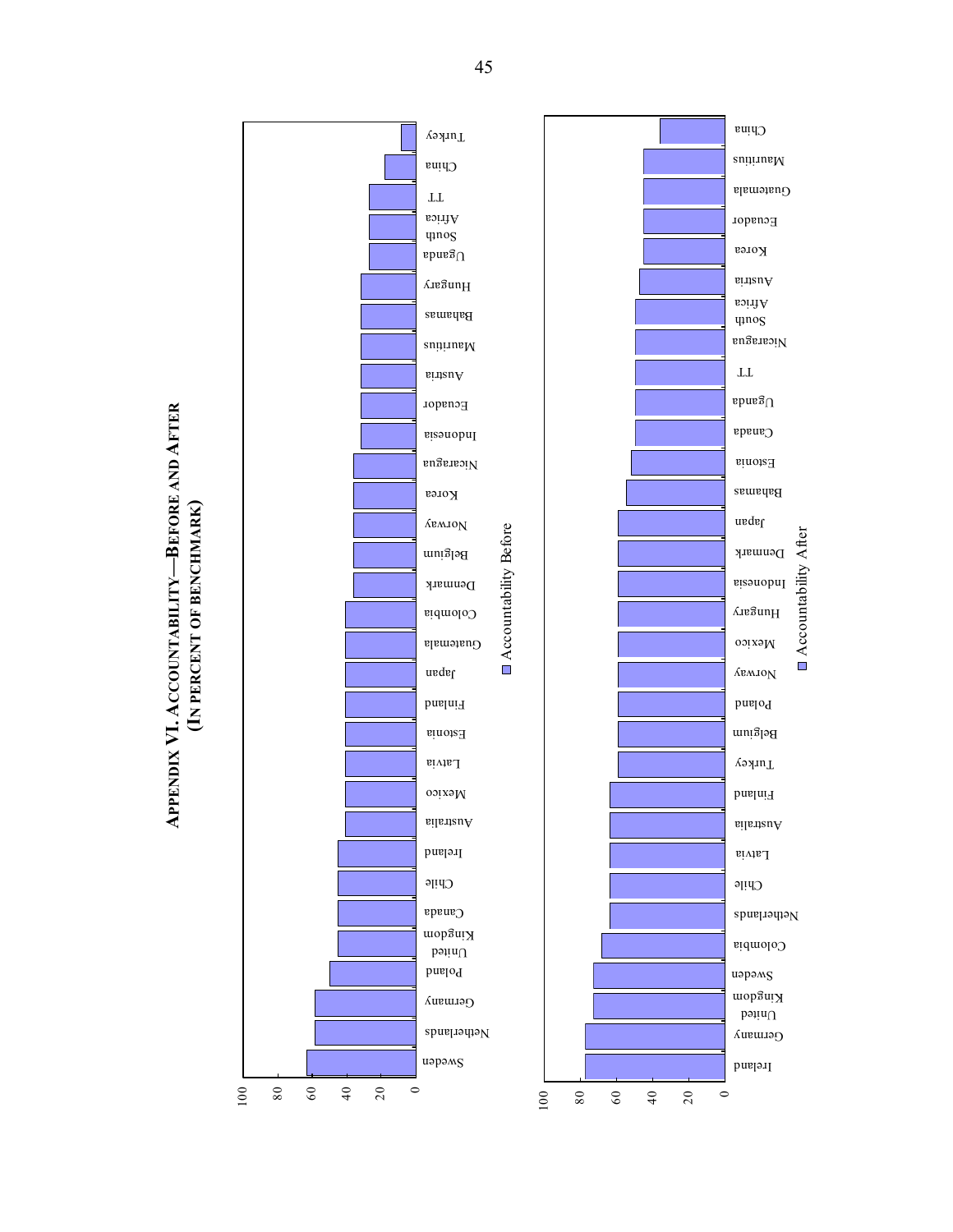#### **REFERENCES**

- Alesina, Alberto, and Guido Tabellini, 2004, "Bureaucrats or Politicians," NBER Working Paper No. 10241 (Cambridge, Massachusetts: National Bureau of Economic Research).
- Amtenbrink, Fabian, 1999, *The Democratic Accountability of Central Banks: A Comparative Study of the European Central Bank* (Oxford and Portland: Hart Publishing).
- Arnone, Marco, Salim Darbar, and Alessandro Gambini, forthcoming, "Public Sector Governance in Banking Supervision: Theory and Practices," IMF Working Papers (Washington: International Monetary Fund).
- Arnone, Marco, Bernard Laurens, and Jean-François Segalotto, 2006a, "The Measurement of Central Bank Autonomy: Survey of Models, Indicators, and Empirical Evidence," IMF Working Paper 06/227(Washington: International Monetary Fund).
- ———, 2006b, "Measures of Central Bank Autonomy: Empirical Evidence for OECD and Developing Countries, and Emerging Market Economies," IMF Working Paper 06/228 (Washington: International Monetary Fund).
- Bade, Robert, and M. Parkin, 1977, "Central Bank Laws and Monetary Policy: A Preliminary Investigation," (London, Ontario: University of Western Ontario).
- Balogh, László, 2005, "Hungary," in *Handbook of Central Banking and Financial Authorities in Europe: New Architectures in the Supervision of Financial Markets*, ed. by Donato Masciandaro (Cheltenham, U.K.: Edward Elgar).
- Barth, James, Gerard Caprio, and Ross Levine, 2001, "The Regulation and Supervision of Banks around the World: A New Database," in *Brookings-Wharton Papers on Financial Services*, ed. by Robert Litan and Richard Herring (Washington: Brookings Institution Press).
- ———, 2005, "*Until Angels Govern"* (Washington DC).
- Basel Committee on Banking Supervision, 1997, "Core Principles for Effective Banking Supervision"(Basel: Bank for International Settlements).
- Bezuidenhout, Andre, 2004, "The South African Case," in *Aligning Financial Supervisory Structures with Country Needs*, ed. by Jeffrey Carmichael, Alexander Fleming, and David Llewellyn (Washington: World Bank).
- Carmichael, Jeffrey, 2004, "Australia's Approach to Regulatory Reform," in *Aligning Financial Supervisory Structures with Country Needs*, ed. by J. Carmichael, A. Fleming, and D. Llewellyn (Washington: World Bank).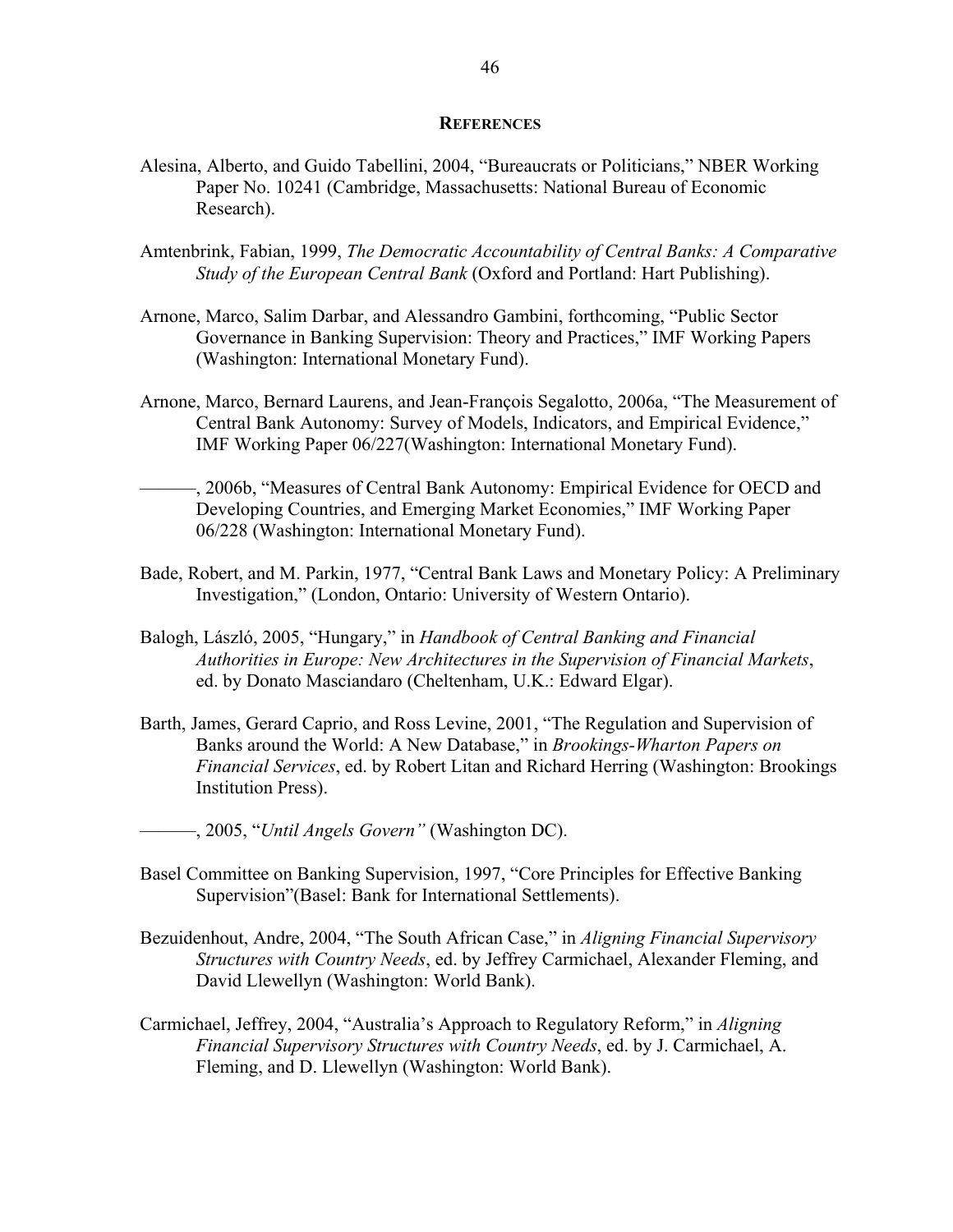- Čihák, Martin, and Richard Podpiera, 2006, "Is One Watchdog Better Than Three? International Experience with Integrated Financial Sector Supervision," IMF Working Paper 06/57 (Washington: International Monetary Fund).
- Commonwealth of Australia, 1996, "Financial System Inquiry Interim Report" (Wallis Commission) (Canberra: Australian Government Publishing Service).
- Courtis, Neil, ed., 2005, *How Countries Supervise Their Banks, Insurers, and Securities Markets* (London: Central Banking Publications).
- Cukierman, Alex, 1992, *Central Bank Strategy, Credibility, and Autonomy* (Cambridge, Massachusetts: MIT).
- ———, Steven B. Webb, and Bilin Neyapti, 1992, "Measuring the Independence of Central Banks and its Effects on Policy Outcomes," *World Bank Economic Review,* Vol. 6 (September), pp. 353–98.
- Das, Udaibir, and Marc Quintyn, 2002, "Financial Crisis Prevention and Crisis Management—The Role of Regulatory Governance," in *Financial Sector Governance: The Roles of the Public and Private Sectors*, ed. by Robert Litan, Michel Pomerleano, and V. Sundararajan (Washington: Brookings Institution Press).
- Das, Udaibir, Marc Quintyn, and Kina Chenard, 2004, "Does Regulatory Governance Matter for Financial System Stability? An Empirical Analysis," in Bank of Canada, *The Evolving Financial System and Public Policy*, proceedings of a conference held by the Bank of Canada, Ottawa, December 2003.
- Davis, Howard, 2004, "Integrated Regulation in the United Kingdom and the Lessons for Others" in *Aligning Financial Supervisory Structures with Country Needs*, ed. by Jeffrey Carmichael, Alexander Fleming, and David Llewellyn (Washington: World Bank).
- de Krivoy, Ruth, 2000, *Collapse: The Venezuelan Banking Crisis of 1994* (Washington: Group of Thirty).
- de Haan Jakob, Fabian Amtenbrink, and Sylvester Eijffinger, 1999, "Accountability of Central Banks: Aspects and Quantification," *Banca Nazionale del Lavoro Quarterly Review,* No. 209 (June), pp. 167–93.
- De Luna Martinez, Jose, and T. Rose, 2003, "International Survey of Integrated Supervision," in *Financial Regulation: A Guide to Structural Reform*, ed. by Douglas Arner and Jan-juy Lin (Hong Kong: Thomson Sweet and Maxwell Asia).
- Eijffinger, Sylvester, and Petria Geraarts, 2004, "How Transparent are Central Banks?" University of Cambridge Working Papers in Economics No. 0410 (Cambridge: Cambridge University Press).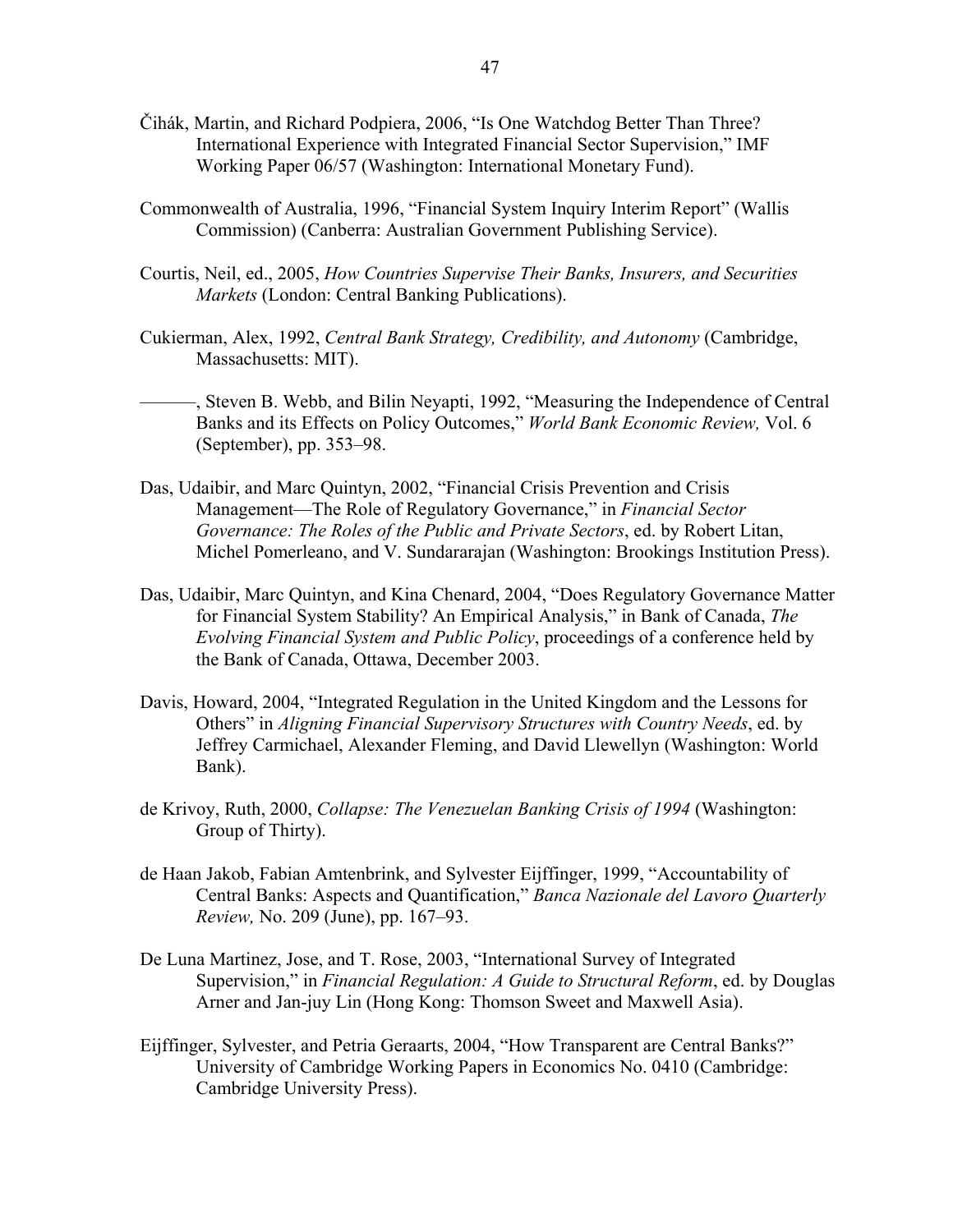- Fischer, Stanley, 1994, "Modern Central Banking," in *The Future of Central Banking: The Tercentenary Symposium of the Bank of England*, ed. by Forrest Capie and others (Cambridge: Cambridge University Press).
- Goodhart, Charles, 2001, "Regulating the Regulators—Accountability and Control," in *Regulating Financial Services and Markets in the 21st Century*, ed. by Ellis Ferran and Charles Goodhart (Oxford: Hart Publishing).
- ———, 2002, "The Organization Structure of Banking Supervision," *Economic Notes by Banca Monte dei Paschi di Siena,* Vol. 31, No. 1, pp. 1–32.
- ———, ed. 1998, "The Emerging Framework of Financial Regulation," a collection of papers compiled by the Financial Markets Group of the London School of Economics (London: Central Banking Publications Ltd.).
- Goodhart, Charles, and others, 1998, *Financial Regulation: Why, How and Where Now?*  (London and New York: Routledge).
- Graham, Cosmo, 1998, "Is There a Crisis in Regulatory Accountability," in *A Reader in Regulation*, ed. by R. Baldwin, C. Scott, and C. Hood (Oxford: Oxford University Press), pp. 482–522.
- Grilli, Vittorio, Donato Masciandaro, and Guido Tabellini, 1991, "Political and Monetary Institutions and Public Financial Policies in the Industrial Countries," *Economic Policy,* Vol. 13 (October), pp. 341–92.
- Grünbichler, Andreas, 2005, "Austria," in *Handbook of Central Banking and Financial Authorities in Europe: New Architectures in the Supervision of Financial Markets*, ed. by Donato Masciandaro (Cheltenham, U.K.: Edward Elgar).
- Hartcher, Peter, 1998, *The Ministry: How Japan's Most Powerful Institution Endangers World Markets* (Boston: Harvard Business School Press).
- Hoelscher, David, and Marc Quintyn, 2003, *Managing Systemic Banking Crises*, IMF Occasional Paper No. 224 (Washington: International Monetary Fund).
- House of Commons Select Committee on Treasury, 1998, *Accountability of the Bank of England,* First Report from the Select Committee on Treasury, Session 1997–98, HC 282.
- Hüpkes, Eva H.G., 2000, *The Legal Aspects of Bank Insolvency* (The Hague: Kluwer Law International).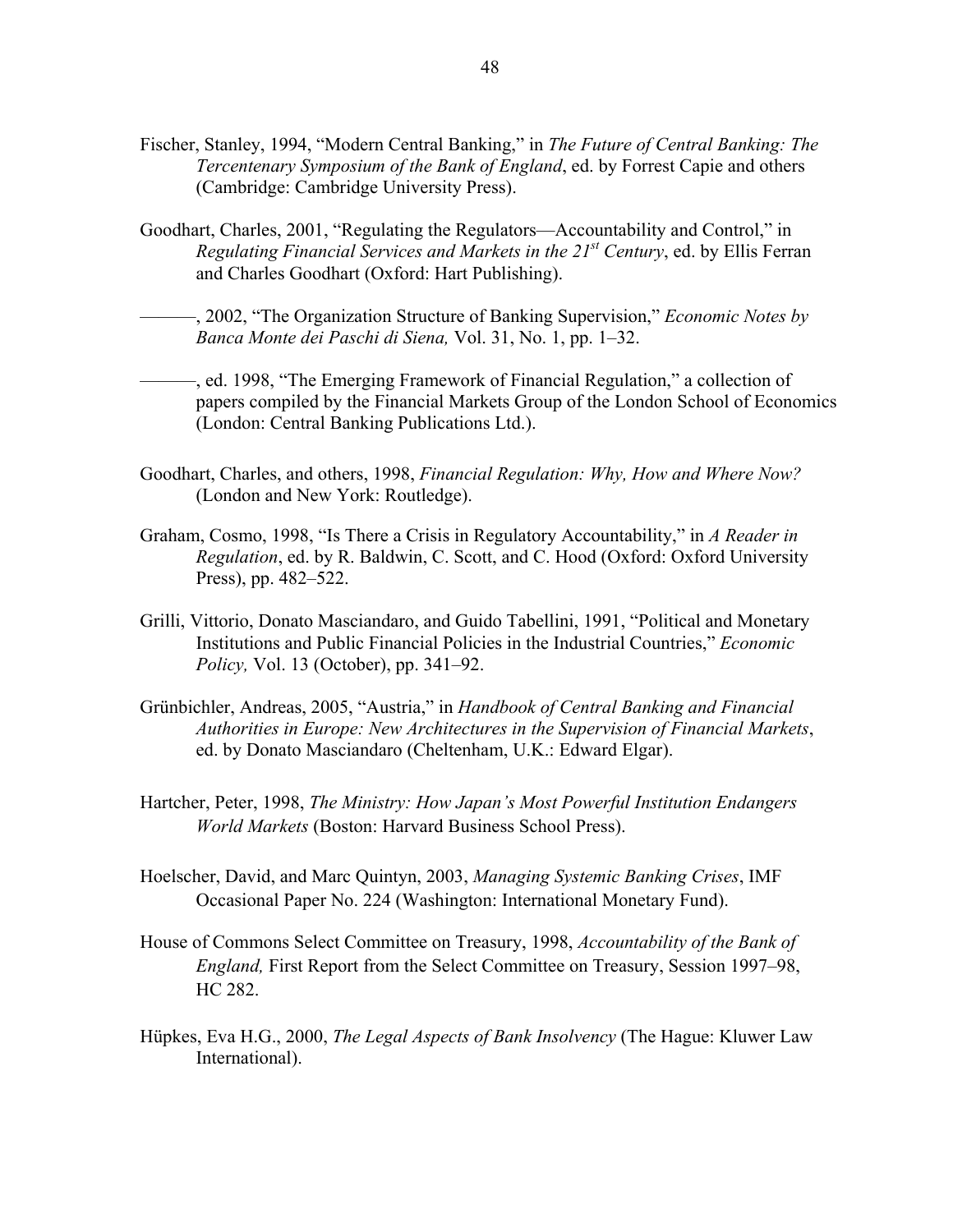Hüpkes, Eva H.G., Marc Quintyn, and Michael Taylor, 2005a, "Regulatory Accountability: Do's and Don'ts," *The Financial Regulator,* Vol. 10 (June), pp. 23–30.

———,, 2005b, "The Accountability of Financial Sector Supervisors: Theory and Practice," *European Business Law Review*, Vol 16, No 6, pp. 1575–1620.

Institute of International Bankers, various years, *Global Survey*, (New York).

- International Monetary Fund and World Bank, 2002, "Implementation of the Basel Core Principles for Effective Banking Supervision: Experiences, Influences and Perspectives," IMF and World Bank Background Paper (Washington).
- Kim, Daesik, and others, 2002, "Suggestions to Improve Deposit Insurance System in Korea" (December) (unpublished; Korea Money and Finance Association).
- Kim, Hong-Bum, and Chung Lee, 2004, "Financial Reform and Supervisory Failure: A Critical Appraisal of Post-Crisis Reform in Korea," Working Paper 2004-02, Korea Development Institute.
- ———, 2005, "Financial Reform, Institutional Interdependence and Supervisory Failure in the Post-Crisis Korea," paper presented at the 2005 KDI/KAEA Conference on Korea's Corporate Environment and Sustainable Development Strategy. Seoul, July.
- Kremers, Jeroen, Dirk Schoenmaker, and Peter Wierts, 2003, "Cross-Sector Supervision: Which Model?" in *Brookings-Wharton Papers on Financial Services*, ed. by Robert Litan and Richard Herring (Washington: Brookings Institution Press).
- Lastra, Rosa Maria, 1996, *Central Banking and Banking Regulation* (London: LSE, Financial Markets Group).
	- ———, 2001, "How Much Accountability for Central Banks and Supervisors?" *Central Banking*, Vol. XII (November), pp. 69–75.
- Lybek, Tonny, 1998, "Elements of Central Bank Autonomy and Accountability," MAE Operational Paper OP/98/1 (Washington: International Monetary Fund).
- Majone, Giandomenico, 1993, "Controlling Regulatory Bureaucracies: Lessons from the American Experience," European University Institute Working Papers No. 93/03 (Florence: European University Institute).
	- ———, 1994, "Independence vs. Accountability? Non-Majoritarian Institutions and Democratic Government in Europe," European University Institute Working Paper No. 94/03 (Florence: European University Institute).
- Moe, Terry, 1987, "Interests, Institutions, and Positive Theory: the Politics of the NLRB," *Studies in American Political Development*, Vol. 2, pp. 236–99.